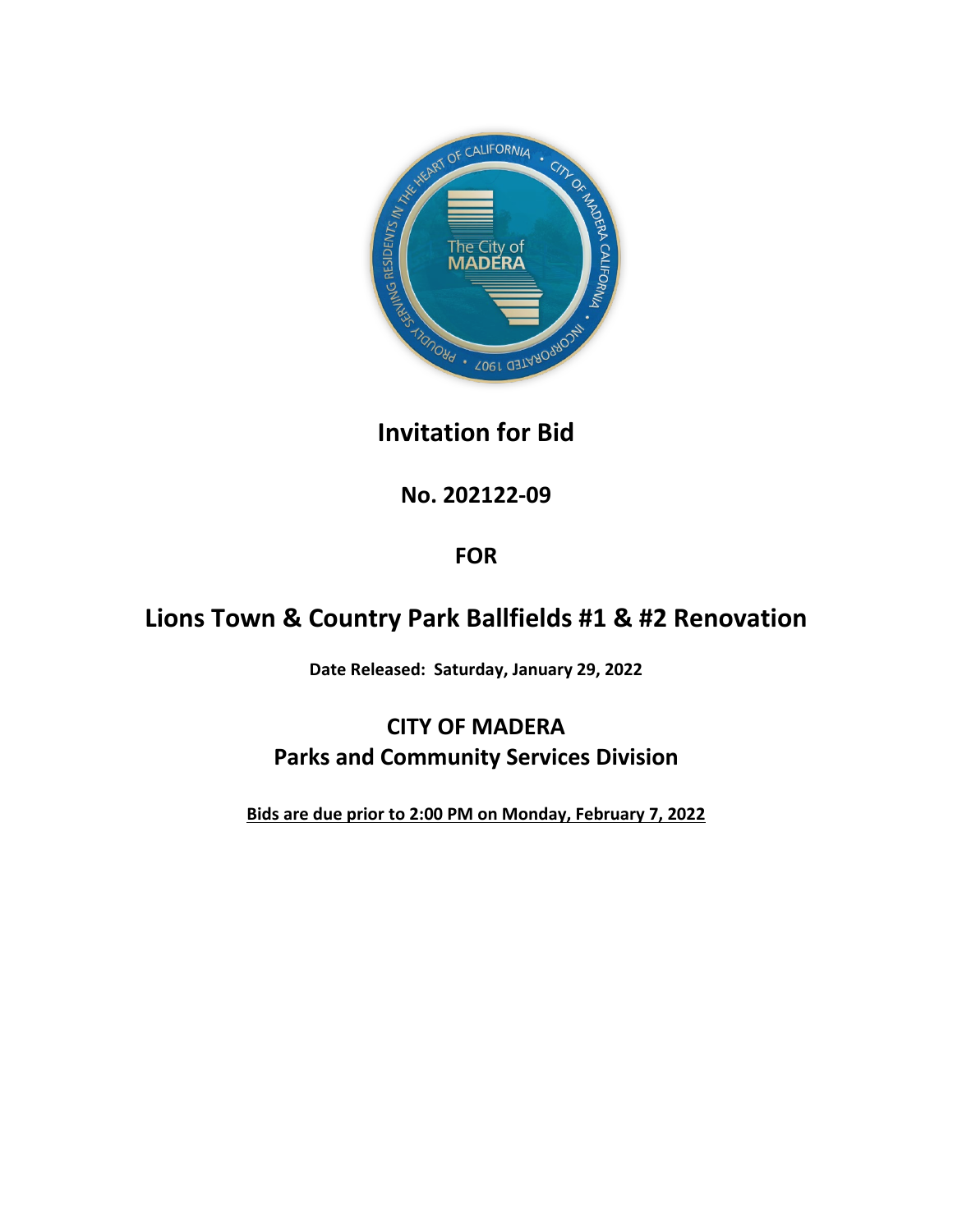# **TABLE OF CONTENTS**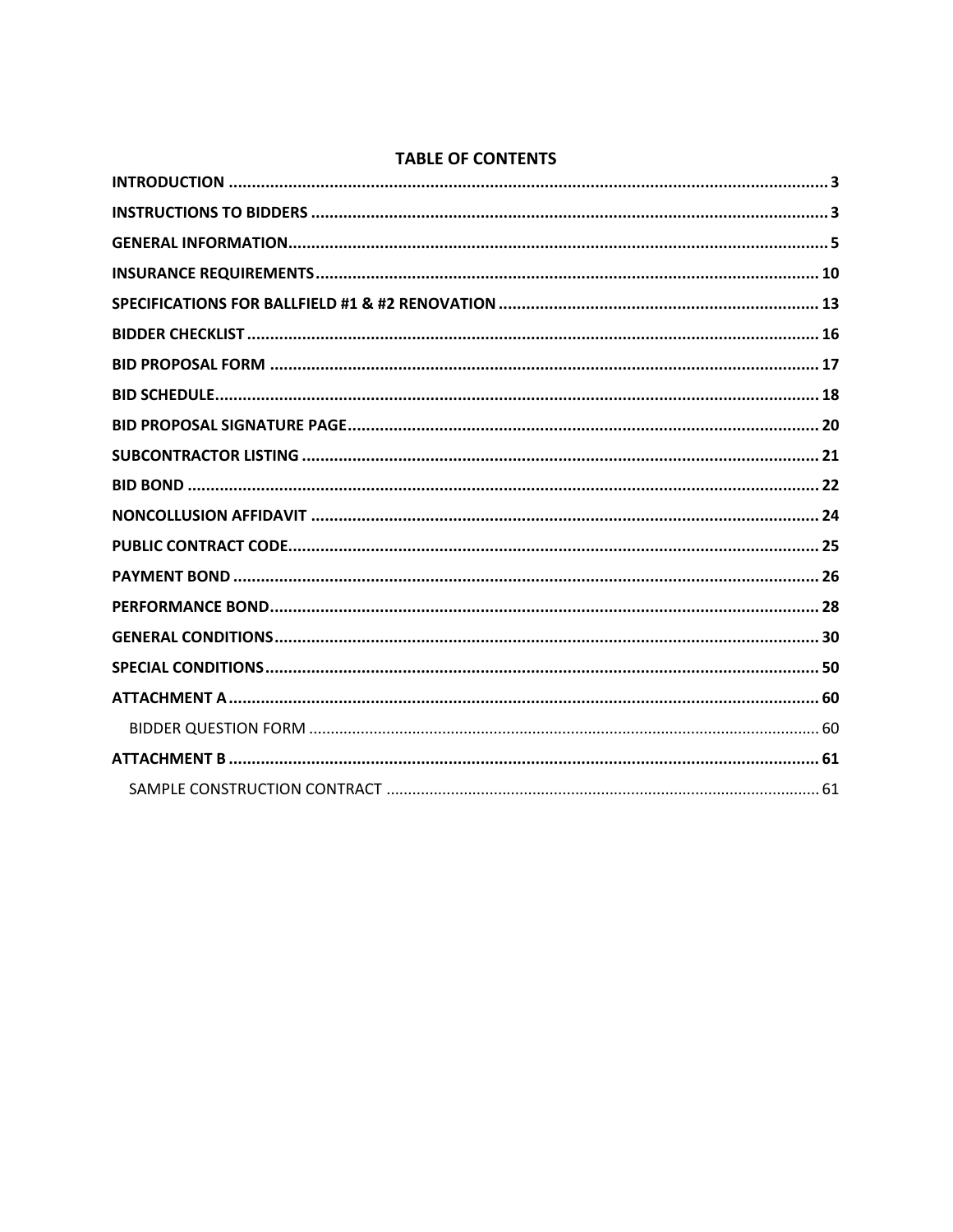# **INVITATION FOR BID No. 202122-09 FOR LIONS TOWN & COUNTRY PARK BALLFIELDS #1 & #2 RENOVATION**

#### **Bids are due prior to 2:00PM on Monday, February 7, 2022**

#### <span id="page-2-0"></span>**INTRODUCTION**

The City of Madera requests your proposal to provide all equipment, labor, materials, and incidentals required to renovate Ballfields #1 & #2 at Lions Town & Country Park, located at 2300 Howard Road, Madera, CA 93637.

#### <span id="page-2-1"></span>**INSTRUCTIONS TO BIDDERS**

- 1. You may view or obtain a copy of this Invitation for Bids (IFB) by visiting or contacting the following:
	- The City's Purchasing page at [www.madera.gov/purchasing](http://www.madera.gov/purchasing) under Bid Announcement and Results.
	- Fresno Builders Exchange, 1244 N. Mariposa, Fresno, CA 93703
	- Valley Builders Exchange, 1118 Kansas Avenue, Modesto, CA 95352
	- Tulare-Kings Counties Builders Exchange, 823 W. Center Ave, Visalia CA 93291
	- Kern Minority Contractors Association, 1330 E. Truxton Ave., Bakersfield Ca. 993305
	- [www.ebidboard.com](http://www.ebidboard.com/)
- 2. No bid proposal will be considered for award unless submitted in the bid format provided in this IFB. Bid proposals shall only be prepared using the bid forms which are included in this IFB, or subsequent addenda issued by the City of Madera Purchasing Division. The use of substitute bid forms other than clear and correct photocopies of those provided by the City will not be permitted. Bid proposals shall be executed by an authorized signatory as described in these Instructions to Bidders. Bidders shall neither delete, modify, nor supplement the printed matter on the bid forms nor make substitutions thereon. Deviations in the bid forms may result in the bid proposal being deemed non-responsive.
- 3. Bid security in the amount of ten (10) percent of the amount of the bid, and in the form of a bid bond issued by an admitted surety insurer licensed by the California Department of Insurance, cash, cashier's check, or certified checks is required. Electronic copies of bid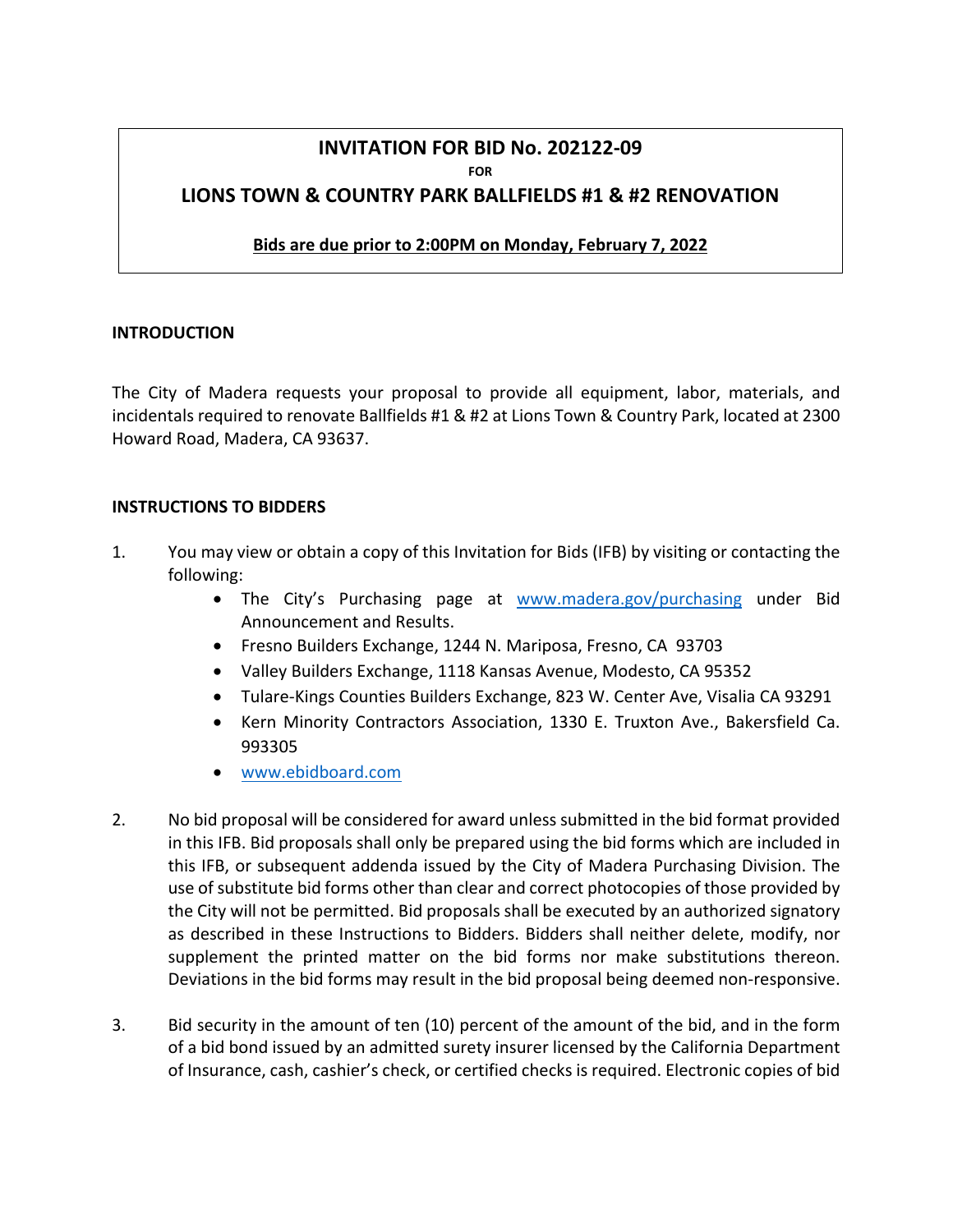security shall accompany the bids, with the originals submitted to the City of Madera's Procurement Services Manager no later than three days following bid opening. Bid securities shall be made in favor of the City of Madera.

4. *Due to COVID-19 safety precautions, and to ensure the delivery of your bid, it is required that you email your bid to* [jstickman@madera.gov](mailto:jstickman@madera.gov) *by 2:00PM on Monday, February 7, 2022.*

Bid proposals shall be sent via email only, with the subject line: "IFB No. 202122-09 LIONS **TOWN & COUNTRY PARK BALLFIELDS #1 & #2 RENOVATION, DO NOT OPEN UNTIL TIME OF BID"** by the time and date specified above.

Bid proposals received after the time and date specified above will be considered nonresponsive.

Bid proposals will be publicly opened and read aloud on Monday, February 7, 2022, at 2:00 PM via Zoom. Copy and paste the link below into the address bar of your web browser to view:

Join Zoom Meeting [https://us06web.zoom.us/j/85730079161?pwd=M2dpMCtTamNlSDRDMHFKUmgyc3Nl](https://us06web.zoom.us/j/85730079161?pwd=M2dpMCtTamNlSDRDMHFKUmgyc3NlQT09) [QT09](https://us06web.zoom.us/j/85730079161?pwd=M2dpMCtTamNlSDRDMHFKUmgyc3NlQT09)

Meeting ID: 857 3007 9161 Passcode: 057155 One tap mobile +16699006833,,85730079161# US (San Jose) 13462487799,,85730079161# US +(Houston)

Dial by your location +1 669 900 6833 US (San Jose) +1 346 248 7799 US (Houston) +1 253 215 8782 US (Tacoma) +1 312 626 6799 US (Chicago) +1 929 205 6099 US (New York) +1 301 715 8592 US (Washington DC) Meeting ID: 857 3007 9161 Find your local number:<https://us06web.zoom.us/u/kcC99KiDQF>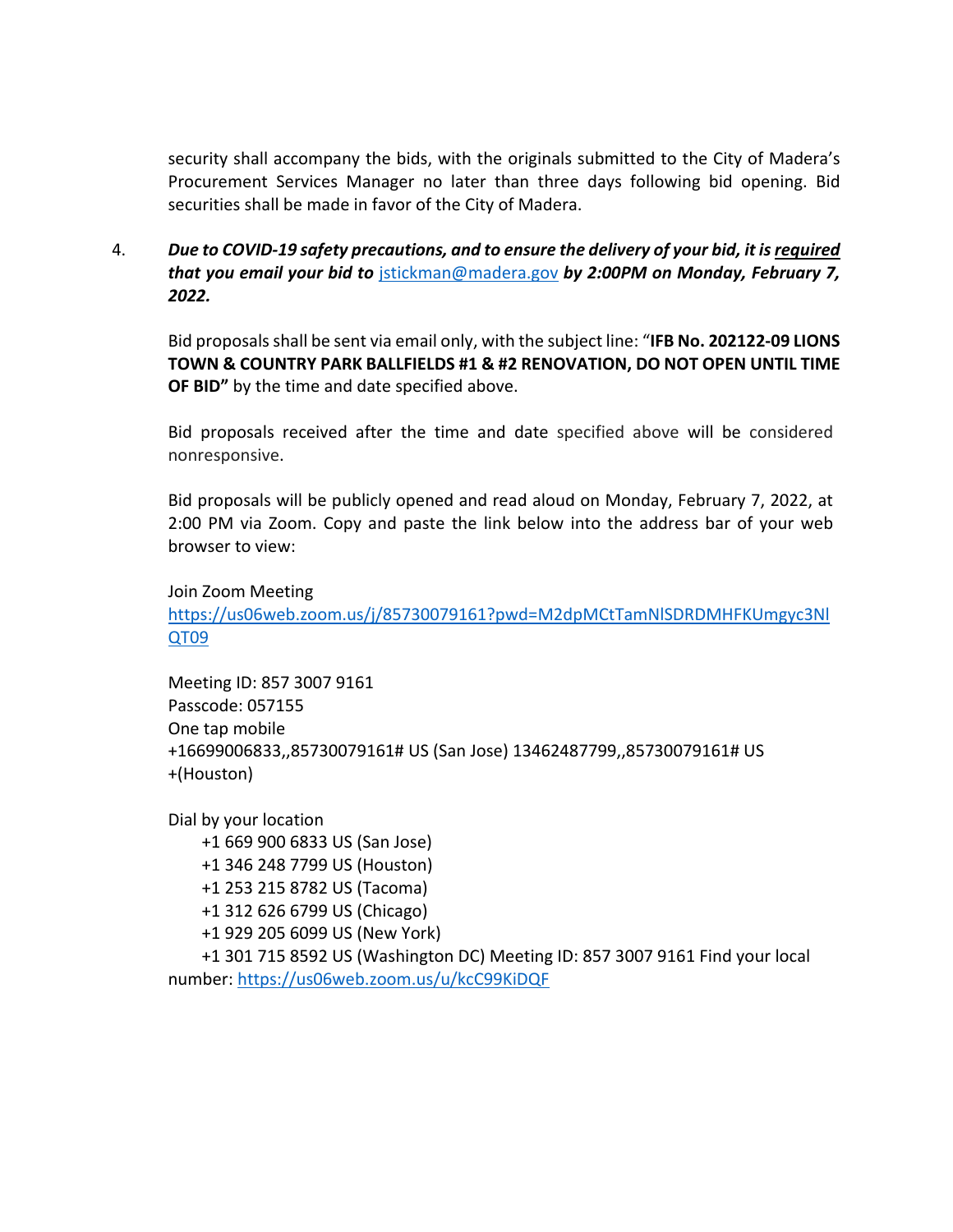#### <span id="page-4-0"></span>**GENERAL INFORMATION**

- 1. Attention of Bidders is especially directed to the specifications which, in addition to the bid proposal and these instructions, are basis for evaluation and will be part of any contract with the successful bidder. Any deviations from the specifications in this notice shall be proper reason for rejection of all or any part of the bid proposal.
- 2. The City of Madera recognizes its policy of providing equal opportunity to all qualified persons and reaffirms its commitment that there shall be no discrimination against qualified applicants, or employees on the basis of race, gender, color, national origin, religion, age, disability, sexual orientation, or marital status.
- 3. The City reserves the right to reject or accept any or all bid proposals or parts thereof, and to accept or reject the alternatives individually or jointly, for any reason.
- 4. The City reserves the right to consider any minor deviations from the specifications and determine the acceptance or rejection of such deviation.
- 5. The City reserves the right to modify this Invitation for Bids (IFB) at any time. In the event it becomes necessary to modify or revise the IFB, a written amendment or addenda issued by City's Purchasing Division is the only method which should be relied on with respect to changes to the IFB. Bidder is responsible to contact City's Purchasing Division prior to submitting a bid to determine if any amendments were made to the IFB. Documents, amendments, addenda, etc. will be posted to the City's Purchasing page a[t www.madera.gov/purchasing](http://www.madera.gov/purchasing) under Bid Announcement and Results.

**Questions concerning the IFB must be submitted via email to [jstickman@madera.gov](mailto:jstickman@madera.gov) using the Bidder Question Form in "Attachment A" no later than Wednesday, February 2, 2022.**

**No questions or inquiries should be directed to any individual(s) at the locations detailed in this document. All inquiries should be submitted in writing per the process described in this document.**

6. Bid proposals will be evaluated by the City. If a bid proposal is found to be incomplete or not in compliance with the format required, it will not be submitted for evaluation. During the evaluation process, the City may find it beneficial to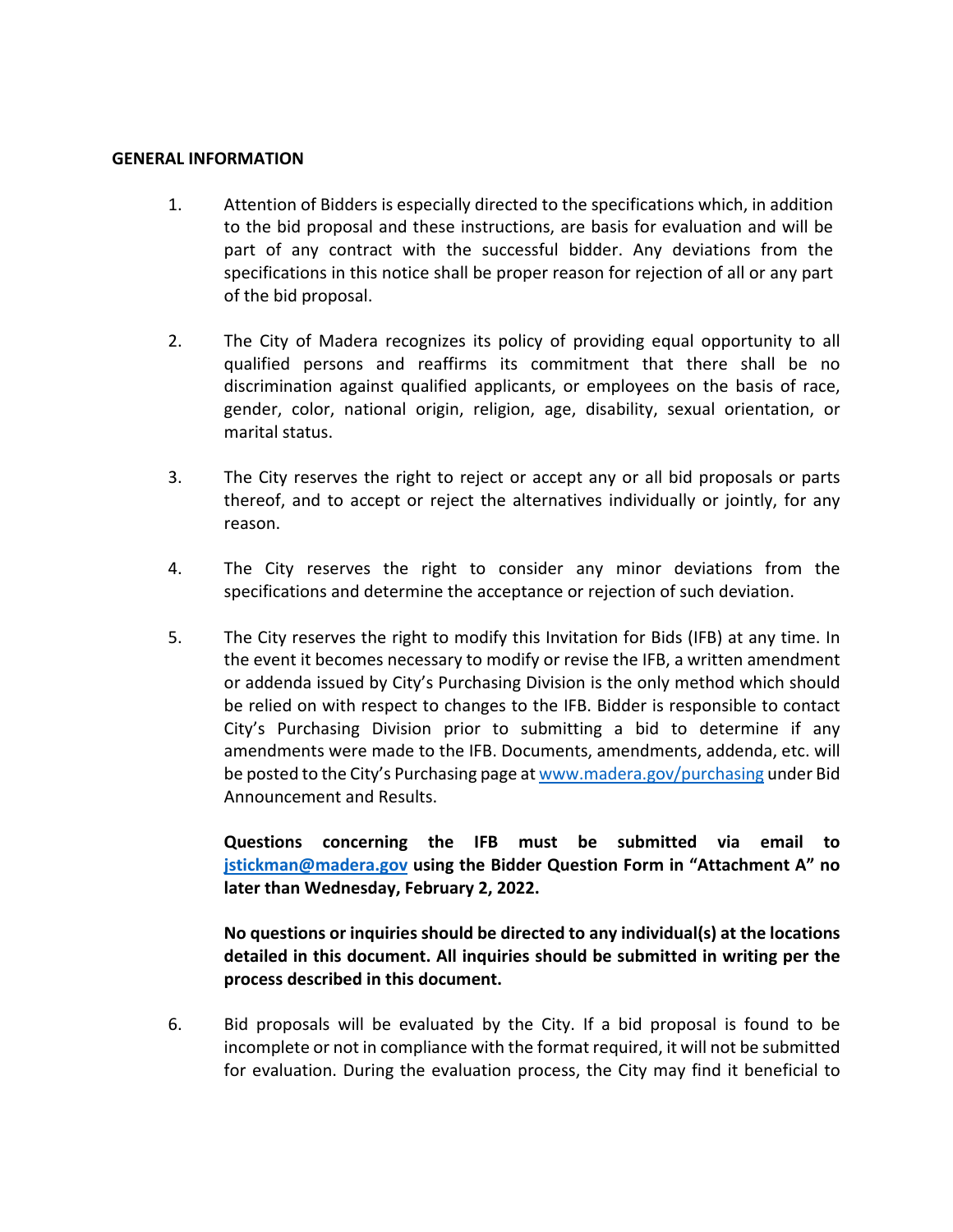request additional information.

- 7. Any bid proposal may be withdrawn at any time prior to the hour fixed for the opening, provided that a request in writing executed by the Bidder, or his/her duly authorized representative, for the withdrawal of such bid proposal is filed with Purchasing. The withdrawal of a bid proposal shall not prejudice the right of a Bidder to file a new bid proposal prior to the time and date set for the opening. After the expiration of the time and date for receipt of bid proposals, a bid proposal may not be withdrawn or altered.
- 8. Bidder is responsible for fully acquainting itself with the conditions of the project site (which may include more than one site), as well as those relating to the construction and labor of the project, to fully understand the facilities, difficulties, and restrictions which may impact the cost or effort required to complete the project.
- 9. The City reserves the right to seek supplementary information from any Bidder at any time after official bid proposal opening and before the award. Such information will be limited to clarification or amplification of information asked in the original bid proposal.
- 10. Issuance of the IFB and receipt of bid proposals does not commit the City to award an agreement. The City reserves the right to postpone the IFB process for its own convenience, to accept or reject any or all bid proposals received in response to this IFB, to negotiate with other than the selected company should negotiations with the selected company be terminated, or to cancel any section of this IFB. The City also reserves the right to apportion the award among more than one company.
- 11. Bid security in the amount of ten (10) percent of the amount of bid, and in the form of a bid bond issued by an admitted surety insurer licensed by the California Department of Insurance, cash, cashier's check, or certified check shall accompany bids. Bid securities shall be made in favor of the City of Madera.
- 12. The successful Bidder shall enter into a formal agreement with City which will be very similar in content to the Attachment B "Sample" Contractor Services Agreement which is provided for information purposes only and to help clarify City intent relevant to this IFB as well as general contract requirements of the City.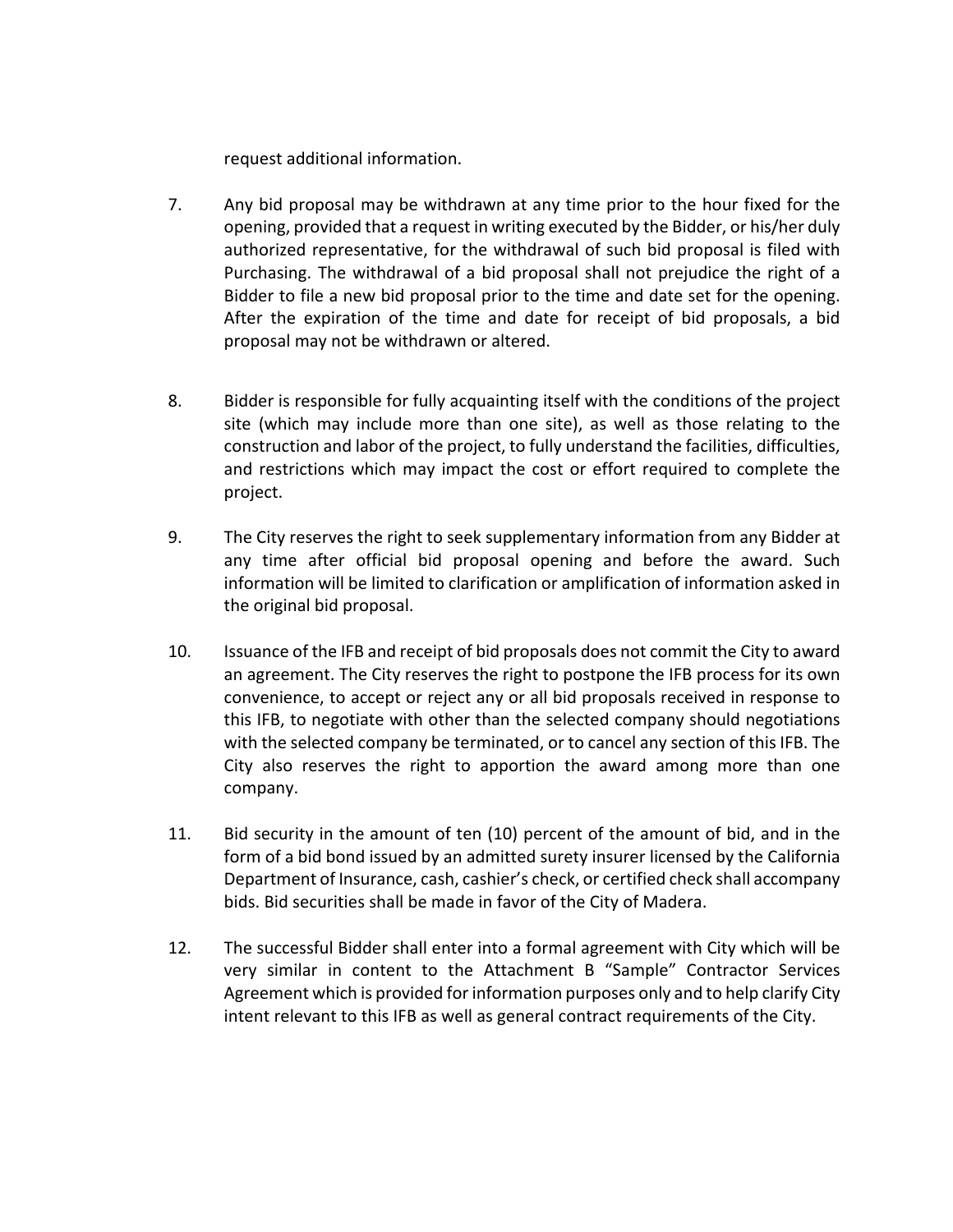- 13. Bidder and its subcontractors performing work under this contract will be required to pay California sales tax and other applicable taxes, and to pay for permits, licenses, and fees required by the agencies with authority in the jurisdiction in which the work will be located, unless otherwise expressly provided by the Contract Documents.
- 14. In accordance with the provisions of Section 1773 of the Labor Code of the State of California, the Owner has obtained from the Director of the Department of Industrial Relations; the general prevailing rate for each craft, classification, or types of workers required to execute the contract. A copy of said prevailing rate of per diem wages is on file in the office of the Owner, to which reference is hereby made for further particulars. Said prevailing rate of per diem wages will be made available to any interested party upon request, and a copy thereof shall be posted at the job site.

Each Contractor and Subcontractor shall keep an accurate payroll record, showing the name, address, social security number, work classification, straight time and overtime hours worked each day and week, and the actual per diem wages paid to each journeyman, apprentice, worker, or other employee employed by him in connection with the public work. Such records shall be certified and available for inspection at all reasonable hours at the principal office of the Contractor as required by Labor Code Section 1776.

Department of industrial Relations Registration of Contractors & Subcontractors:

# **Department of Industrial Relations Annual Registration:**

- A. Beginning on March 1, 2015, pursuant to Labor Code Sections 1772 and 1771.1(b) - all contractors and subcontractorsthat wish to bid on, be listed in a bid proposal, or enter into a contract to perform public work must be registered with the Department of Industrial Relations.
- B. No bid will be accepted, nor any contract entered into without proof of the contractor's and subcontractors' current registration with the Department of Industrial Relations.
- C. Beginning on April 1, 2015, pursuant to Labor Code Section 1725.5 no Contractor or subcontractor may work on a public works project unless registered with the Department of Industrial Relations.
- D. Pursuant to Labor Code Section1771.4(a)(1) all contractors and subcontractors must furnish Certified Payroll Records (CPRs) weekly to the Agency they are contracted with and file electronic certified payroll records weekly directly to the Labor Commissioner, Division of Labor Standards Enforcement(DLSE).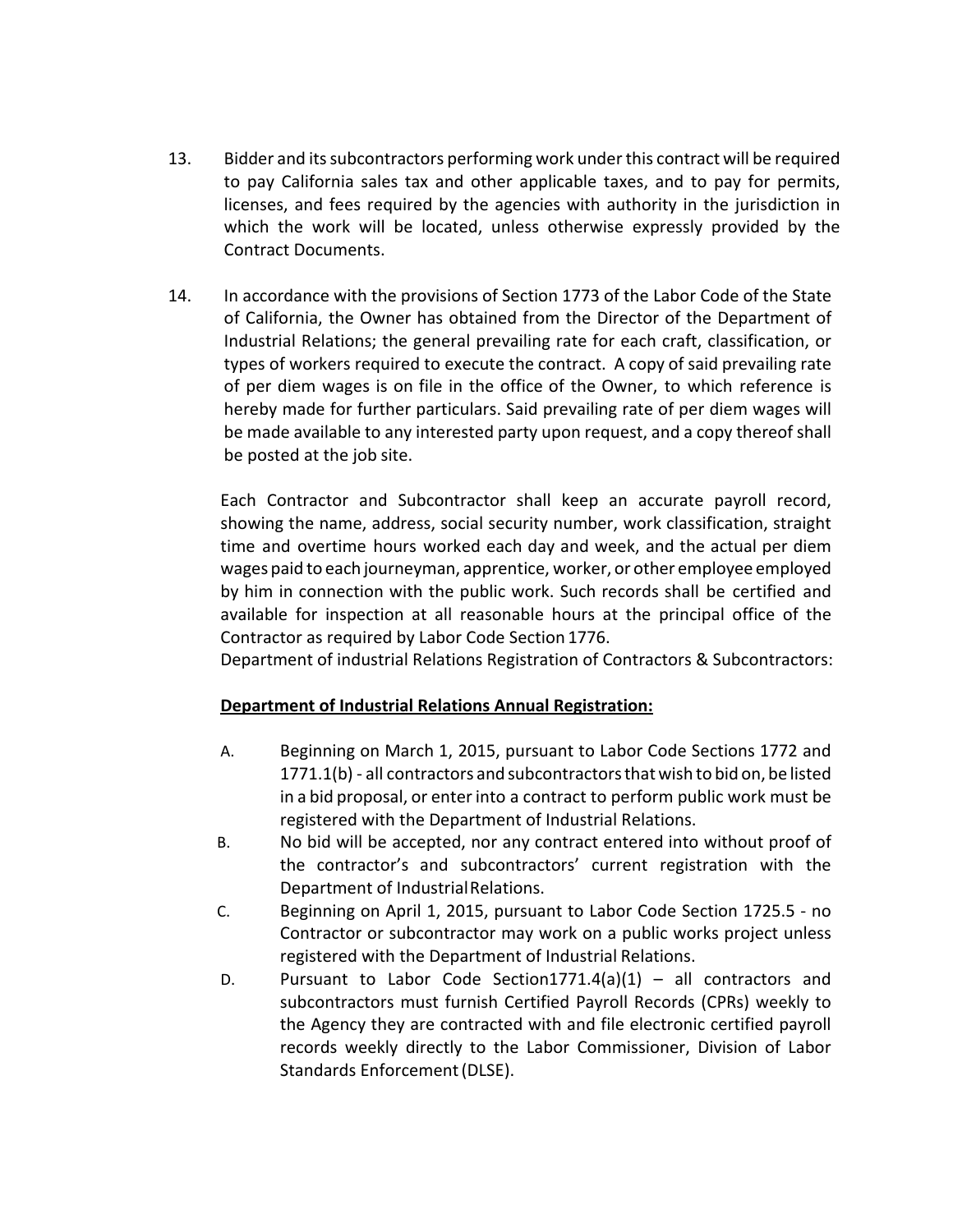- E. Pursuant to Labor Code Section  $1776(c)$  the certified payroll records shall be on forms provided by the Division of Labor Standards Enforcement or forms that contain the same information as the forms provided by the division.
- F. Pursuant to Labor Code 1771.5 the awarding agency shall withhold contract payments when payroll records are delinquent orinadequate.
- G. Pursuant to Title 8 California Code of Regulations Section 16451(d)/Labor Code Section 1771.4(a) (2) - the contractor must post job Posters and Notices as required by Department of Industrial Relations and as required by other Stateagencies.
- H. Pursuant to Labor Code Section 1773.3 the Public Agency must file a PWC 100 Form with the DIR within 5 days of the award of a public works project. PWC Form 100 will be amended to reflect changes in contract time. The DIR will also be notified within 5 days of the completion of project.

In bidding on this Project, it shall be the Bidders sole responsibility to evaluate and include the cost of complying with all labor compliance requirements under this contract and applicable law(s) in the Project bid.

In accordance with the provisions of the Labor Code, contractors or subcontractors may not perform work on a public works project with a subcontractor who is ineligible to perform work on a public project pursuant to Section 1777.1 or Section 1777.7 of the Labor Code. Any contract on a public works project entered into between a contractor and a debarred subcontractor is void as a matter of law. A debarred subcontractor may not receive any public money for performing work as a subcontractor on a public works contract. Any public money that is paid to a debarred subcontractor by the Contractor for the Project shall be returned to the City. The Contractor shall be responsible for the payment of wages to workers of a debarred subcontractor who has been allowed to work on the Project. The list of debarred contractors is available from the Department of Industrial Relations at [www.dir.ca.gov/DLSE/Debar.html](http://www.dir.ca.gov/DLSE/Debar.html)

15. Prior to beginning any work or delivering any equipment or material to be furnished under this bid proposal, the Bidder shall secure the appropriate Business License from the City of Madera. Business license information may be obtained by calling (559) 661-5454. Should the Bidder already have a license, please indicate the license number and expiration date below: City License No. **Expiration Date Expiration Date**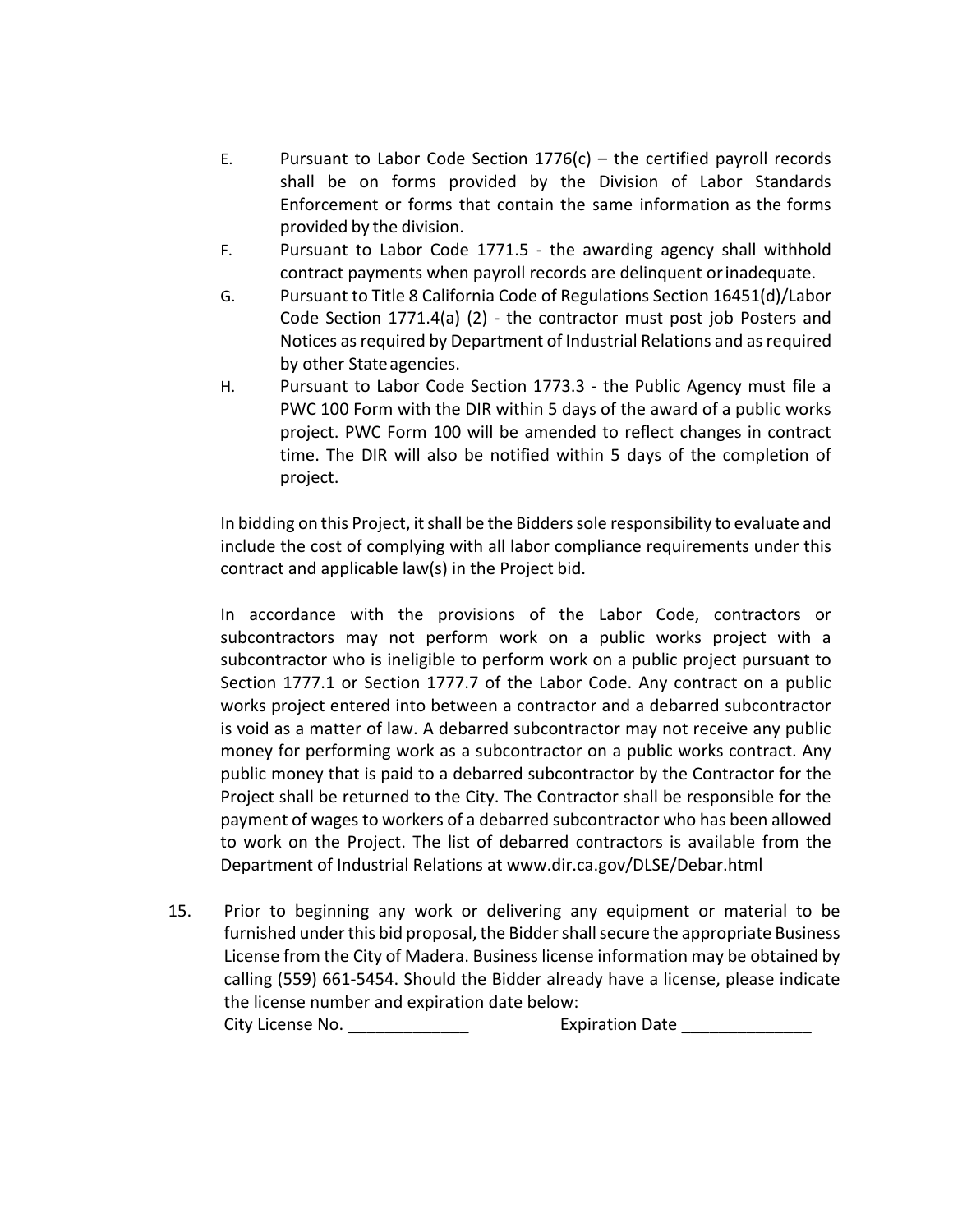Any Federal or State of California License/Certification required to provide the services will be required. A Class A license would be preferred. Insurance documentation in accordance with the Insurance Requirements for Contractors will also be required.

- 16. Bidder's Proprietary Information: Upon award, all documents provided by the successful Bidder shall become public record. All documents provided by any Bidders, other than the successful Bidder, shall become public record in their entirety and subject to disclosure, unless said documents are retrieved by the Bidder within ten (10) business days of the award. This shall also include but is not limited to documents for projects for which all bid proposals are rejected and projects for which an award is not made for any reason. In the event that one or more bid proposals are returned to the bidding parties, it is the intent of the City that such documents shall not become public records of the City unless required by the California Public Records Act or other provisions of law.
- 17. It is the City's policy to encourage the purchase of supplies, services and equipment from vendors located within the boundaries of the City. Local vendors are sellers, vendors, suppliers, and contractors who maintain places of business located within the limits of the City and who have a current City of Madera business license. The local vendor outreach policy shall not apply to those Agreements where State or Federal law, or other laws or regulations preclude such a preference.

Contractors will, to the greatest extent feasible, attempt to incorporate local area businesses as subcontractors and suppliers. Contractors will, upon request, provide records showing the outreach efforts made to local businesses to demonstrate that they have made a reasonable effort to inform local businesses of the opportunity.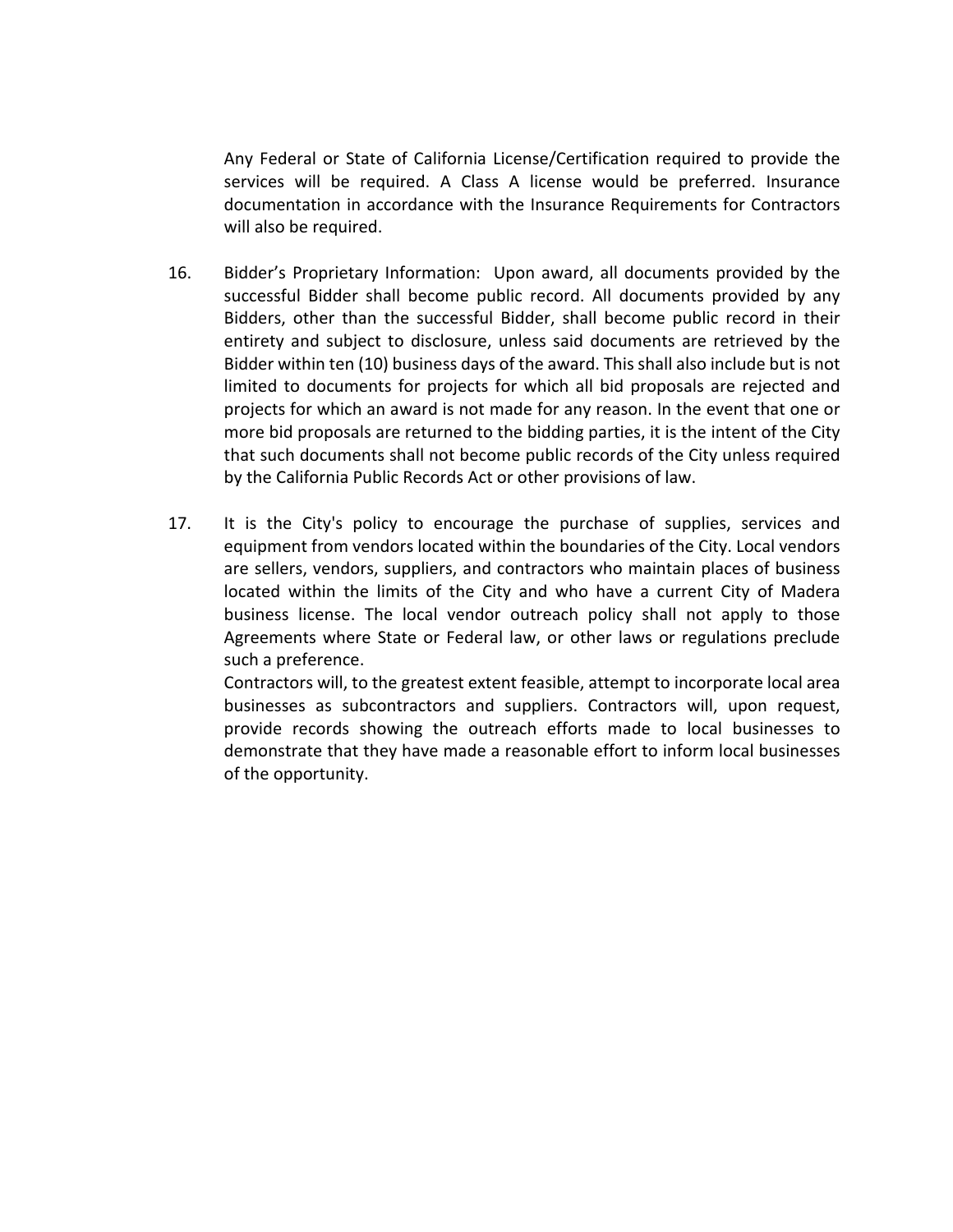#### <span id="page-9-0"></span>**INSURANCE REQUIREMENTS**

Without limiting Contractor's indemnification of City, and prior to commencement of Work, Contractor shall obtain, provide, and continuously maintain at its own expense during the term of the Agreement, and shall require any and all Subcontractors and Subconsultants of every Tier to obtain and maintain, policies of insurance of the type and amounts described below and in form satisfactory to the City.

### *Minimum Scope and Limits of Insurance*

Contractor shall maintain limits no less than:

- \$2,000,000 **General Liability** (including operations, products and completed operations) per occurrence, \$4,000,000 general aggregate, for bodily injury, personal injury, and property damage, including without limitation, blanket contractual liability. Coverage shall be at least as broad as Insurance Services Office (ISO) Commercial General Liability coverage form CG 00 01. General liability policies shall be endorsed using ISO forms CG 20 10 and CG 20 37 to provide that the City and its officers, officials, employees, and agents shall be additional insureds under such policies.
- \$2,000,000 **Automobile Liability** combined single limit per accident for bodily injury or property damage at least as broad as ISO Form CA 00 01 for all activities of Contractor arising out of or in connection with Work to be performed under this Agreement, including coverage for any owned, hired, non-owned or rented vehicles. Automobile Liability policies shall be endorsed to provide that the City and its officers, officials, employees, and agents shall be additional insureds under such policies.
- **Worker's Compensation** as required by the State of California and \$1,000,000 **Employer's Liability** per accident for bodily injury or disease. Contractor shall submit to the City, along with the certificate of insurance, a Waiver of Subrogation endorsement in favor of the City, its officers, agents, employees, and volunteers.

# *Maintenance of Coverage*

Contractor shall procure and maintain, for the duration of the contract, insurance against claims for injuries to persons or damages to property, which may arise from or in connection with the performance of the Work hereunder by Contractor, his agents, representatives, employees, subcontractors or subconsultants as specified in this Agreement.

### *Proof of Insurance*

Contractor shall provide to the City certificates of insurance and endorsements, as required, as evidence of the insurance coverage required herein, along with a waiver of subrogation endorsement for workers' compensation. Insurance certificates and endorsements must be approved by the City prior to commencement of performance. Current evidence of insurance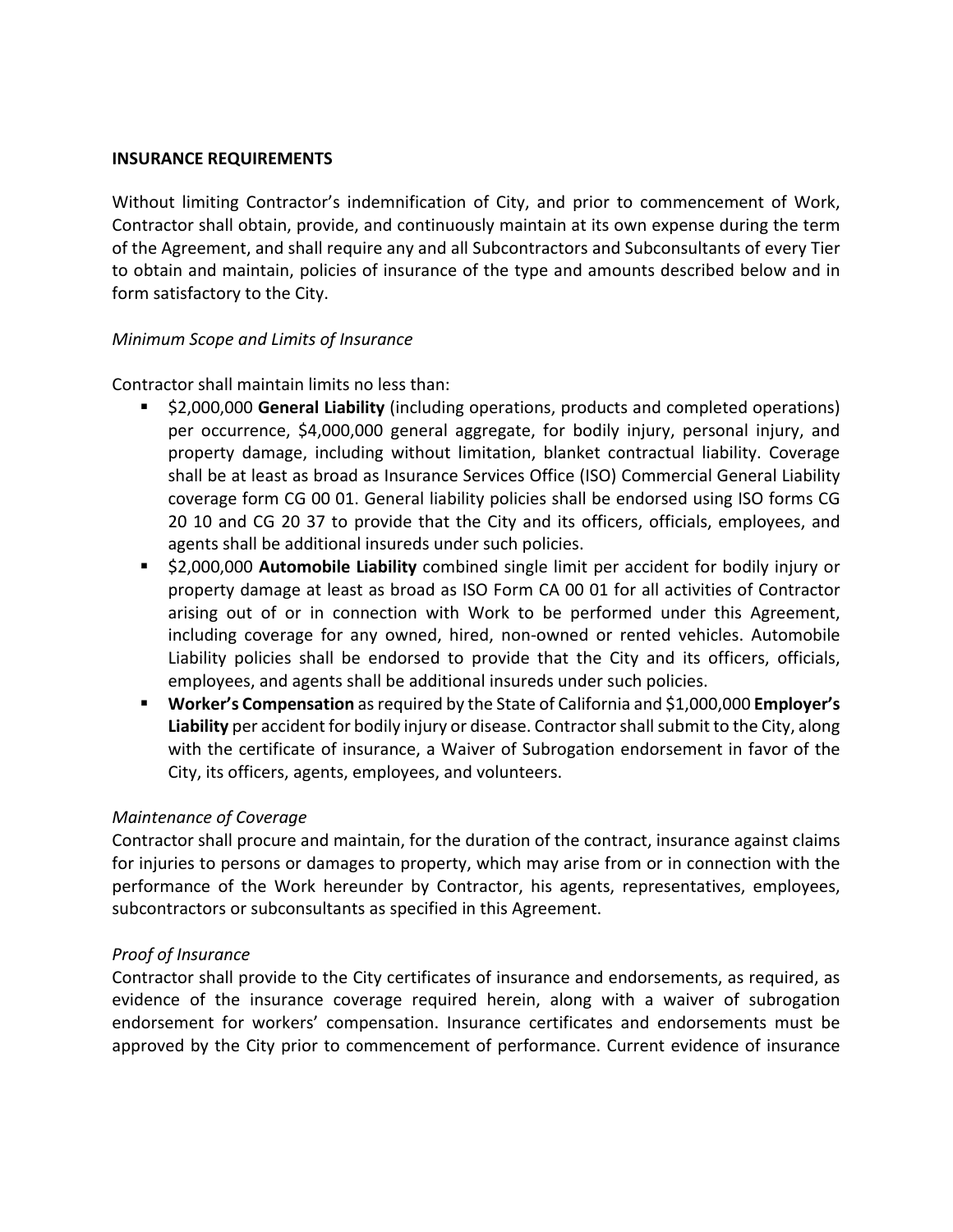shall be kept on file with the City at all times during the term of this Agreement. Agency reserves the right to require complete, certified copies of all required insurance policies, at any time.

### *Acceptable Insurers*

All insurance policies shall be issued by an insurance company currently authorized by the Insurance commissioner to transact business of insurance in the State of California, with an assigned policyholders' Rating of A- (or higher) and a Financial Size Category Class VII (or larger), in accordance with the latest edition of Best's Key Rating Guide.

# *Waiver of Subrogation*

All insurance coverage maintained or procured pursuant to this agreement shall be endorsed to waive subrogation against the City, its elected or appointed officers, agents, officials, employees, and volunteers, or shall specifically allow Contractor, or others providing insurance evidence in compliance with these specifications, to waive their right of recovery prior to a loss. Contractor hereby waives its own right of recovery against the City and shall require similar written express waivers and insurance clauses from each of its subconsultants or subcontractors.

# *Enforcement of Contract Provisions (non estoppel)*

Contractor acknowledges and agrees that any actual or alleged failure on the part of the Agency to inform Contractor of non-compliance with any requirement imposes no additional obligations on the City, nor does it waive any rights hereunder.

### *Specifications not Limiting*

Requirements of specific coverage features, or limits contained in this Section are not intended as a limitation on coverage, limits or other requirements, or a waiver of any coverage normally provided by any insurance. Specific reference to a given coverage feature is for purposes of clarification only as it pertains to a given issue and is not intended by any party or insured to be all inclusive, or to the exclusion of other coverage, or a waiver of any type. If Contractor maintains higher limits than the minimums required above, the entity shall be entitled to coverage at the higher limits maintained by Contractor.

### *Notice of Cancellation*

Contractor agrees to oblige its insurance agent or broker and insurers to provide to the City with thirty (30) calendar days' notice of cancellation (except for nonpayment for which ten (10) calendar days' notice is required) or nonrenewal of coverage for each required coverage.

### *Self-insured Retentions*

Any self-insured retentions must be declared to and approved by the City. The City reserves the right to require that self-insured retentions be eliminated, lowered, or replaced by a deductible. Self-insurance will not be considered to comply with these specifications unless approved by the City's Risk Manager.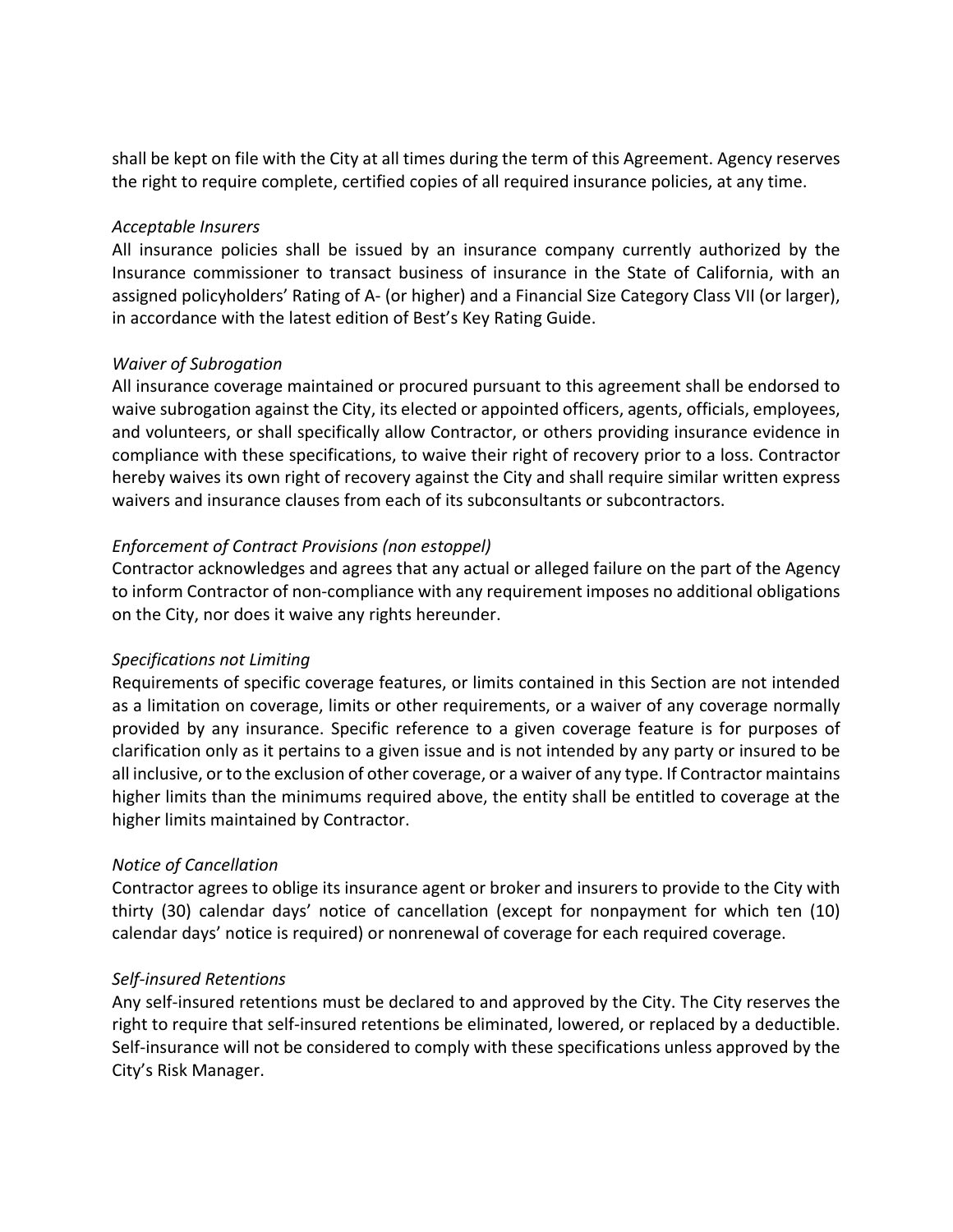#### *Timely Notice of Claims*

Contractor shall give the City prompt and timely notice of claims made or suits instituted that arise out of or result from Contractor's performance under this Agreement, and that involve or may involve coverage under any of the required liability policies.

#### *Additional Insurance*

Contractor shall also procure and maintain, at its own cost and expense, any additional kinds of insurance, which in its own judgement may be necessary for its proper protection and prosecution of the Work.

#### *Indemnification*

Contractor shall indemnify, defend, and hold harmless the City, its officers, employees, agents and volunteers ("City indemnitees"), from and against any and all causes of action, claims, liabilities, obligations, judgments, or damages, including reasonable legal counsels' fees and costs of litigation ("claims"), arising out of the Contractor's performance of its obligations under this agreement or out of the operations conducted by Contractor, except for such loss or damage arising from the active negligence, sole negligence or willful misconduct of the City. In the event the City indemnitees are made a party to any action, lawsuit, or other adversarial proceeding arising from Contractor's performance of this agreement, the Contractor shall provide a defense to the City indemnitees, or at the City's option, reimburse the City indemnitees their costs of defense, including reasonable legal counsels' fees, incurred in defense of such claims.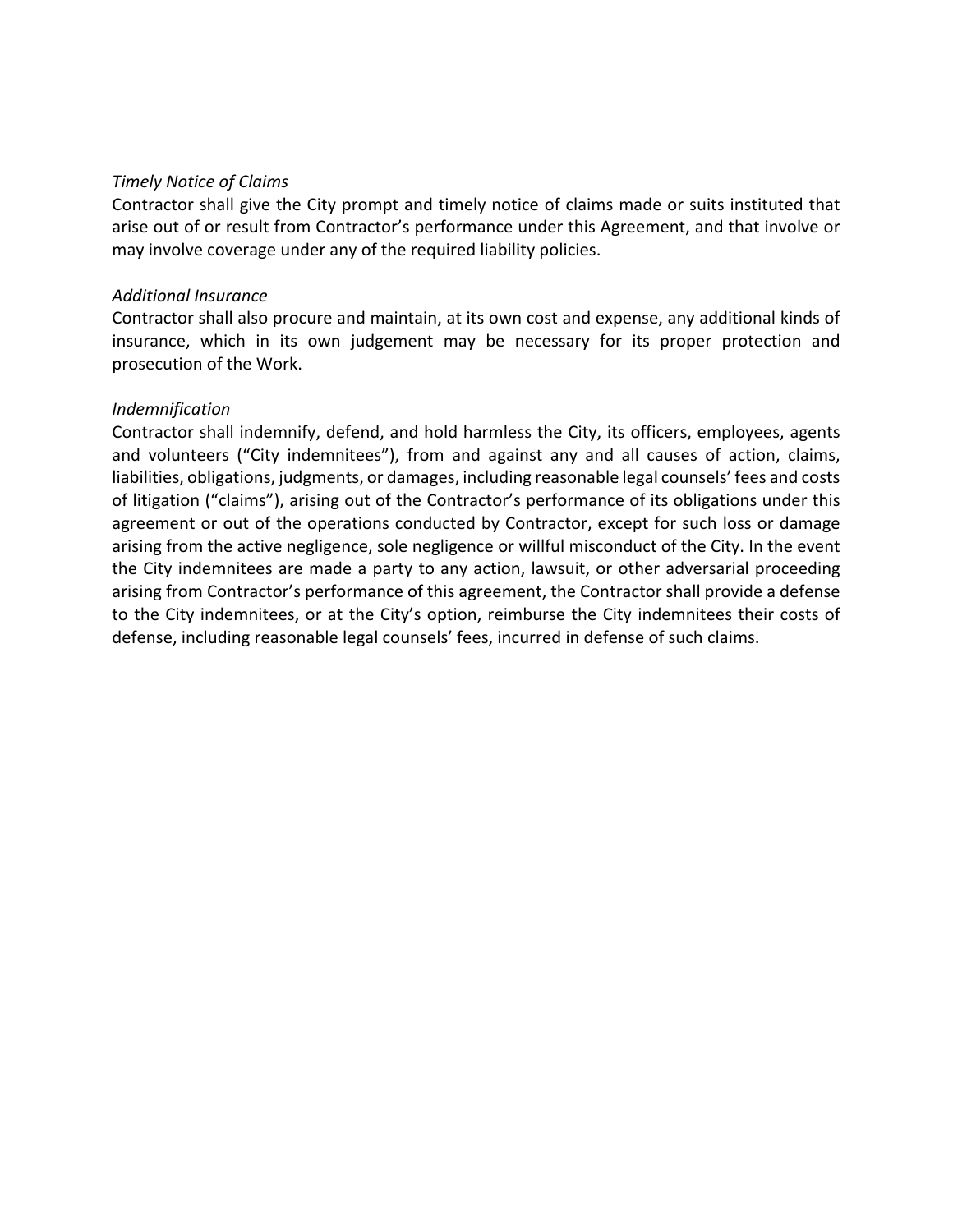# <span id="page-12-0"></span>**SPECIFICATIONS FOR BALLFIELD #1 & #2 RENOVATION**

Ballfield #1

- Survey, re-engineer field & set new grade points.
- Turfplane approximately 7,000 S.F. existing turf with laser function, auto grade/auto depth.
- Grade: Rough & Finish grading.
- Hand labor & Equipment.
- Import 24-ton plaster sand & 16-ton infield mix.
- Turf: Bermuda hybrid overseeded.
- Big roll sod installation.
- Spray out existing turf, to eliminate weeds.
- Reposition pegs in preparation for bases to be installed (City to provide and install bases).

### Ballfield #2

- Survey, re-engineer field & set new grade points.
- Turfplane approximately 8,300 S.F. existing turf with laser function, auto grade/auto depth.
- Grade: Rough & Finish grading.
- Hand labor & Equipment.
- Import 24-ton plaster sand & 16-ton infield mix.
- Turf: Bermuda hybrid overseeded.
- Big roll sod installation.
- Spray out existing turf, to eliminate weeds.
- Reposition pegs in preparation for bases to be installed (City to provide and install bases).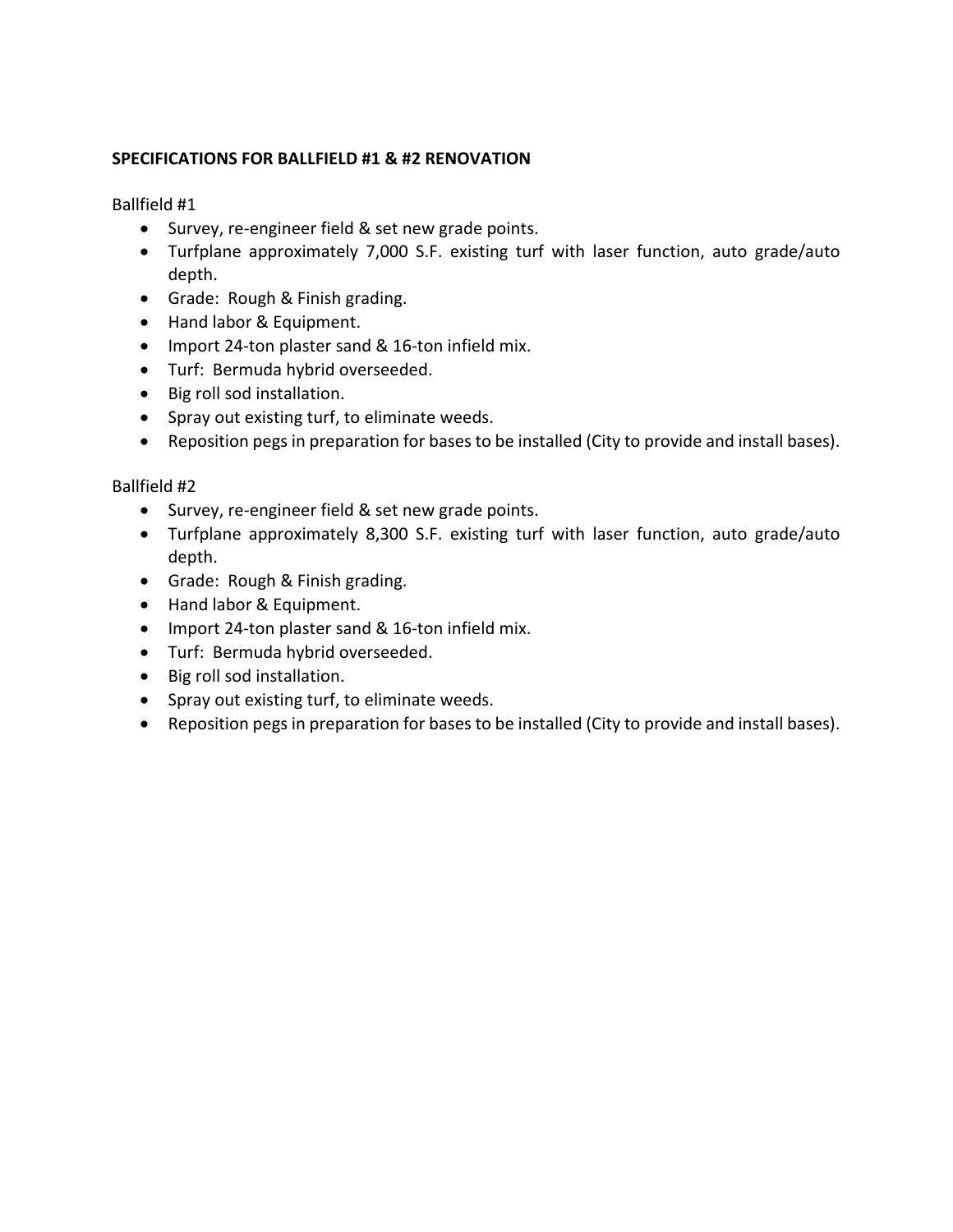#### **LIONS TOWN & COUNTRY PARK** 2300 HOWARD ROAD MADERA, CA 93637

#### PARK LOCATION MAP

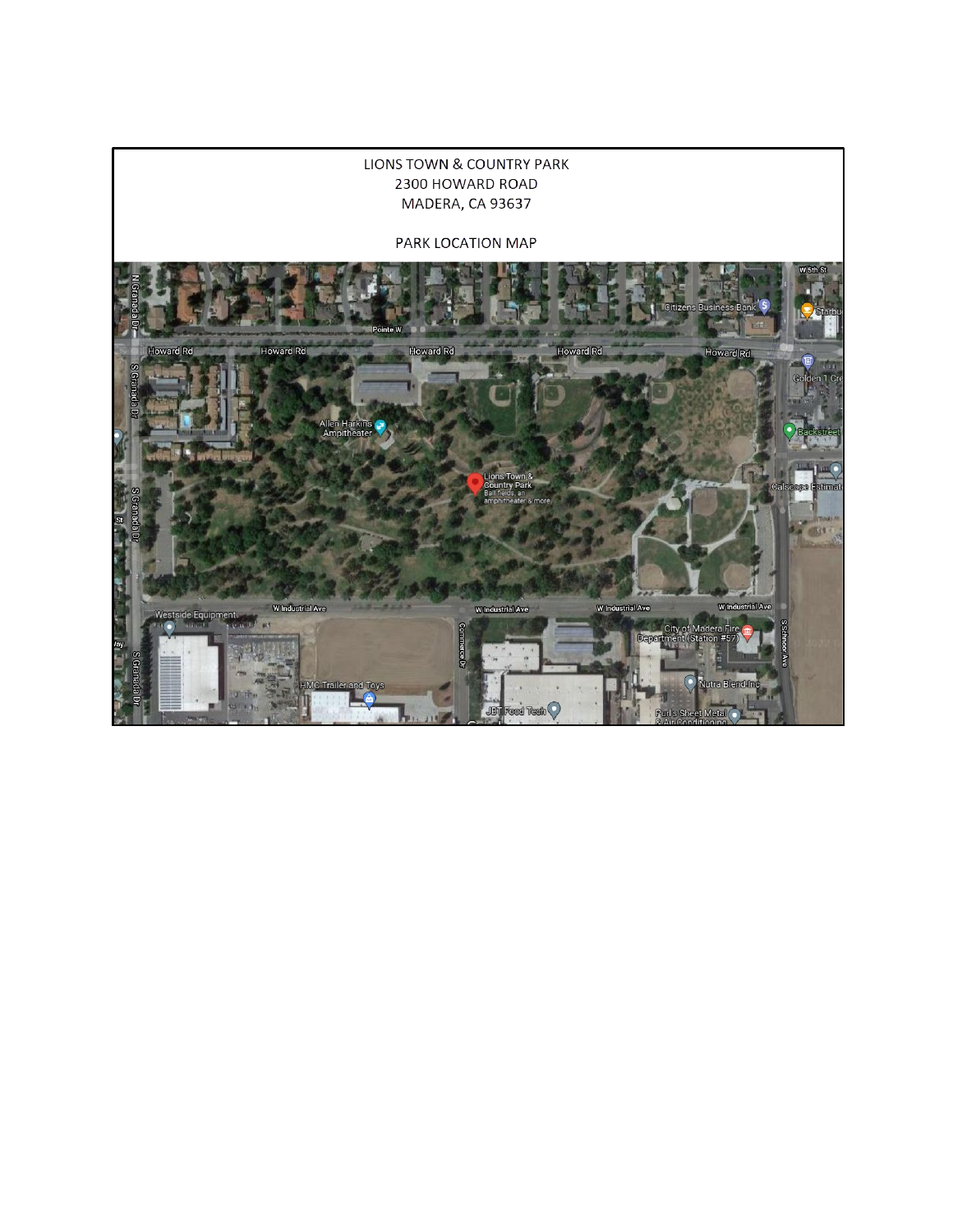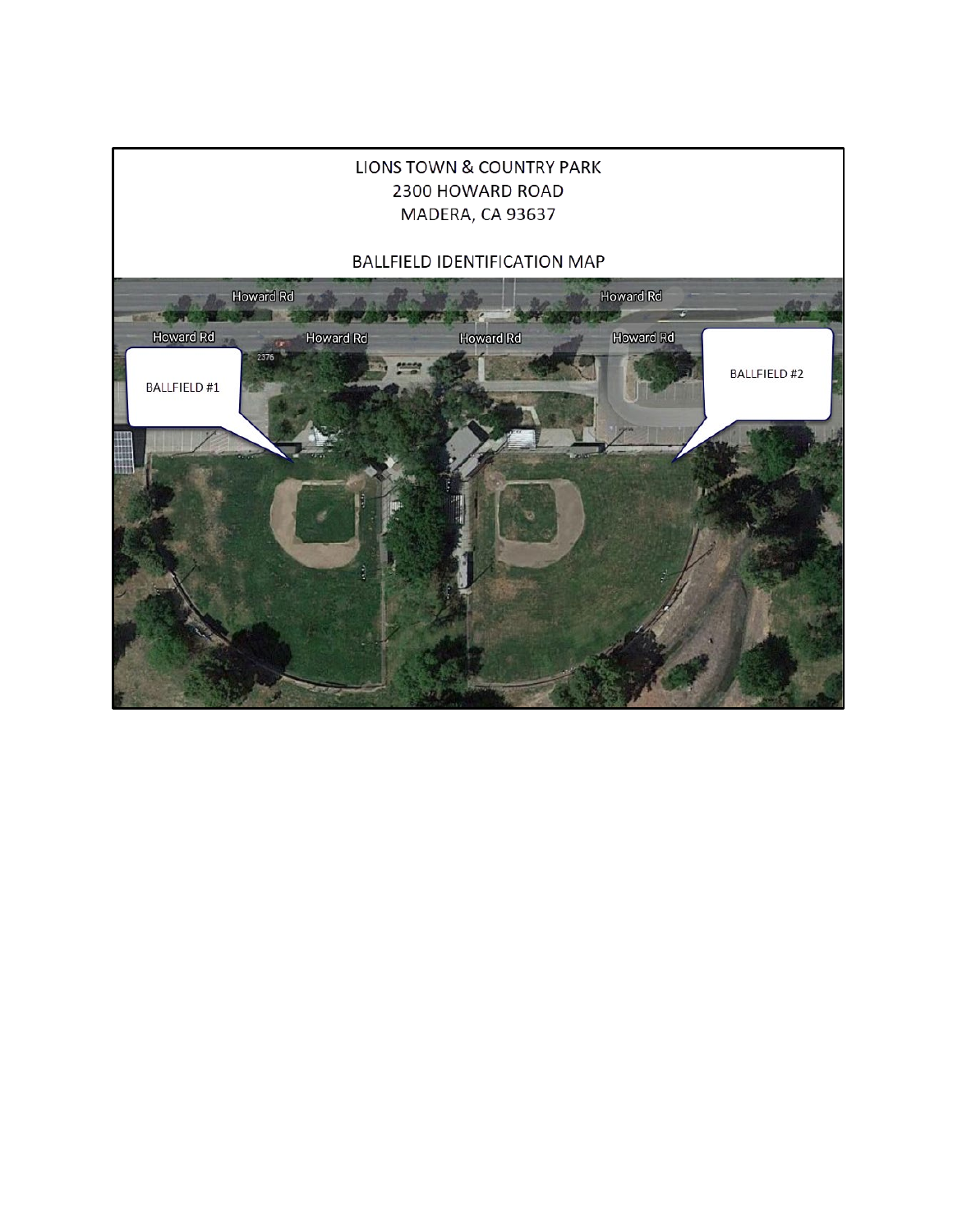# **BIDDER CHECKLIST**

<span id="page-15-0"></span>**SUBMIT THIS BIDDER'S CHECKLIST WITH YOUR BID PROPOSAL.** Bidders shall complete and submit all documents marked with an "X" in the "REQUIRED" column for bids to be considered responsive.

#### REQUIRED

- [X] 1. **BID PROPOSAL FORM**
- [X] 2. **BID SCHEDULE**
- [X] 3. **SUBCONTRACTOR LISTING** (In excess of 1/2 of 1%)
- [X] 4. **BID DEPOSIT (ELECTRONIC SCANNED COPY)** attached to front of Proposal in the form of:
	- [ ] Certified Check [ ] Bidder's Bond (submitted on form in this IFB)
	- [ ] Cashier's Check [ ] Irrevocable Letter of Credit
	- [ ] Certificate of Deposit
- [X] 5. **NONCOLLUSION AFFIDAVIT**
- [X] 6. **PUBLIC CONTRACT CODE SECTION 10285.1 STATEMENT, PUBLIC CONTRACT CODE SECTION 10162 QUESTIONNAIRE, & PUBLIC CONTRACT CODE SECTION 10232 STATEMENT**
- [X] 7. **ADDENDA** Signature page of all Addenda issued

#### **SUBMIT NO LATER THAN 4:00 P.M. ON THE 3RD BUSINESS DAY AFTER BID OPENING**:

- [X] **LETTER FROM BIDDER THAT BIDDER WILL PERFORM NOT LESS THAN 30% OF THE TOTAL NET BID AMOUNT (ORIGINAL CONTRACT PRICE)**, excluding specialty items designated by the City on the bid proposal to be submitted via email to [jstickman@madera.gov](mailto:jstickman@madera.gov) within three working days from the date of the bid opening.
- [X] **BID DEPOSIT (HARD COPY ORIGINAL) delivered to Jennifer Stickman, City of Madera Procurement Division, 205 West 4th Street, Madera, CA 93637** in the form of:
	- [ ] Certified Check [ ] Bidder's Bond (submitted on form in this IFB)
	- [ ] Cashier's Check [ ] Irrevocable Letter of Credit
	- [ ] Certificate of Deposit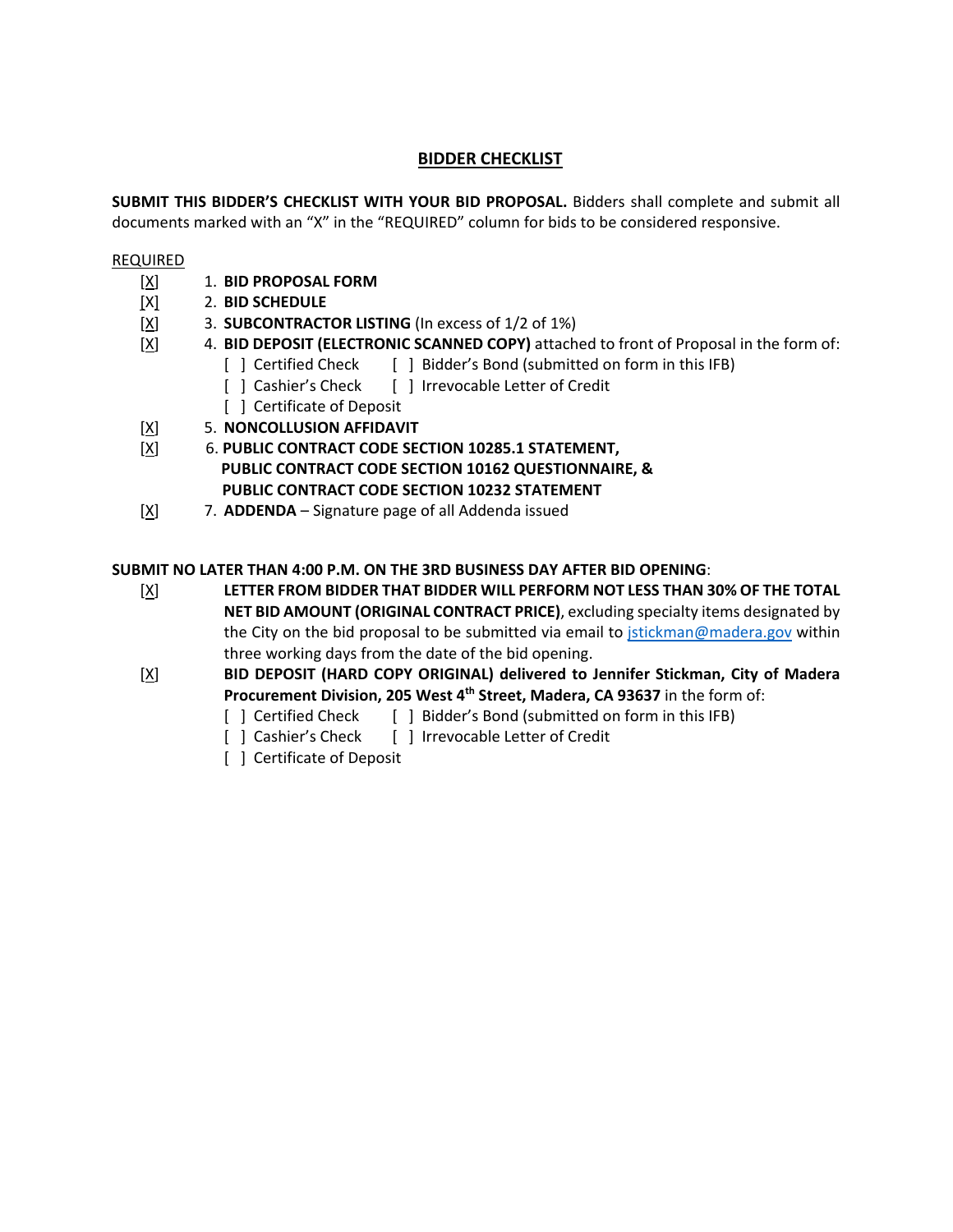#### **BID PROPOSAL FORM**

#### <span id="page-16-0"></span>**LIONS TOWN & COUNTRY PARK BALLFIELD #1 & #2 RENOVATION**

#### **IFB #202122-09**

Bid proposal of \_\_\_\_\_\_\_\_\_\_\_\_\_\_\_\_\_\_\_\_\_\_\_\_\_\_\_\_\_\_\_\_\_\_(hereinafter called "BIDDER"), organized and existing under the laws of the State of \_\_\_\_\_\_\_\_\_\_\_\_\_\_\_\_, doing business as (an individual), or (a partnership), or (a corporation), to the City of Madera (hereinafter called "OWNER"):

In compliance with your advertisement for Bids, BIDDER hereby proposes to perform all work required for "**LIONS TOWN & COUNTRY PARK BALLFIELDS #1 & #2 RENOVATION, IFB 202122- 09**" in strict accordance with the CONTRACT DOCUMENTS, within the time set forth therein, and at the prices stated below.

By submission of this BID, each BIDDER certifies, and in the case of a joint BID, each party thereto certifies as to his own organization, that this BID has been arrived at independently, without consultation, communication, or agreement as to any matter relating to this BID with any other BIDDER or with any competitor.

BIDDER hereby agrees to commence work under this Contract on or before a date to be specified in the NOTICE TO PROCEED and to fully complete the PROJECT in **30 Calendar Days.**

BIDDER further agrees to pay as liquidated damages, the sum of **\$375** for each consecutive calendar day thereafter, as provided in Section 1-17 of the General Conditions.

BIDDER acknowledges receipt of the following ADDENDA:



The undersigned, as BIDDER, declares that the only persons, or parties interested in this bid proposal as principals are those named herein; that this bid proposal is made without collusion with any other person, firm or corporation; that the BIDDER has carefully examined the location of the proposed work, the annexed proposed form of contract, and the plan therein referred to; and he proposes and agrees if this bid proposal is accepted, that the BIDDER will contract with the City of Madera to provide all necessary machinery, tools, apparatus and other means of construction, and to do all the work and furnish all the materials specified in the contract in the manner and time therein prescribed and according to the requirements of the OWNER as therein set forth, and that he will take in full payment therefor the following prices, to wit: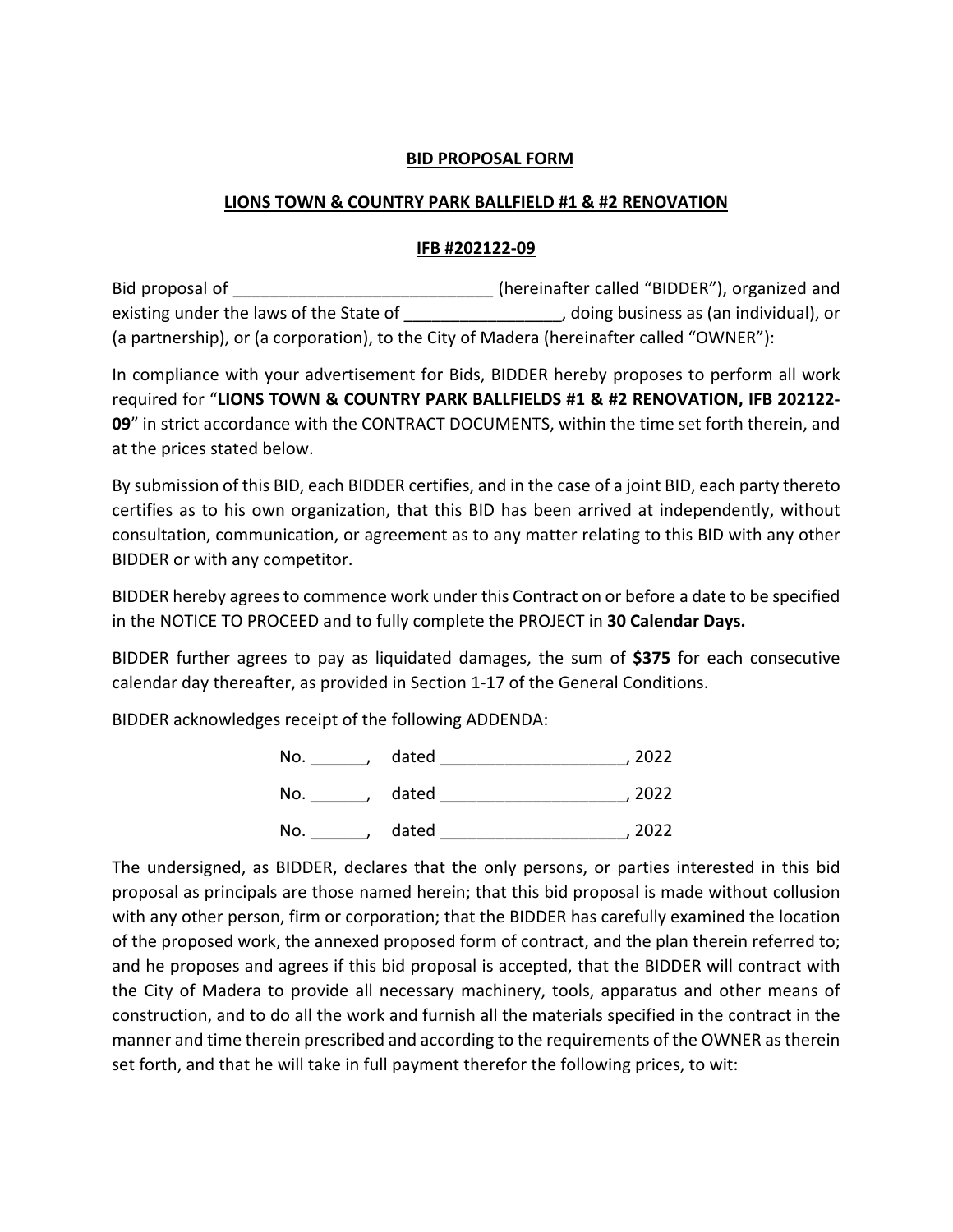# **BID SCHEDULE**

<span id="page-17-0"></span>The following Bid Schedule lists the items necessary to complete the work. Bidder will fully complete the schedule including the total price of each item. If the total cost of any item or the Total Base Bid is inconsistent with the unit cost, the unit cost shall prevail. Payment of each item will be based on the actual quantity, except for those items bid lump sum and those items that are noted as fixed quantities.

| <b>ITEM</b> | <b>ITEM DESCRIPTION</b>                                                                                                                                                                                                                                                                                                                                                                                                                                                                                                                                                                                                                                                                                        | <b>UNIT</b> | QTY          | <b>UNIT</b>  | <b>TOTAL</b>                |
|-------------|----------------------------------------------------------------------------------------------------------------------------------------------------------------------------------------------------------------------------------------------------------------------------------------------------------------------------------------------------------------------------------------------------------------------------------------------------------------------------------------------------------------------------------------------------------------------------------------------------------------------------------------------------------------------------------------------------------------|-------------|--------------|--------------|-----------------------------|
| NO.         |                                                                                                                                                                                                                                                                                                                                                                                                                                                                                                                                                                                                                                                                                                                |             |              | <b>PRICE</b> | <b>ITEM</b><br><b>PRICE</b> |
| 1.          | All equipment, labor, materials, and incidentals required<br>to renovate LIONS TOWN & COUNTRY Park Ballfield #1<br>including:<br>Survey, re-engineer field & set new grade<br>points.<br>Turfplane approximately 7,000 S.F. existing turf<br>$\bullet$<br>with laser function, auto grade/auto depth.<br>Grade: Rough & Finish grading.<br>$\bullet$<br>Hand labor & Equipment.<br>$\bullet$<br>Import 24-ton plaster sand & 16-ton infield mix.<br>٠<br>Turf: Bermuda hybrid overseeded.<br>$\bullet$<br>Big roll sod installation.<br>$\bullet$<br>Spray out existing turf, to eliminate weeds.<br>$\bullet$<br>Reposition pegs in preparation for base<br>installation (City to provide and install bases). | <b>LS</b>   | $\mathbf{1}$ |              |                             |
| 2.          | All equipment, labor, materials, and incidentals required<br>to renovate LIONS TOWN & COUNTRY Park Ballfield #2<br>including:<br>Survey, re-engineer field & set new grade<br>points.<br>Turfplane approximately 8,300 S.F. existing turf<br>$\bullet$<br>with laser function, auto grade/auto depth.<br>Grade: Rough & Finish grading.<br>٠<br>Hand labor & Equipment.<br>$\bullet$<br>Import 24-ton plaster sand & 16-ton infield mix.<br>$\bullet$<br>Turf: Bermuda hybrid overseeded.<br>$\bullet$<br>Big roll sod installation.<br>$\bullet$<br>Spray out existing turf, to eliminate weeds.<br>Reposition pegs in preparation for base<br>installation (City to provide and install bases).              | LS.         | $\mathbf{1}$ |              |                             |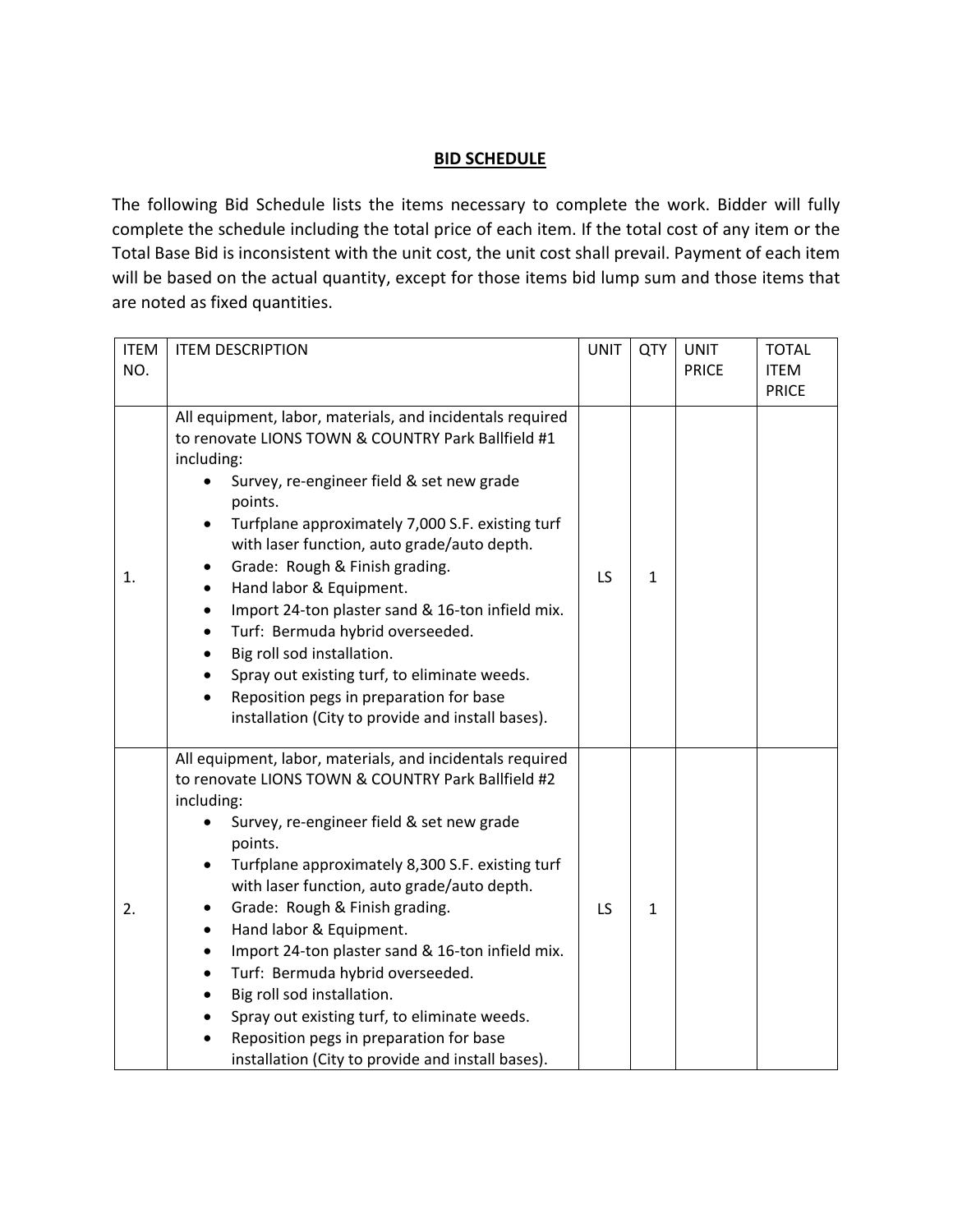TOTAL BASE BID, INCLUSIVE: \$ \_\_\_\_\_\_\_\_\_\_\_\_\_\_\_\_\_\_\_\_

Total Amount of Bid (in words) is \_\_\_\_\_\_\_\_\_\_\_\_\_\_\_\_\_\_\_\_\_\_ Dollars and Cents. In case of discrepancy between words and figures, the words shall prevail.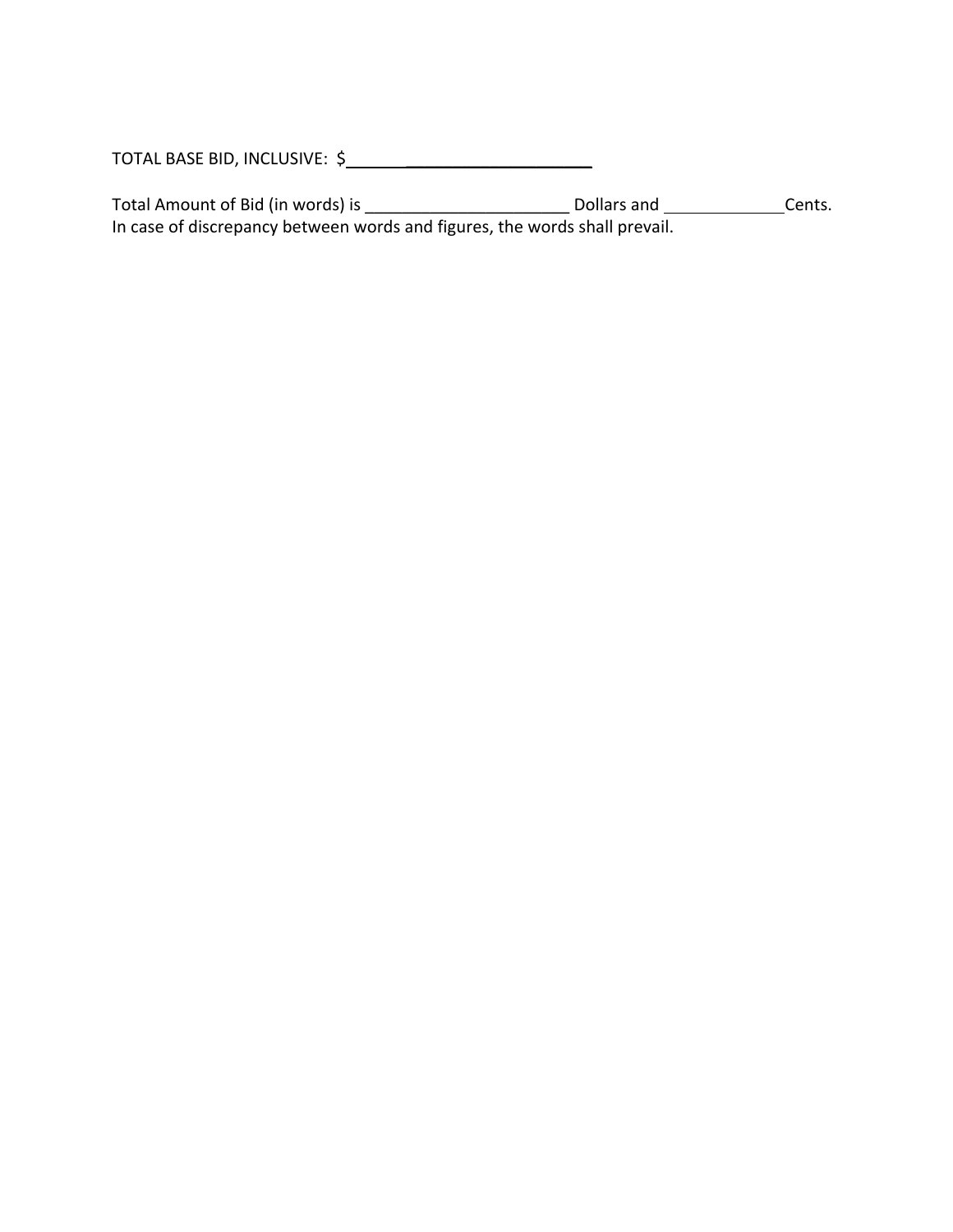### **BID PROPOSAL SIGNATURE PAGE**

<span id="page-19-0"></span>If this bid proposal shall be accepted and the undersigned shall fail to contract, as aforesaid, and to give the two bonds in the sums to be determined as aforesaid, with surety satisfactory to the Awarding Authority, upon award of the contract, the Awarding Authorities, at its option, may determine that the BIDDER has abandoned the contract, and thereupon this bid proposal and the acceptance thereof shall be null and void, and the forfeiture of such security accompanying this bid proposal shall operate and the same shall be the property of the OWNER.

The final bid amount shall include local, state, and federal taxes.

| <b>DATE</b>                                |  |
|--------------------------------------------|--|
| <b>COMPANY NAME</b>                        |  |
| STREET ADDRESS                             |  |
| CITY/STATE/ZIP                             |  |
| <b>PHONE NUMBER</b>                        |  |
| <b>EMAIL</b>                               |  |
| PERSON PREPARING BID                       |  |
| <b>TITLE</b>                               |  |
| SIGNATURE                                  |  |
| CITY OF MADERA BUS. LIC. NO.               |  |
| CA CONTRACTOR'S LIC. NO. & CLASS           |  |
| DIR REGISTRATION NO. & WORK CLASSIFICATION |  |

Attest (Seal if bid is by a corporation)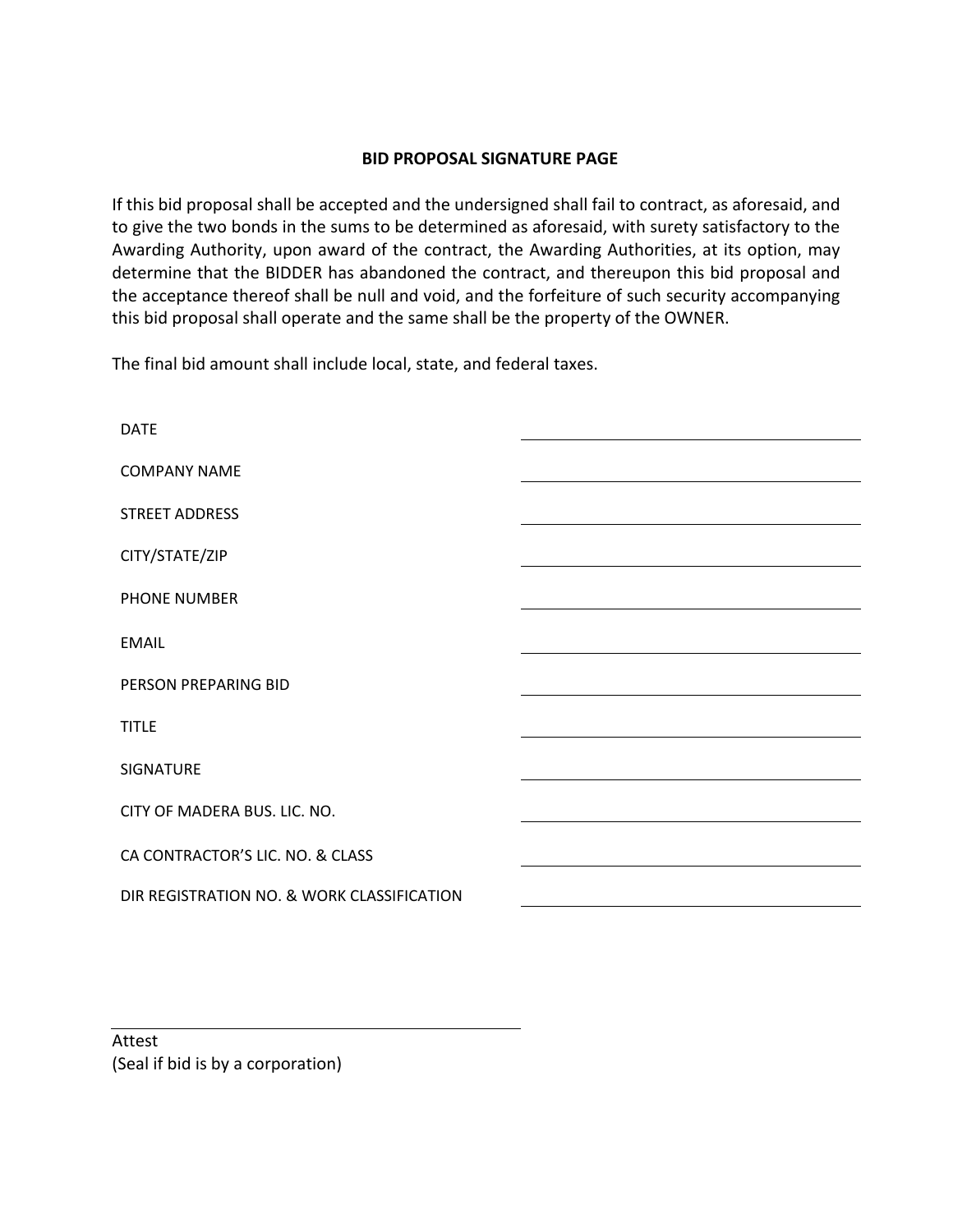#### **SUBCONTRACTOR LISTING**

<span id="page-20-0"></span>The following named subcontractors(s) will perform with labor, or otherwise render services to the general contractor in or about the construction of the work or improvement in an amount in excess of one-half of one percent of the total BID presented herewith or, in the case of bids or offers for the construction of streets or highways, including bridges, in excess of one-half of one percent of the prime Contractor's total BID. Use subcontractor's business name style as registered with the License Board. Name, location, and description of work as REQUIRED by Section 4104 of the California Public Contract code.

| Subcontractor:                                                                                                                |
|-------------------------------------------------------------------------------------------------------------------------------|
| <b>Business Address:</b>                                                                                                      |
| <b>CSLB No. &amp; Classification:</b><br><u> 1989 - Johann Stoff, amerikansk politiker (d. 1989)</u>                          |
| DIR No. & Classification:                                                                                                     |
| Item No. or Description of Work:                                                                                              |
| Dollar Amount or Percentage of Total Bid:                                                                                     |
| Subcontractor:                                                                                                                |
| <b>Business Address:</b>                                                                                                      |
| <b>CSLB No. &amp; Classification:</b>                                                                                         |
| DIR No. & Classification:                                                                                                     |
| Item No. or Description of Work:<br><u> 1989 - Johann John Stone, markin fizikar (h. 1989).</u>                               |
| Dollar Amount or Percentage of Total Bid:                                                                                     |
| Subcontractor:                                                                                                                |
| <b>Business Address:</b>                                                                                                      |
| <b>CSLB No. &amp; Classification:</b>                                                                                         |
| DIR No. & Classification:                                                                                                     |
| Item No. or Description of Work:                                                                                              |
| Dollar Amount or Percentage of Total Bid:                                                                                     |
| Subcontractor:                                                                                                                |
| <b>Business Address:</b>                                                                                                      |
| <b>CSLB No. &amp; Classification:</b>                                                                                         |
| DIR No. & Classification:                                                                                                     |
| Item No. or Description of Work:<br>the control of the control of the control of the control of the control of the control of |
| Dollar Amount or Percentage of Total Bid:                                                                                     |
| Subcontractor:                                                                                                                |
| <b>Business Address:</b>                                                                                                      |
| CSLB No. & Classification:                                                                                                    |
| DIR No. & Classification:                                                                                                     |
| Item No. or Description of Work:                                                                                              |
| Dollar Amount or Percentage of Total Bid:                                                                                     |
| Duplicate this form as necessary                                                                                              |

*Duplicate this form as necessary.*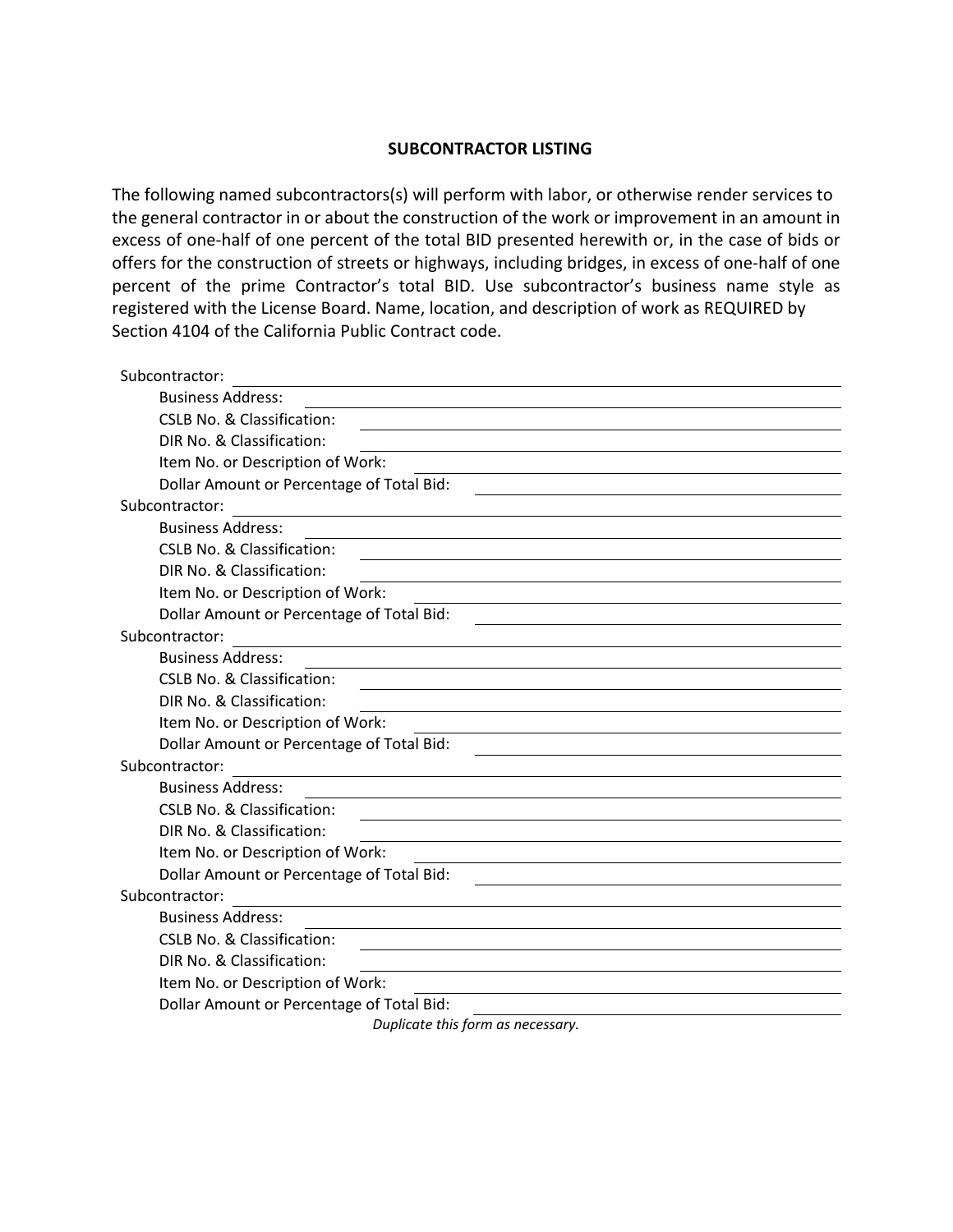#### **BID BOND**

<span id="page-21-0"></span>

| KNOWN ALL MEN BY THESE PRESENT, that we, the undersigned, ______________________ |                                                                                                                       |  |  |  |  |  |
|----------------------------------------------------------------------------------|-----------------------------------------------------------------------------------------------------------------------|--|--|--|--|--|
|                                                                                  | as Principal, and the control of the control of the control of the control of the control of the control of the<br>as |  |  |  |  |  |
| Surety, are hereby held and firmly bound unto __________________________________ | as Owner in                                                                                                           |  |  |  |  |  |
| the penal sum of<br><u> 1980 - Jan Samuel Barbara, martin d</u>                  | for the payment of which, well and truly to                                                                           |  |  |  |  |  |
| be made, we hereby jointly and severally bind ourselves, successors and assigns. |                                                                                                                       |  |  |  |  |  |

Signed, this \_\_\_\_\_ day of \_\_\_\_\_\_\_\_\_\_\_\_\_\_\_\_\_\_\_\_\_, 2022. The condition of the above obligation is such that whereas the Principal has submitted to **the end-of the set of the set of the set of the set of the** bid, attached hereto and hereby made a part hereof to enter into a contract in writing, for the

#### **"LIONS TOWN & COUNTRY Park Ballfields #1 & #2 Renovation, IFB 202122-09"**

NOW, THEREFORE,

- (a) If said Bid shall be rejected, or in the alternate,
- (b) If said Bid shall be accepted and the Principal shall execute and deliver a contract attached hereto (properly completed in accordance with said Bid) and shall furnish a bond for hisfaithful performance of said contract, and for the payment of all persons performing labor or furnishing materials in connection therewith and shall in all other respects perform the agreement created by the acceptance of said Bid.

Then this obligation shall be void, otherwise the same shall remain in force and effect; it being expressly understood and agreed that the liability of the Surety for any and all claims hereunder shall, in no event, exceed the penal amount of this obligation as herein stated.

The Surety, for value received, hereby stipulates, and agrees that the obligations of said Surety and its bond shall be in no way impaired or affected by any extension of the time within which the OWNER may accept such Bid; and said Surety does hereby waive notice of any such extension.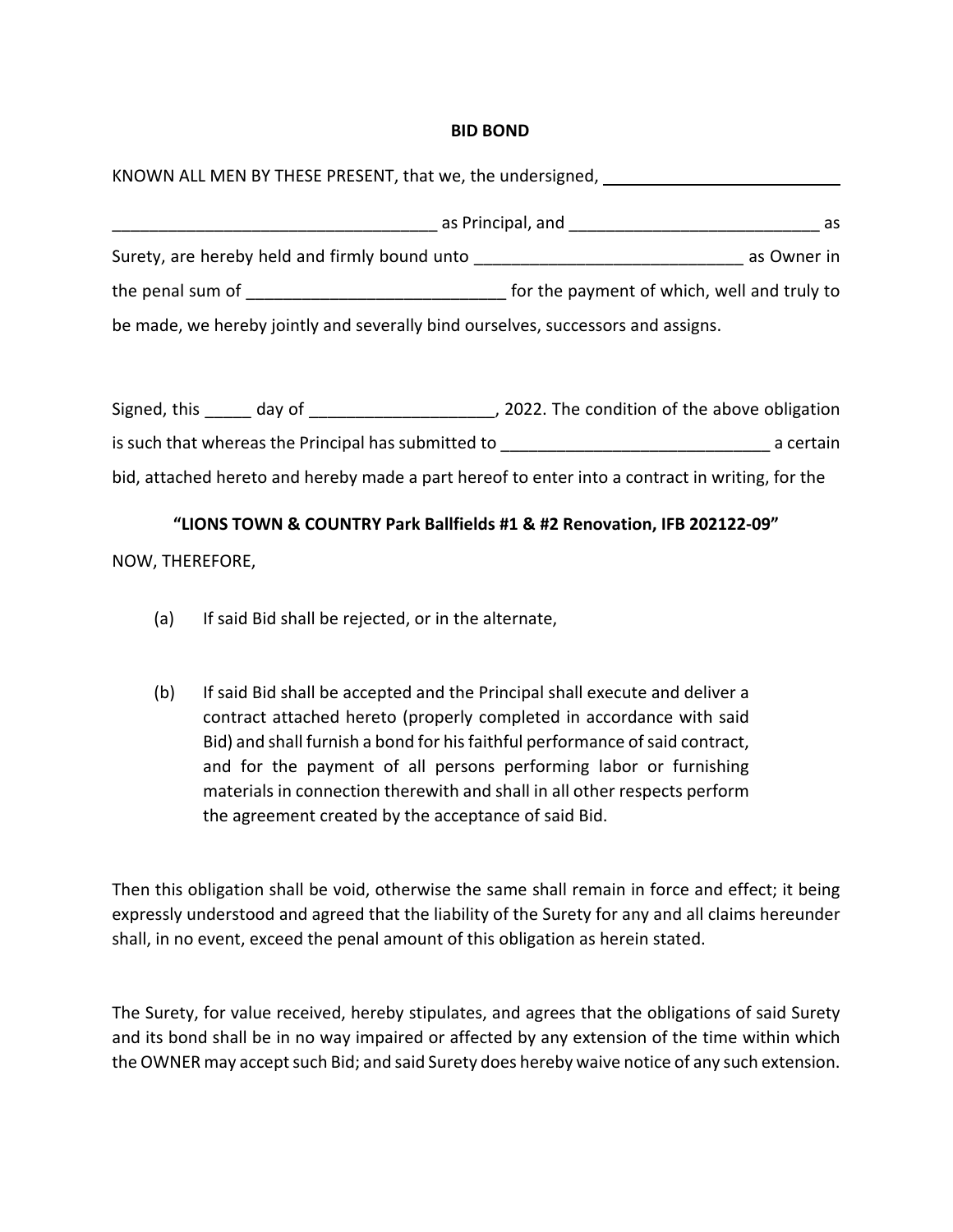IN WITNESS WHEREOF, the Principal and the Surety have hereunto set their hands and seals, and such of them as are corporations have caused their corporate seals to be hereto affixed and these presents to be signed by their proper officers, the day and year first set forth above.

(L.S.) By\_\_\_\_\_\_\_\_\_\_\_\_\_\_\_\_\_\_\_\_\_\_\_\_\_\_\_\_\_\_\_\_\_\_\_\_\_

Principal

Surety

By:  $\qquad \qquad$ 

(Seal and Notarial Acknowledge of Surety)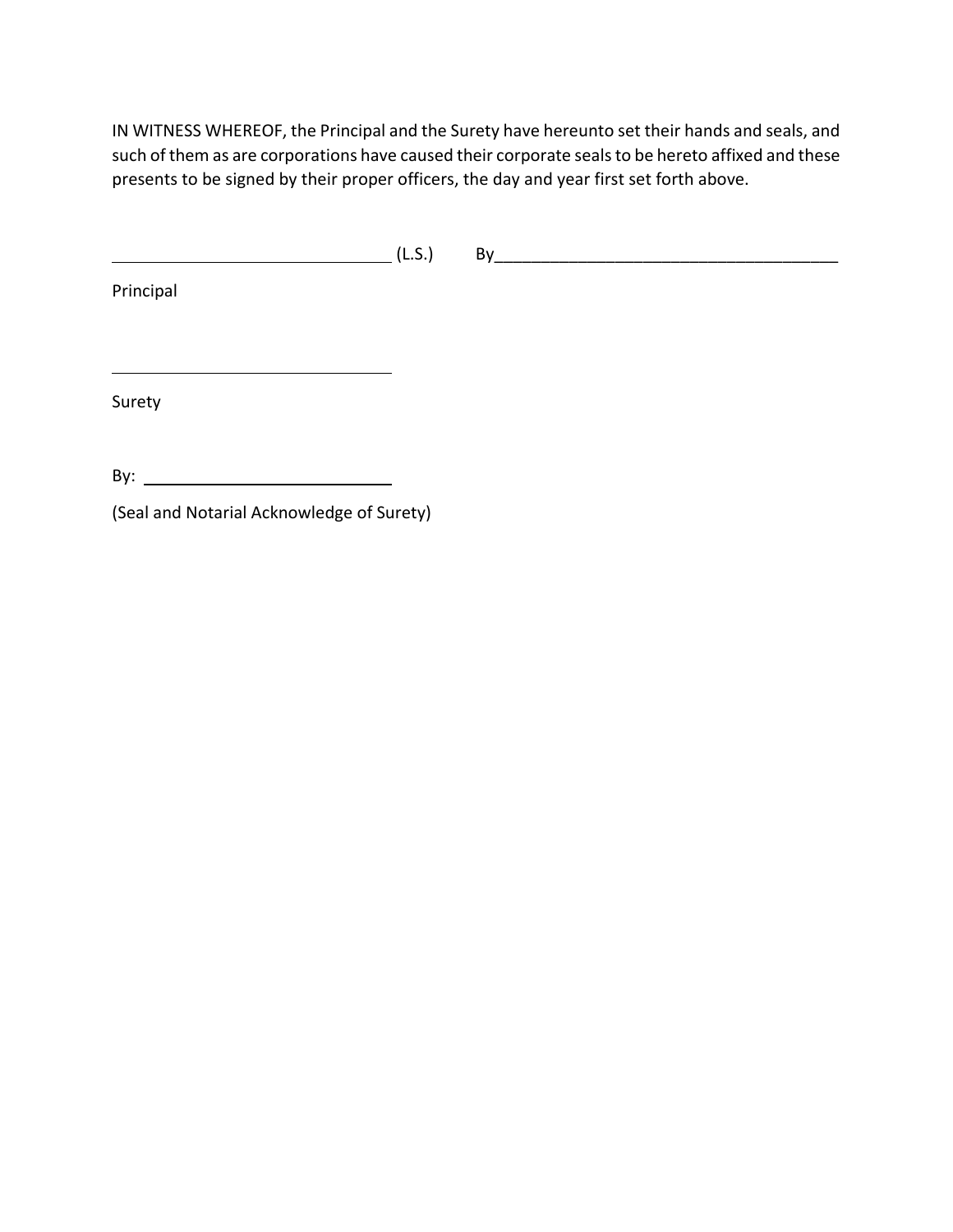#### **NONCOLLUSION AFFIDAVIT**

<span id="page-23-0"></span>(Title 23 United States Code Section 112 and Public Contract Code Section 7106)

# To the CITY of MADERA

In conformance with Title 23 United States Code Section 112 and Public Contract Code 7106 the bidder declares that the bid is not made in the interest of, or on behalf of, any undisclosed person, partnership, company, association, organization, or corporation; that the bid is genuine and not collusive or sham; that the bidder has not directly or indirectly induced or solicited any other bidder to put in a false or sham bid, and has not directly or indirectly colluded, conspired, connived, or agreed with any bidder or anyone else to put in a sham bid, or that anyone shall refrain from bidding; that the bidder has not in any manner, directly or indirectly, sought by agreement, communication, or conference with anyone to fix the bid price of the bidder or any other bidder, or to fix any overhead, profit, or cost element of the bid price, or of that of any other bidder, or to secure any advantage against the public body awarding the contract of anyone interested in the proposed contract; that all statements contained in the bid are true; and, further, that the bidder has not, directly or indirectly, submitted his or her bid price or any breakdown thereof, or the contents thereof, or divulged information or data relative thereto, or paid, and will not pay, any fee to any corporation, partnership, company association, organization, bid depository, or to any member or agent thereof to effectuate a collusive or sham bid.

I certify (or declare) under penalty of perjury under the laws of the State of California that the foregoing is true and correct.

| Name of Bidder |  |  |
|----------------|--|--|
|                |  |  |
| Signature      |  |  |
| Name           |  |  |
| Title          |  |  |
| Dated          |  |  |
|                |  |  |

Bidders are cautioned that making a false certification may subject the certifier to criminal prosecution.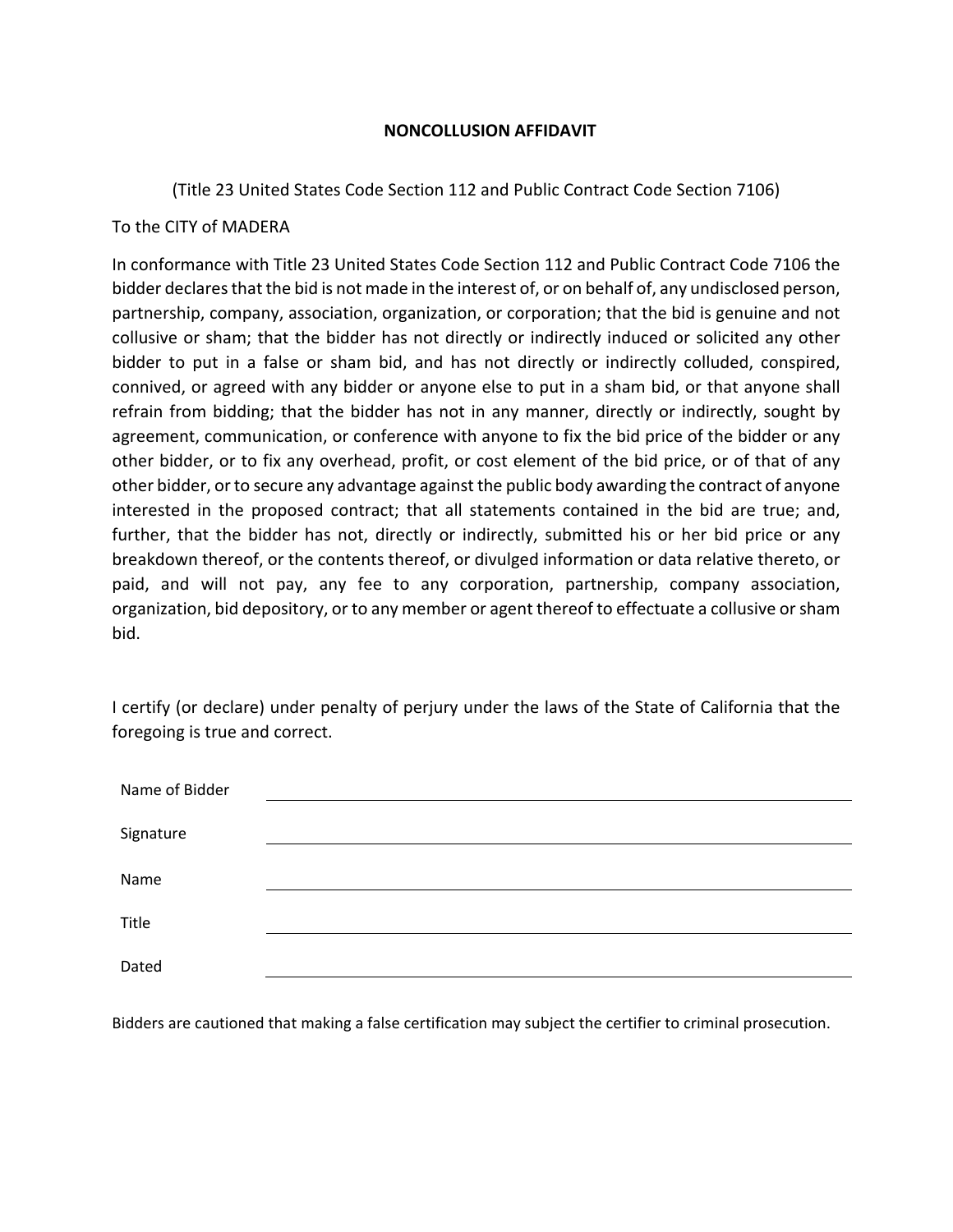#### **PUBLIC CONTRACT CODE**

#### <span id="page-24-0"></span>**Public Contract Code Section 10285.1 Statement**

In accordance with Public Contract Code Section 10285.1 (Chapter 376, Stats. 1985) the Bidder hereby declares under penalty of perjury under the laws of the State of California that the Bidder has \_\_\_\_\_, has not \_\_\_\_\_ been convicted within the preceding three years of any offences referred to in that section, including any charge of fraud, bribery, collusion, conspiracy, or any other act in violation of any State or Federal antitrust law in connection with the bidding upon award of, or performance of, any public works contract, as defined in Public Contract Code Section 1101, with any public entity, as defined in Public Contract Code Section 1100, including the Regents of the University of California or the Trustees of the California State University. The term "Bidder" is understood to include any partner, member, officer, director, responsible managing officer, or responsible managing employee thereof, as referred to in Section 10285.1.

Note. The Bidder must place a check mark after "has" or "has not" in one of the blank spaces provided above. The above Statement is part of the bid proposal.

#### **Public Contract Code Section 10162 Questionnaire**

In accordance with the Public Contract Section 10162, the Bidder shall complete, under penalty of perjury, the following questionnaire: Has the Bidder, any officer, or any employee of the Bidder who has a proprietary interest in the Bidder, ever been disqualified, removed, or otherwise prevented from bidding on, or completing a federal, state, or local government project because of a violation of law or a safety regulation.

Yes \_\_\_\_\_\_\_\_ No \_\_\_\_\_\_\_

If the answer is Yes, explain the circumstances in the following space.

#### **Public Contract Code Section 10232 Statement**

In accordance with Public Contract Section 10232, the Bidder, hereby states under penalty of perjury, that no more than one final unappealable finding of contempt of court has been issued against the Bidder within the immediately preceding two (2) year period because of the Bidder's failure to comply with an order of a federal court which orders the Contractor to comply with an order of National Labor Relations Board.

Note: The above Statement and Questionnaire are part of the bid proposal. Signing this bid proposal on the signature portion thereof shall also constitute signature of this Statement and Questionnaire. Bidders are cautioned that making a false Certification may subject the certifier to criminal prosecution.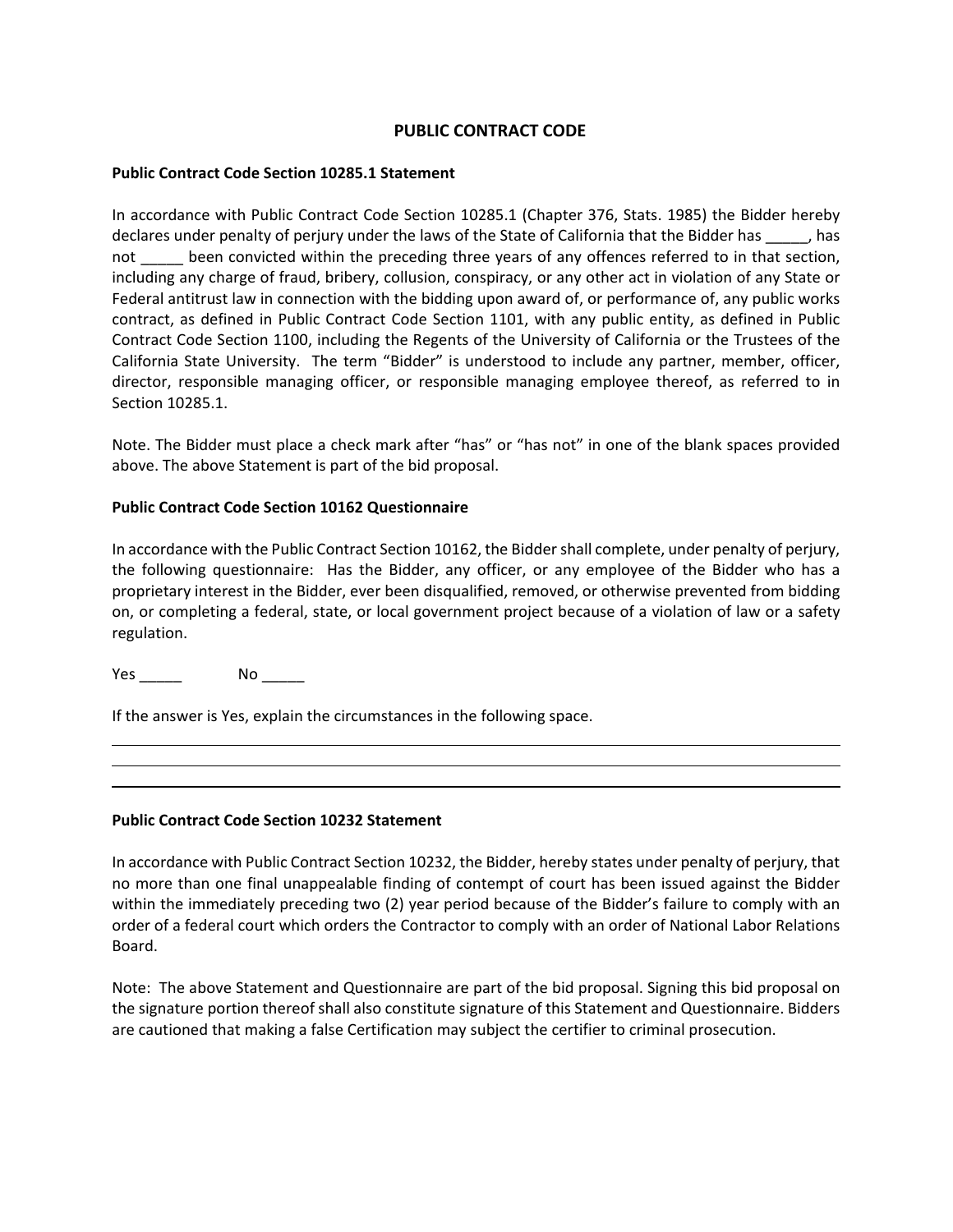#### **PAYMENT BOND**

<span id="page-25-0"></span>KNOW ALL MEN BY THESE PRESENTS: that

|             | NNUW ALL MEN BT THESE PRESENTS. UIDE                                                                                                                                                                                                                                                                                           |  |
|-------------|--------------------------------------------------------------------------------------------------------------------------------------------------------------------------------------------------------------------------------------------------------------------------------------------------------------------------------|--|
|             | (Name of Contractor)                                                                                                                                                                                                                                                                                                           |  |
|             |                                                                                                                                                                                                                                                                                                                                |  |
|             | (Address of Contractor)                                                                                                                                                                                                                                                                                                        |  |
| а           | Later and Corporation, Partnership or Community Arte-                                                                                                                                                                                                                                                                          |  |
| Individual) |                                                                                                                                                                                                                                                                                                                                |  |
|             | (Name of Surety)                                                                                                                                                                                                                                                                                                               |  |
|             |                                                                                                                                                                                                                                                                                                                                |  |
|             | (Address of Surety)                                                                                                                                                                                                                                                                                                            |  |
|             | hereinafter call Surety, are held and firmly bound unto                                                                                                                                                                                                                                                                        |  |
|             | (Name of Owner)                                                                                                                                                                                                                                                                                                                |  |
|             | (Address of Owner)                                                                                                                                                                                                                                                                                                             |  |
|             | hereinafter called OWNER, in the penal sum of ___<br>Dollars, (\$<br>_______________) in lawful money of the United States, for the payment                                                                                                                                                                                    |  |
|             | of which sum well and truly made, we bind ourselves, successors, and assigns, jointly and severally, firmly<br>by these presents, and also by the provisions of Part 2, Title 14, Chapter 2 of the California Code of Civil<br>Procedure (Section 995.010, et seq.) and of Section 3247, et seq. of the California Civil Code. |  |
|             | THE CONDITION OF THIS OBLIGATION is such that whereas, the Principal entered into a certain contract<br>with the Owner, dated the ____________day of ____________, 2022, a copy of which is hereto attached and<br>made a part hereof for the construction of:                                                                 |  |

#### **"LIONS TOWN & COUNTRY Park Ballfields #1 & #2 Renovation, IFB 202122-09"**

NOW, THEREFORE, if the Principal shall willingly, truly and faithfully perform its duties, all the undertakings, covenants, terms, conditions, and agreements of said Contract during the original term thereof, and any extensions thereof which may be granted by the Owner, with or without notice to the surety and during the one year guaranty period, and if he shall satisfy all claims and demands incurred under such Contract, and shall fully indemnify and save harmless the Owner from all costs and damages which it may suffer by reason of failure to do so, and shall reimburse and repay the Owner all outlay and expense which the Owner may incur in making good any default, then this obligation shall be null and void: otherwise it shall remain in full force and effect.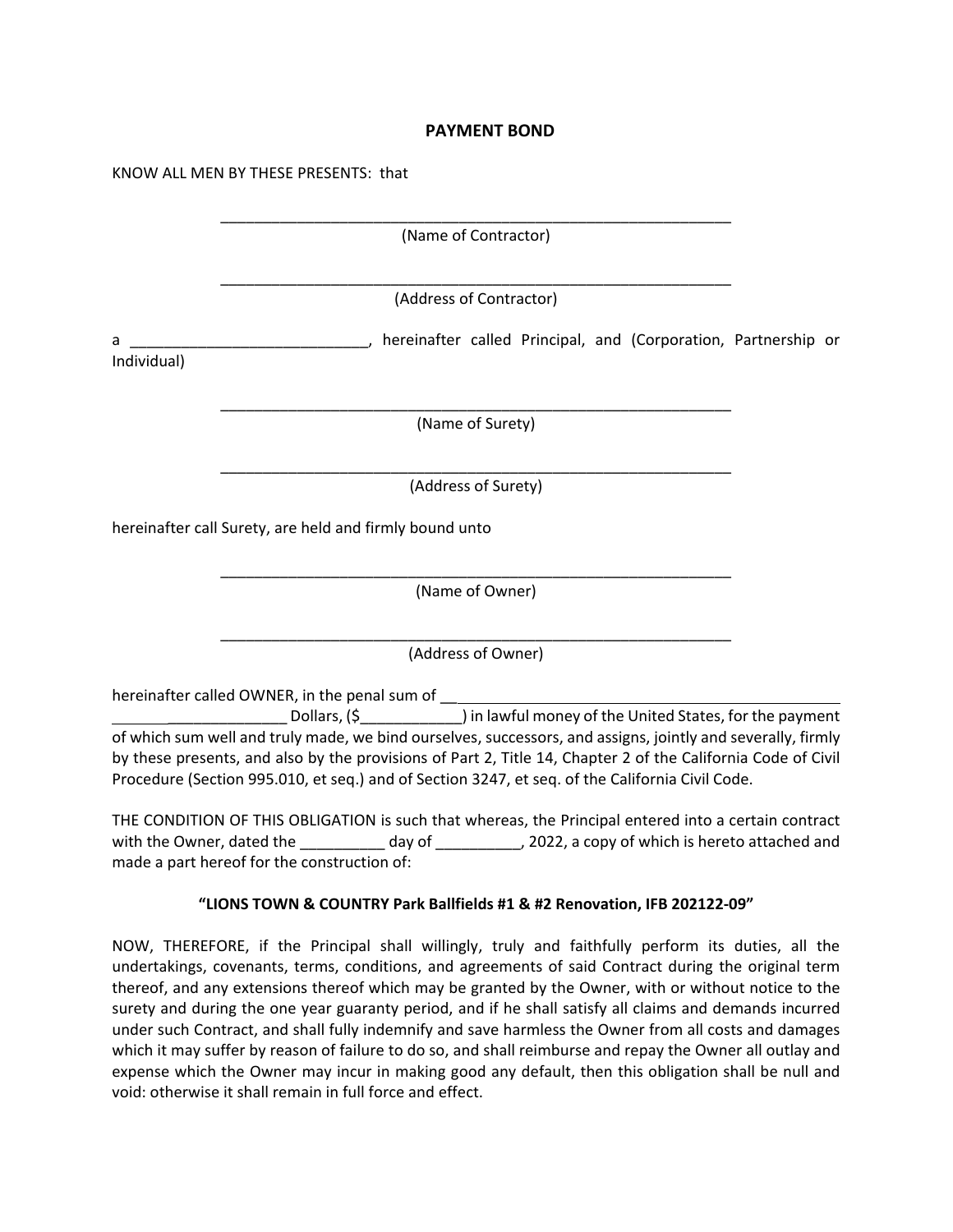PROVIDED FURTHER, that the said Surety, for value received hereby stipulates and agrees that no change, extension of time, alteration, or addition to the terms of the contract or to work to be performed thereunder or the specifications accompanying the same shall in any way affect its obligation on this Bond, and it does hereby waive notice of any such change, extension of time, alteration, or addition to the terms of the contract or to the work or to the specifications.

PROVIDED FURTHER, that no final settlement between the Owner and the Contractor shall abridge the right of any beneficiary hereunder, whose claim may be unsatisfied.

|                                                                          |                  | IN WITNESS WHEREOF, this instrument is executed in ________ counterparts, each one of which shall be |
|--------------------------------------------------------------------------|------------------|------------------------------------------------------------------------------------------------------|
| deemed an original, this the ___________ day of _________________, 2022. |                  |                                                                                                      |
|                                                                          |                  |                                                                                                      |
| Principal                                                                |                  |                                                                                                      |
| (Principal) Secretary                                                    | $BY:$ (s)        |                                                                                                      |
| (Seal)                                                                   |                  |                                                                                                      |
| (Witness as to Principal)                                                | (Address)        |                                                                                                      |
| ATTEST:                                                                  |                  |                                                                                                      |
| (Surety) Secretary                                                       | (Surety)         |                                                                                                      |
| (SEAL)                                                                   |                  |                                                                                                      |
|                                                                          |                  |                                                                                                      |
| Witness as to Surety                                                     | Attorney in Fact |                                                                                                      |
| (Address)                                                                | (Address)        |                                                                                                      |
|                                                                          |                  |                                                                                                      |

NOTE: Date of Bond must not be prior to date of Contract. If Contractor is Partnership, all partners shall execute Bond.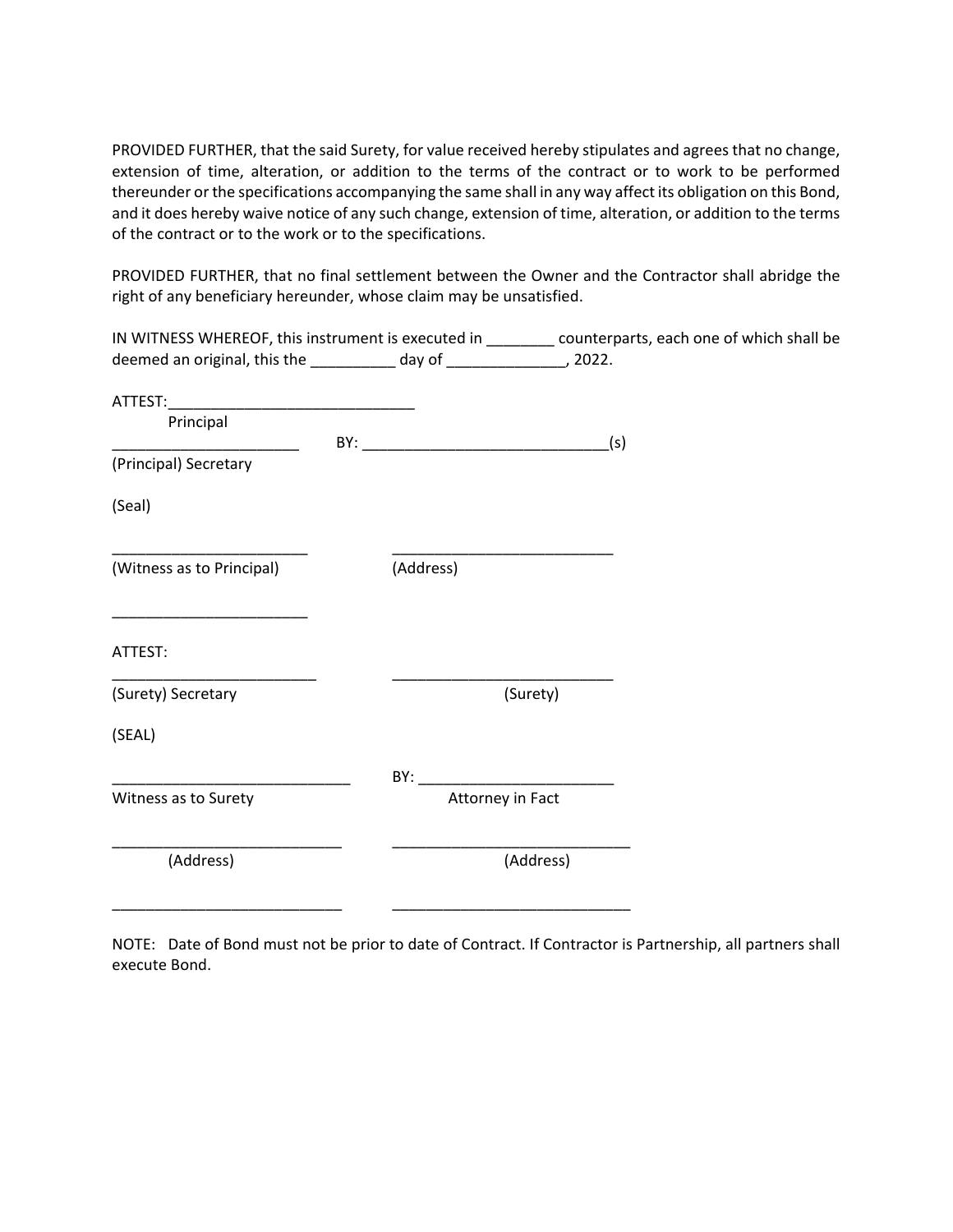#### **PERFORMANCE BOND**

<span id="page-27-0"></span>

|                  | (Name of Contractor)                                                                                                                                                    |  |
|------------------|-------------------------------------------------------------------------------------------------------------------------------------------------------------------------|--|
|                  | (Address of Contractor)                                                                                                                                                 |  |
| а<br>Individual) | hereinafter called Principal, and (Corporation, Partnership or                                                                                                          |  |
|                  | (Name of Surety)                                                                                                                                                        |  |
|                  | (Address of Surety)                                                                                                                                                     |  |
|                  | hereinafter call Surety, are held and firmly bound unto                                                                                                                 |  |
|                  | (Name of Owner)                                                                                                                                                         |  |
|                  | (Address of Owner)                                                                                                                                                      |  |
|                  | hereinafter called OWNER, in the penal sum of __________________________________<br>Dollars, (\$  ______________) in lawful money of the United States, for the payment |  |

by these presents.

THE CONDITION OF THIS OBLIGATION is such that whereas, the Principal entered into a certain contract with the Owner, dated the \_\_\_\_\_\_\_\_\_\_ day of \_\_\_\_\_\_\_\_\_\_, 2022, a copy of which is hereto attached and made a part hereof for the construction of:

#### **"LIONS TOWN & COUNTRY Park Ballfields #1 & #2 Renovation, IFB 202122-09"**

NOW, THEREFORE, if the Principal shall willingly, truly and faithfully perform its duties, all the undertakings, covenants, terms, conditions, and agreements of said Contract during the original term thereof, and any extensions thereof which may be granted by the Owner, with or without notice to the surety and during the one year guaranty period, and if he shall satisfy all claims and demands incurred under such Contract, and shall fully indemnify and save harmless the Owner from all costs and damages which it may suffer by reason of failure to do so, and shall reimburse and repay the Owner all outlay and expense which the Owner may incur in making good any default, then this obligation shall be null and void: otherwise it shall remain in full force and effect.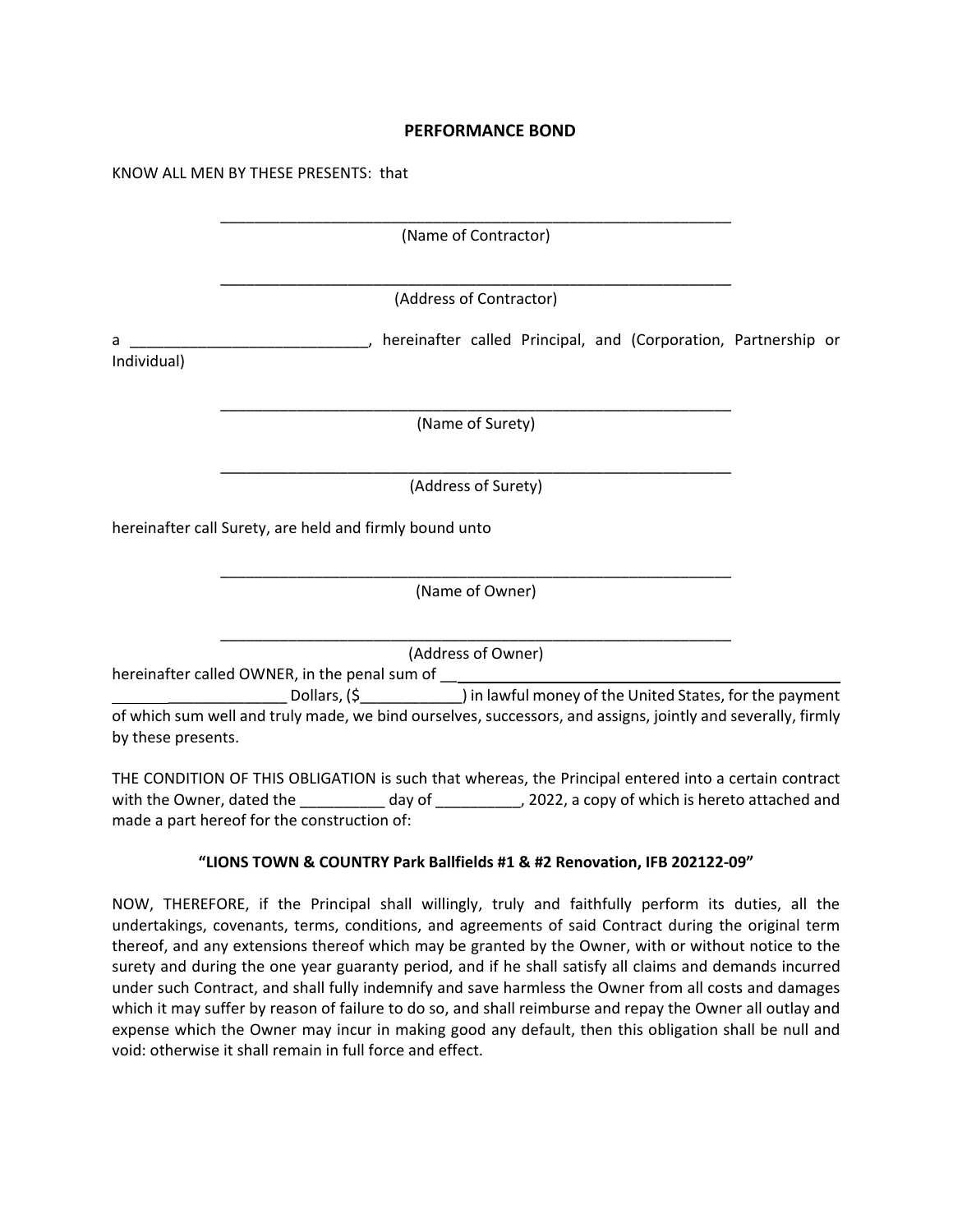PROVIDED FURTHER, that the said Surety, for value received hereby stipulates and agrees that no change, extension of time, alteration, or addition to the terms of the contract or to work to be performed thereunder or the specifications accompanying the same shall in any way affect its obligation on this Bond, and it does hereby waive notice of any such change, extension of time, alteration, or addition to the terms of the contract or to the work or to the specifications.

PROVIDED FURTHER, that no final settlement between the Owner and the Contractor shall abridge the right of any beneficiary hereunder, whose claim may be unsatisfied.

| IN WITNESS WHEREOF, this instrument is executed in _______                                                                       |  |  |           |                                                                                                                                                                                                                                | (number) |           |  |  |  |
|----------------------------------------------------------------------------------------------------------------------------------|--|--|-----------|--------------------------------------------------------------------------------------------------------------------------------------------------------------------------------------------------------------------------------|----------|-----------|--|--|--|
| counterparts, each one of which shall be deemed an original, this the _________ day of<br>, 2022.                                |  |  |           |                                                                                                                                                                                                                                |          |           |  |  |  |
|                                                                                                                                  |  |  |           |                                                                                                                                                                                                                                |          |           |  |  |  |
| Principal                                                                                                                        |  |  |           | $BY:$ (s)                                                                                                                                                                                                                      |          |           |  |  |  |
| (Principal) Secretary                                                                                                            |  |  |           |                                                                                                                                                                                                                                |          |           |  |  |  |
| (Seal)                                                                                                                           |  |  |           |                                                                                                                                                                                                                                |          |           |  |  |  |
| (Witness as to Principal)                                                                                                        |  |  | (Address) |                                                                                                                                                                                                                                |          |           |  |  |  |
| <u> 1980 - Jan James James James James James James James James James James James James James James James James Ja</u><br>ATTEST: |  |  |           |                                                                                                                                                                                                                                |          |           |  |  |  |
| (Surety) Secretary                                                                                                               |  |  |           |                                                                                                                                                                                                                                | (Surety) |           |  |  |  |
| (SEAL)                                                                                                                           |  |  |           |                                                                                                                                                                                                                                |          |           |  |  |  |
|                                                                                                                                  |  |  |           | BY: the contract of the contract of the contract of the contract of the contract of the contract of the contract of the contract of the contract of the contract of the contract of the contract of the contract of the contra |          |           |  |  |  |
| Witness as to Surety                                                                                                             |  |  |           | Attorney in Fact                                                                                                                                                                                                               |          |           |  |  |  |
| (Address)                                                                                                                        |  |  |           |                                                                                                                                                                                                                                |          | (Address) |  |  |  |
|                                                                                                                                  |  |  |           |                                                                                                                                                                                                                                |          |           |  |  |  |

NOTE: Date of Bond must not be prior to date of Contract. If Contractor is Partnership, all partners shall execute Bond.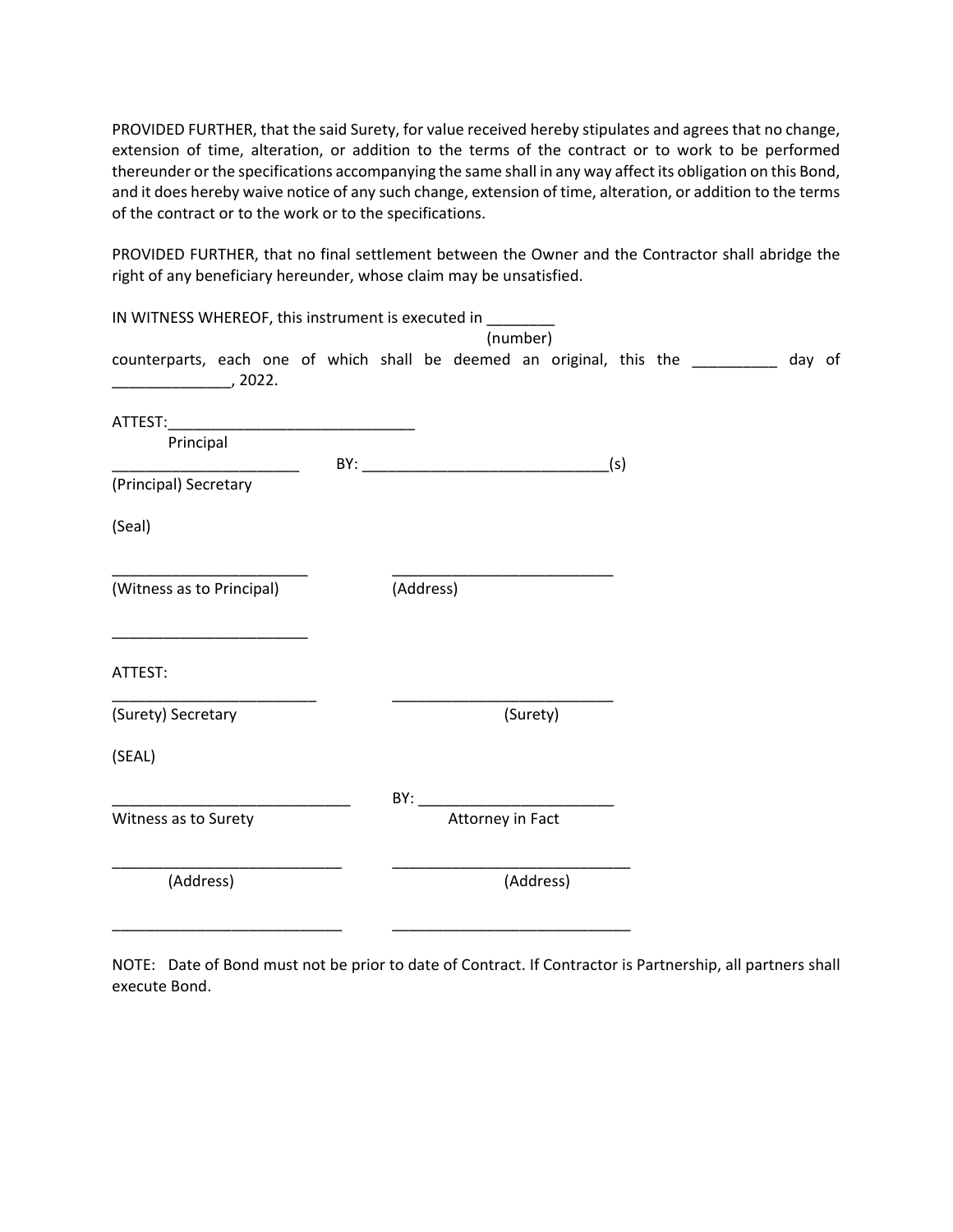#### <span id="page-29-0"></span>**GENERAL CONDITIONS**

1-1 DEFINITIONS Wherever used in the CONTRACT DOCUMENTS, the following terms shall have the meanings indicated, which shall be applicable to both the singular and plural thereof:

AASHTO - American Association of State Highway and Transportation Officials, current designation as of the Bid date unless otherwise indicated.

ACCEPTANCE – Project approved by Resolution or Minute Order of City Council of Madera.

ADDENDA - Written or graphic instruments issued prior to the execution of the Agreement which modify or interpret the CONTRACT DOCUMENTS, DRAWINGS and SPECIFICATIONS, by additions, deletions, clarifications, or corrections.

ANSI- American National Standards Institute, current designation as of the Bid date unless otherwise.

ASME- American Society of Mechanical PARKS SUPERVISORs, current designation as of the Bid date unless otherwise indicated.

ASTM- American Society for Testing Materials, current designation as of the Bid date unless otherwise indicated.

AWWA- American Water Works Association, current designation as of the Bid date unless otherwise specified.

BID- The offer or proposal of the BIDDER submitted on the prescribed form setting forth the prices for the WORK to be performed.

BIDDER- Any person, firm or corporation submitting a BID for the WORK.

BONDS- Bid, Performance and Payment Bonds and other instruments of security, furnished by the CONTRACTOR and his surety in accordance with the CONTRACT DOCUMENTS.

BUSINESS LICENSE – A City of Madera Business License required for payment of the business tax based on gross receipts.

CALENDAR DAY – Each and every day of the year, including weekends and holidays.

CHANGE ORDER- A written order to the CONTRACTOR authorizing an addition, deletion or revision in the WORK within the general scope of the CONTRACT DOCUMENTS or authorizing an adjustment in the CONTRACT PRICE or CONTRACT TIME.

COMPLETION- That date as certified by the PARKS SUPERVISOR when the construction of the PROJECT or a specified part thereof is sufficiently completed, in accordance with the CONTRACT DOCUMENTS so that the PROJECT or specified part can be utilized; or the purposes for which it is intended.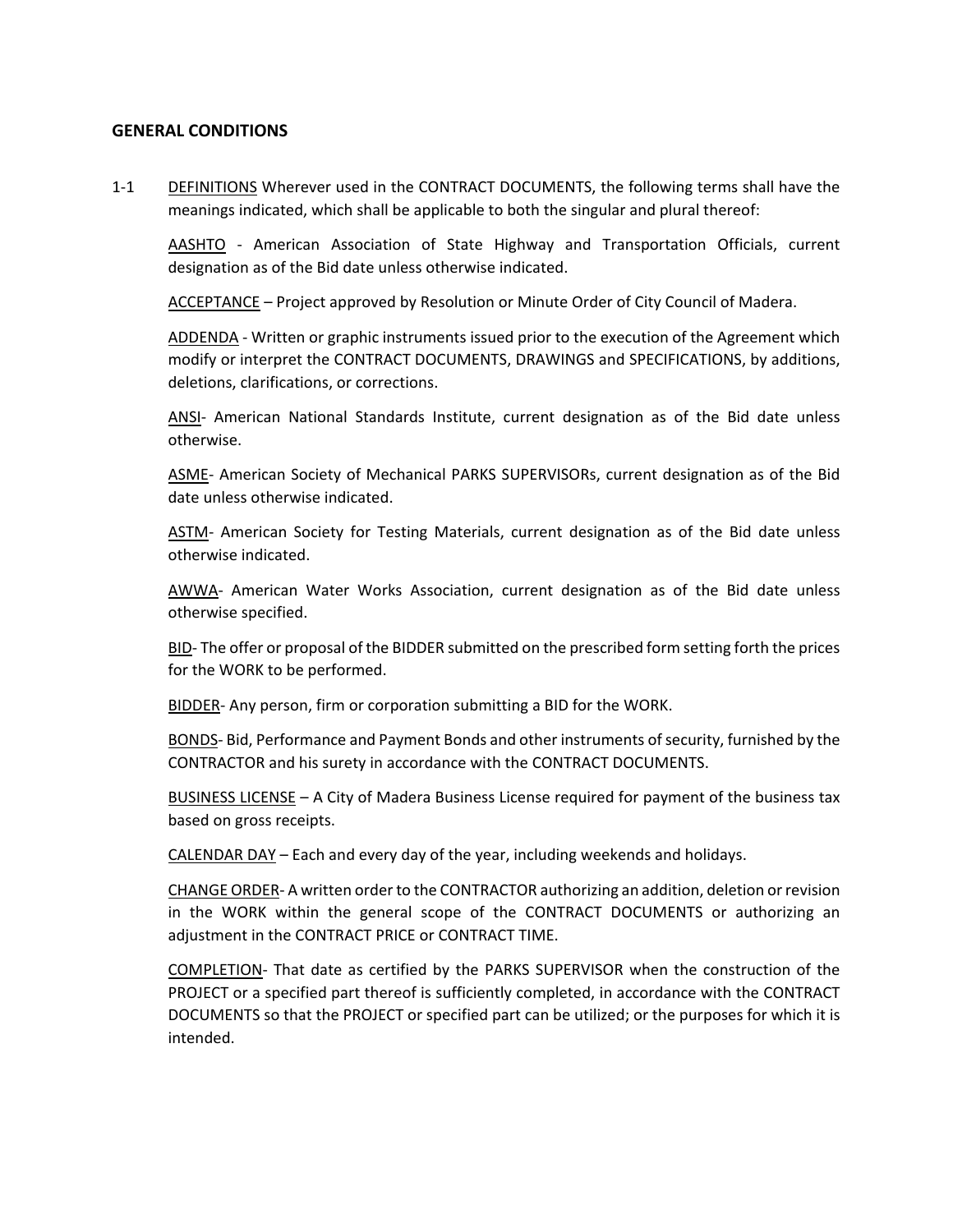CONTRACT DOCUMENTS- The Contract, including Advertisement for Bids, Information for Bidders, BID, including Bid Representations and Certifications, Bid Bond, Agreement, Payment Bond, Performance Bond, NOTICE OF AWARD, NOTICE TO PROCEED, CHANGE ORDER, General Conditions, Special Conditions, SPECIFICATIONS, DRAWINGS AND ADDENDA.

CONTRACT PRICE- The total moneys payable to the CONTRACTOR under the terms and conditions of the CONTRACT DOCUMENTS.

CONTRACT TIME- The number of calendar days stated in the CONTRACT DOCUMENTS for the completion of the WORK.

CONTRACTOR- The person, firm, or corporation with whom the OWNER has executed the Agreement.

DRAWINGS- The part of the CONTRACT DOCUMENTS which shows the characteristics and scope of the WORK to be performed and which have been prepared or approved by the CITY PARKS SUPERVISOR.

FIELD ORDER- A written order effecting a change in the WORK not involving an adjustment in the CONTRACT PRICE or an extension of the CONTRACT TIME, issued by the PARKS SUPERVISOR to the CONTRACTOR during construction.

IEEE- Institute of Electrical and Electronics PARKS SUPERVISORs, current designation as of the Bid date unless otherwise indicated.

NEC – National Electric Code, current designation as of the Bid date, unless otherwise indicated.

NEMA- National Electrical Manufacturers Association, current designation as of the Bid date unless otherwise indicated.

NOTICE OF AWARD- The written notice of the acceptance of the BID from the OWNER to the successful BIDDER.

NOTICE TO PROCEED- Written communication issued by the OWNER to the CONTRACTOR authorizing him to proceed with the WORK and establishing the date of commencement of the WORK.

OWNER- The City of Madera, for whom the WORK is to be performed.

PROJECT- The undertaking to be performed as provided in the CONTRACT DOCUMENTS.

SHOP DRAWINGS- All drawings, diagrams, illustrations, brochures, schedules, and other data which are prepared by the CONTRACTOR, a SUBCONTRACTOR, manufacturer, supplier, or distributor, which illustrate how specific portions of the WORK shall be fabricated or installed.

SJVAPCD- San Joaquin Valley Air Pollution Control District

SPECIFICATIONS- A part of the CONTRACT DOCUMENTS consisting of written descriptions of a technical nature of materials, equipment, construction systems, standards, and workmanship.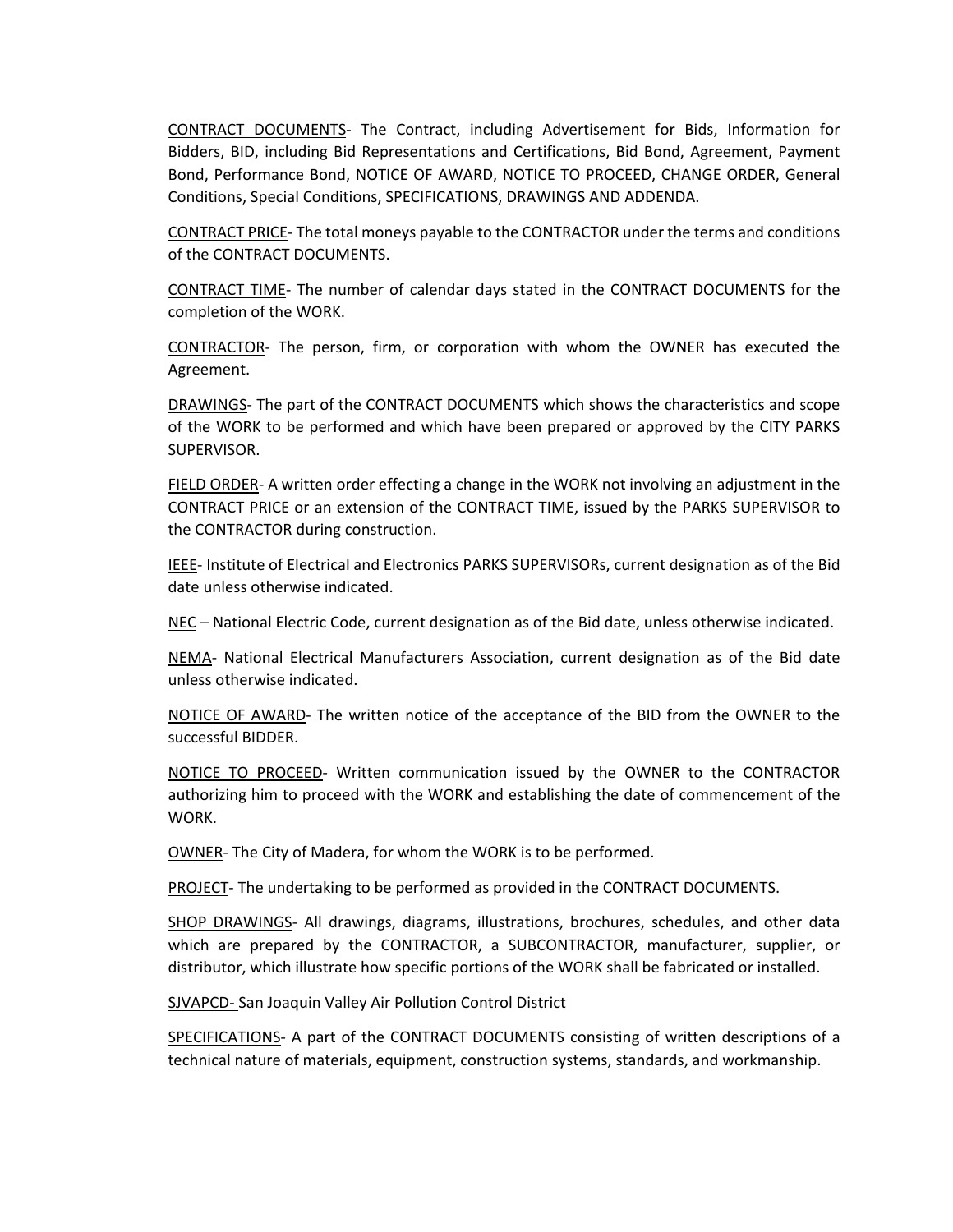STATE STANDARD SPECIFICATIONS - State of California, Department of Transportation Standard Specifications, May 2015 Edition. Metric units shall be converted to English unit equivalents where applicable.

PARKS SUPERVISOR - The City PARKS SUPERVISOR of the City of Madera, California

CALIFORNIA MANUAL ON TRAFFIC CONTROL DEVICES FOR STREETS & HIGHWAYS – FHWA's MUTCD 2012 Edition, as approved for use in California.

SUBCONTRACTOR- An individual, firm or corporation having a direct contract with the CONTRACTOR or with any other SUBCONTRACTOR for the performance of a part of the WORK at the site.

SUPPLIER- Any person or organization who supplies materials or equipment for the WORK, including that fabricated to a special design, but who does not perform labor at the site.

SWPPP – Storm Water Pollution Prevention Plan on file with the City PARKS SUPERVISOR.

UNI- Uni-Bell Plastic Pipe Association, current designation as of the Bid date unless otherwise specified.

WORK- All labor necessary to produce the construction required by the CONTRACT DOCUMENTS, and all materials and equipment incorporated or to be incorporated in the PROJECT.

WRITTEN NOTICE- Any notice to any party of the Agreement relative to any part of this Agreement in writing and considered delivered and the service thereof completed, when posted by certified or registered mail to the said party at his last given address or delivered in person to said party or his authorized representative on the WORK.

1-2 ADDITIONAL INSTRUCTIONS AND DETAIL DRAWINGS- The CONTRACTOR may be furnished additional instructions and detail drawings by the PARKS SUPERVISOR, as necessary to carry out the WORK required by the CONTRACT DOCUMENTS.

The additional drawings and instructions thus supplied will become a part of the CONTRACT DOCUMENTS. The CONTRACTOR shall carry out the WORK in accordance with the additional detail drawings and instructions.

1-3 SCHEDULES, REPORTS AND RECORDS - The CONTRACTOR shall submit to the OWNER such schedules, reports, records, and other data as the OWNER may request concerning WORK performed or to be performed. Prior to the first partial payment estimate, the CONTRACTOR shall submit schedules showing the order in which he proposes to carry on the WORK, including dates at which he will start the various parts of the WORK, estimated date of completion of each part and, as applicable, the dates at which special detail drawings will be required, and respective dates for submission of SHOP DRAWINGS, the beginning of manufacture, the testing and the installation of materials, supplies, and equipment. The CONTRACTOR shall also submit a schedule of payments that he anticipates he will earn during the course of the WORK. The CONTRACTOR shall not be entitled to any payment until he has submitted the schedule, reports and records required under this Section. The CONTRACTOR shall revise or update the schedule whenever requested to do so by the PARKS SUPERVISOR.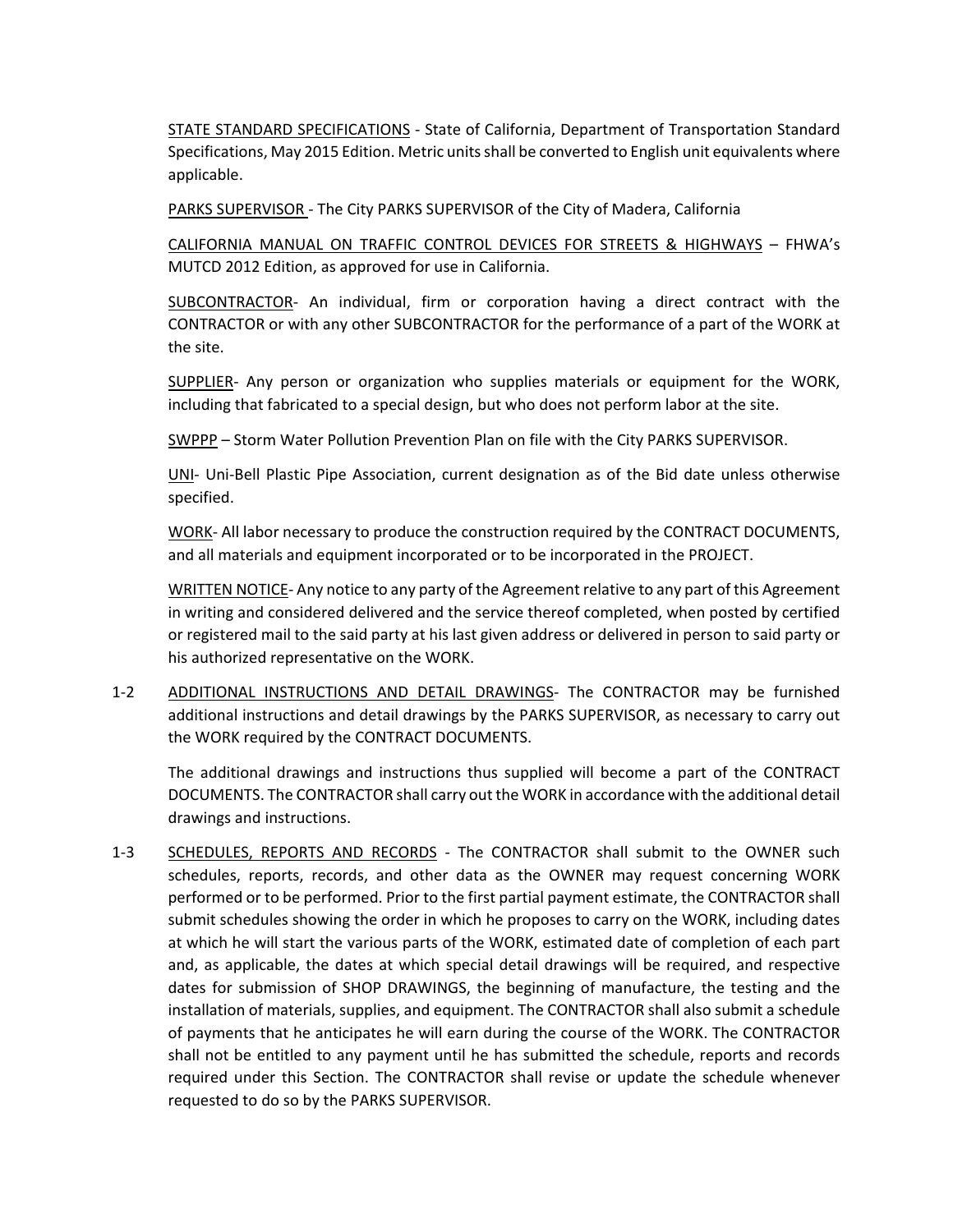1-4 DRAWINGS AND SPECIFICATIONS - The intent of the DRAWINGS and SPECIFICATIONS is that the CONTRACTOR shall furnish all labor, materials, tools, equipment, and transportation necessary for the proper execution of the WORK in accordance with the CONTRACT DOCUMENTS and all incidental work necessary to complete the PROJECT in an acceptable manner, ready for use, occupancy, or operation by the OWNER.

In case of conflict between the DRAWINGS and SPECIFICATIONS, the SPECIFICATIONS shall govern. Figure dimensions on DRAWINGS shall govern over scale dimensions, and detailed DRAWINGS shall govern over general DRAWINGS. Any discrepancies found between the DRAWINGS AND SPECIFICATIONS and site conditions or any inconsistencies or ambiguities in the DRAWINGS or SPECIFICATIONS shall be immediately reported to the PARKS SUPERVISOR, in writing, who shall promptly correct such inconsistencies or ambiguities in writing. WORK done by the CONTRACTOR after his discovery of such discrepancies, inconsistencies or ambiguities shall be done at the CONTRACTOR'S risk.

The OWNER will furnish to the CONTRACTOR, free of charge, all copies of DRAWINGS AND SPECIFICATIONS reasonably necessary for the execution of the WORK. The CONTRACTOR shall keep one copy of all current DRAWINGS AND SPECIFICATIONS on the job site, in good order, available to the PARKS SUPERVISOR and his representatives.

ALL DRAWINGS, SPECIFICATIONS, and copies thereof furnished by the OWNER are the property of the PARKS SUPERVISOR. They are not to be used on other work, and, with the exception of the signed Contract set, are to be returned to the PARKS SUPERVISOR on request, at the completion of the WORK.

- 1-5 PRECEDENCE OF CONTRACT DOCUMENTS The order of precedence of documents shall be:
	- 1. Rules and Regulations of State Agencies relating to the source of funds for a project.
	- 2. Permits from other agencies as may be required by law.
	- 3. Supplemental Agreements, Change Orders, or Contract, the one dated later having precedence over another dated earlier.
	- 4. Special Conditions.
	- 5. General Conditions.
	- 6. Technical Specifications.
	- 7. Plans.
	- 8. Standard specifications.
	- 9. Standard Plans.

Change orders, supplemental agreements, and approved revisions to plans and specifications will take precedence over documents listed above. Detailed plans shall have precedence over general plans.

Whenever any conflict appears in any portions of the contract, it shall be resolved by application of the order of precedence.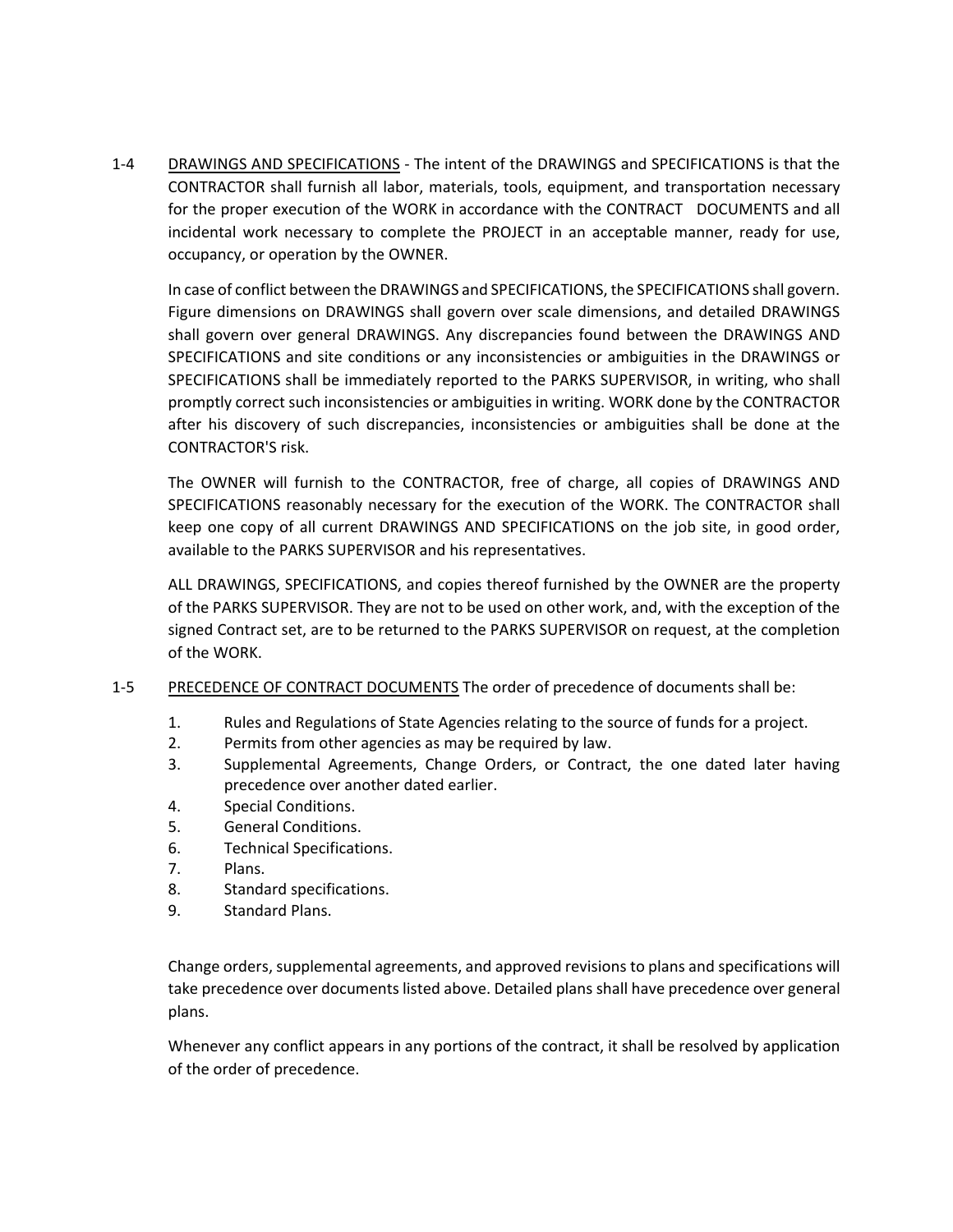1-6 SHOP DRAWINGS - The CONTRACTOR shall provide SHOP DRAWINGS as may be necessary for the prosecution of the WORK as required by the CONTRACT DOCUMENTS. For each item where a SHOP DRAWING is required, the CONTRACTOR shall submit a minimum of six (6) prints. The PARKS SUPERVISOR shall promptly review all SHOP DRAWINGS and retain three sets after his review. All additional copies shall be returned to the CONTRACTOR. If the CONTRACTOR requires more than three prints returned, he shall accordingly increase the number of prints submitted to the PARKS SUPERVISOR. The PARKS SUPERVISOR'S review of any SHOP DRAWINGS shall not release the CONTRACTOR from responsibility for deviations from the CONTRACT DOCUMENTS. The review of any SHOP DRAWING which substantially deviates from the requirements of the CONTRACT DOCUMENTS shall be evidenced by a CHANGE ORDER.

When submitted for the PARKS SUPERVISOR'S review, SHOP DRAWINGS shall bear the CONTRACTOR'S certification that he has reviewed, checked, and approved the SHOP DRAWINGS and that they are in conformance with the requirements of the CONTRACT DOCUMENTS.

Portions of the WORK requiring a SHOP DRAWING or sample submission shall not begin until the SHOP DRAWING or submission has been reviewed by the PARKS SUPERVISOR. A copy of each SHOP DRAWING and each sample shall be kept in good order by the CONTRACTOR at the site and shall be available to the PARKS SUPERVISOR.

1-7 MATERIALS, SERVICES AND FACILITIES - It is understood that, except as otherwise specifically stated in the CONTRACT DOCUMENTS, the CONTRACTOR shall provide and pay for all materials, labor, tools, equipment, water, light, power, transportation, supervision, and all other services and facilities of any nature whatsoever necessary to execute, complete, and deliver the WORK within the specified time.

Materials and equipment shall be so stored as to insure the preservation of their quality and fitness for the WORK. Stored materials and equipment to be incorporated in the WORK shall be located so as to facilitate prompt inspection.

Manufactured articles, materials and equipment shall be applied, installed, connected, erected, used, cleaned, and conditioned as directed by the manufacturer.

Materials, supplies, and equipment shall be in accordance with samples submitted by the CONTRACTOR and reviewed by the PARKS SUPERVISOR.

Materials, supplies, or equipment to be incorporated into the WORK shall not be purchased by the CONTRACTOR or any SUBCONTRACTOR subject to a chattel mortgage or under a conditional sale contract or other agreement by which an interest is retained by the seller.

1-8 INSPECTION AND TESTING - All materials and equipment used in the construction of the PROJECT shall be subject to adequate inspection and testing in accordance with generally accepted standards, as required and defined in the CONTRACT DOCUMENTS. No work requiring material testing or material inspection shall be performed on Saturdays, Sundays, or City-designated holidays.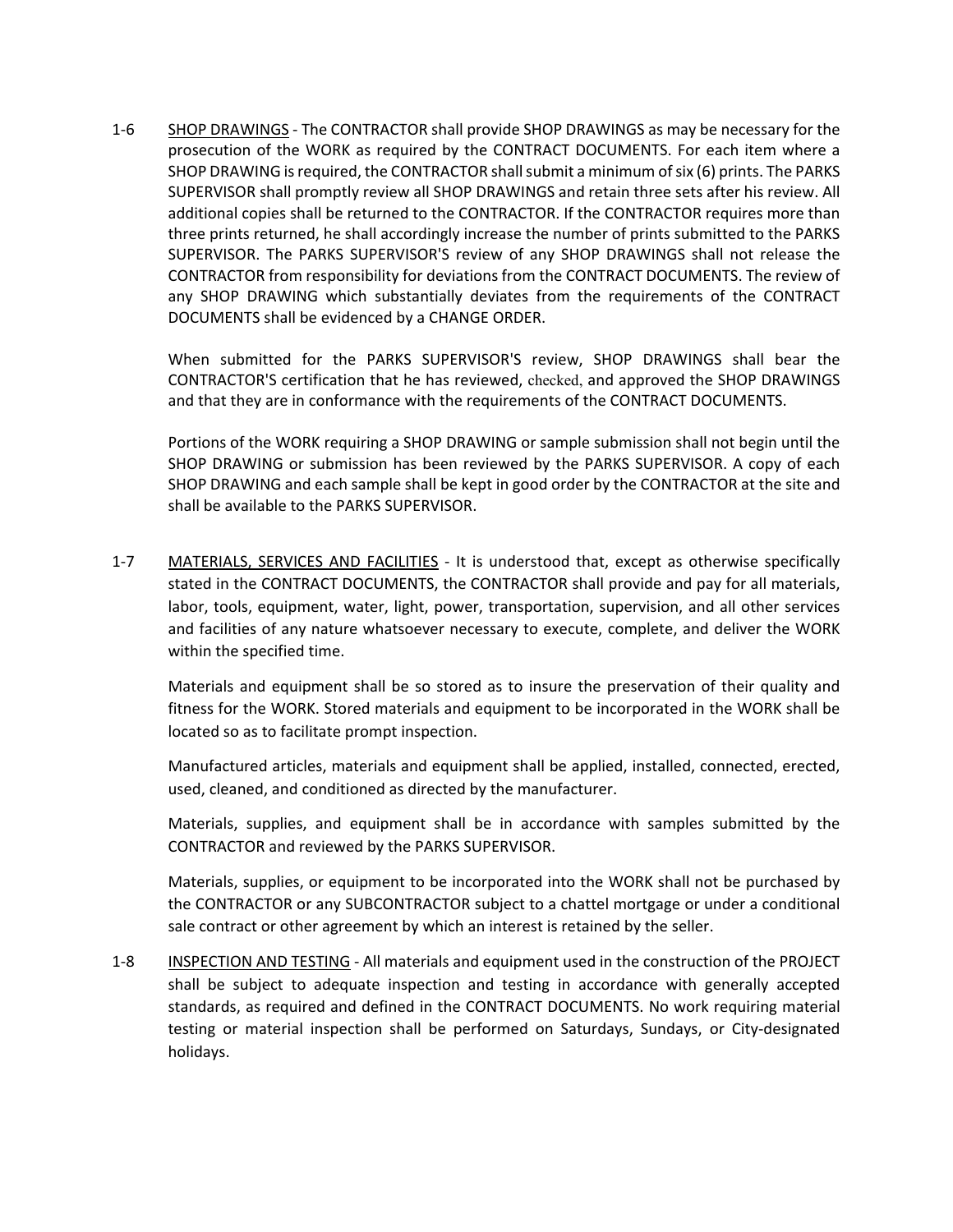All initial compaction and materials tests shall be performed at no expense to the CONTRACTOR. The cost of each subsequent retest shall be paid for by the CONTRACTOR if the first tests fail to meet the required relative compaction or specified strength. Additional materials testing shall be performed by the OWNER at the CONTRACTOR's expense as described in the various sections of the Technical Specifications.

The OWNER shall provide all other inspection and testing services not required by the CONTRACT DOCUMENTS. If the CONTRACT DOCUMENTS, laws, ordinances, rules, regulations, or orders of any public authority having jurisdiction specifically require any WORK to be inspected, tested, approved by someone other than the CONTRACTOR, the CONTRACTOR will give the PARKS SUPERVISOR timely notice of readiness. The CONTRACTOR will furnish the PARKS SUPERVISOR the required certificates of inspection, testing or approval.

Neither observations by the PARKS SUPERVISOR nor inspections, tests, or approvals by persons other than the CONTRACTOR shall relieve the CONTRACTOR from his obligations to perform the WORK in accordance with the requirements of the CONTRACT DOCUMENTS.

The PARKS SUPERVISOR and his representatives will at all times have access to the WORK. In addition, authorized representatives, and agents of the OWNER and appropriate Federal or State agencies shall be permitted to inspect all work, materials, payrolls, records of personnel, invoices of materials, and other relevant data and records. The CONTRACTOR will provide proper facilities for such access and observation of the WORK and also for any inspection or testing thereof.

If any WORK is covered contrary to the written request of the PARKS SUPERVISOR, it must, if requested by the PARKS SUPERVISOR be uncovered for his observation and replaced at the CONTRACTOR'S expense.

If any WORK has been covered which the PARKS SUPERVISOR has not specifically requested to observe prior to its being covered, or if the PARKS SUPERVISOR considers it necessary or advisable that covered WORK be inspected or tested by others, the CONTRACTOR, at the PARKS SUPERVISOR'S request, will uncover, expose or otherwise make available for observation, inspection or testing as the PARKS SUPERVISOR may require, that portion of the WORK in question, furnishing all necessary labor, materials, tools, and equipment. If it is found that such WORK is defective, the CONTRACTOR will bear all the expenses of such uncovering, exposure, observation, inspection, and testing and of satisfactory reconstruction. If, however, such WORK is not found to be defective, the CONTRACTOR will be allowed an increase in the CONTRACT PRICE or an extension of the CONTRACT TIME, or both, directly attributable to such uncovering, exposure, observation, inspection, testing and reconstruction and an appropriate CHANGE ORDER shall be issued.

1-9 SUBSTITUTIONS - Wherever a material, article or piece of equipment is identified on the DRAWINGS or SPECIFICATIONS by reference to brand name or catalogue number, it shall be understood that this is referenced for the purpose of defining the performance or other salient requirements and that other products of equal capacities, quality and function shall be considered. The CONTRACTOR may recommend the substitution of a material, article, or piece of equipment of equal substance and function for those referred to in the CONTRACT DOCUMENTS by reference to brand name or catalogue number, and if, in the opinion of the PARKS SUPERVISOR,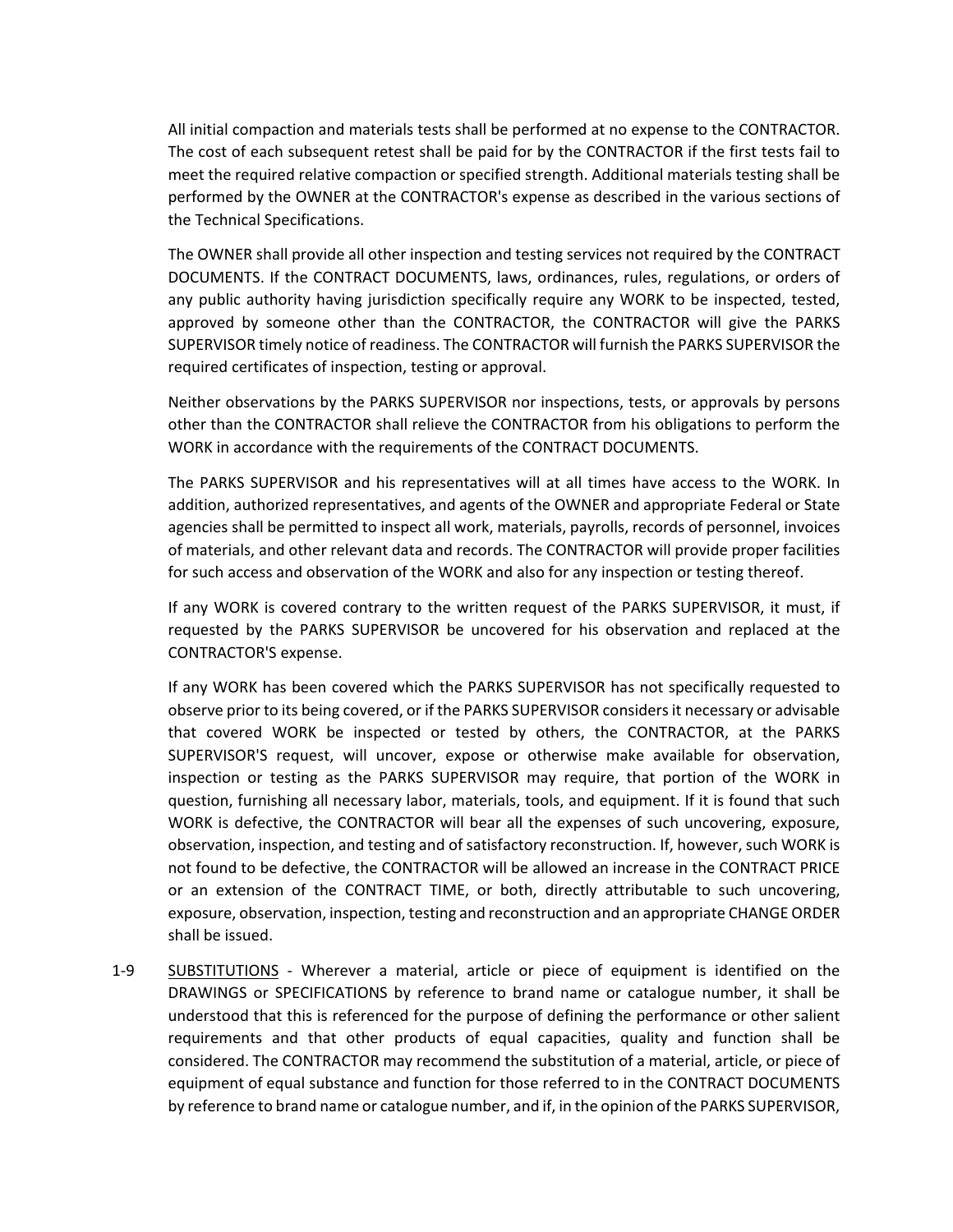such material, article, or piece of equipment is of equal substance and function to that specified, the PARKS SUPERVISOR may approve its substitution and use by the CONTRACTOR. The CONTRACTOR warrants that if substitutes are approved, no major changes in the function or general design of the PROJECT will result. Incidental changes or extra component parts required to accommodate the substitute will be made by the CONTRACTOR without a change in the CONTRACT PRICE or CONTRACT TIME.

- 1-10 PATENTS The CONTRACTOR shall pay all applicable royalties and license fees. He shall defend all suits or claims for infringement of any patent rights and save the OWNER harmless from loss on account thereof, except that the OWNER shall be responsible for any such loss when a particular process, design, or the product of a particular manufacturer or manufacturers is specified, but if the CONTRACTOR has reason to believe that the design, process or product specified is an infringement of a patent, he shall be responsible for such loss unless he promptly gives such information to the PARKS SUPERVISOR.
- 1-11 SURVEYS, PERMITS AND REGULATIONS Control staking by the PARKS SUPERVISOR is limited to providing a reference line and temporary or permanent benchmarks for the CONTRACTOR's use in staking the project to conform to the plans. Center line monuments will be referenced by the PARKS SUPERVISOR to facilitate replacement after the job is completed. Where possible, center line monuments and all other survey monuments in or adjacent to the project shall be preserved. The cost of replacement of monuments, which in the opinion of the PARKS SUPERVISOR need not have been destroyed, shall be deducted from the moneys due or to become due the Contractor for this project. Supplementary construction staking information to be provided by the PARKS SUPERVISOR shall consist of electronic drawing files in the AUTOCAD format currently in use by the Design PARKS SUPERVISOR.

When monuments exist that control the location of boundaries, roads, streets, or provide survey control, the monuments shall be located and referenced by or under the direction of a licensed land surveyor or registered civil PARKS SUPERVISOR prior to the time when any streets or other rights-of-way are improved or reconstructed and a corner record or record of survey of the references shall be filed with the County Surveyor. They shall be reset in the surface of the new construction in the manner shown on the DRAWINGS to perpetuate their location and a corner record or record of survey shall be filed with the County Surveyor prior to the recording of a Certificate of Completion for the project. It shall be the responsibility of the CONTRACTOR to provide for the monumentation required by this section.

All construction staking shall be the responsibility of the CONTRACTOR. Construction staking costs shall be included in the unit price of the various items of work and no additional monies shall be paid.

Reference lines and marks set by the PARKS SUPERVISOR shall be carefully preserved by the CONTRACTOR. In case such references or markings are destroyed or damaged by reason of the CONTRACTOR's operations, the cost of restoring them will be deducted from any moneys due or to become due the CONTRACTOR. Unless otherwise shown, all measurements and elevations on the plans are in feet and decimals of a foot.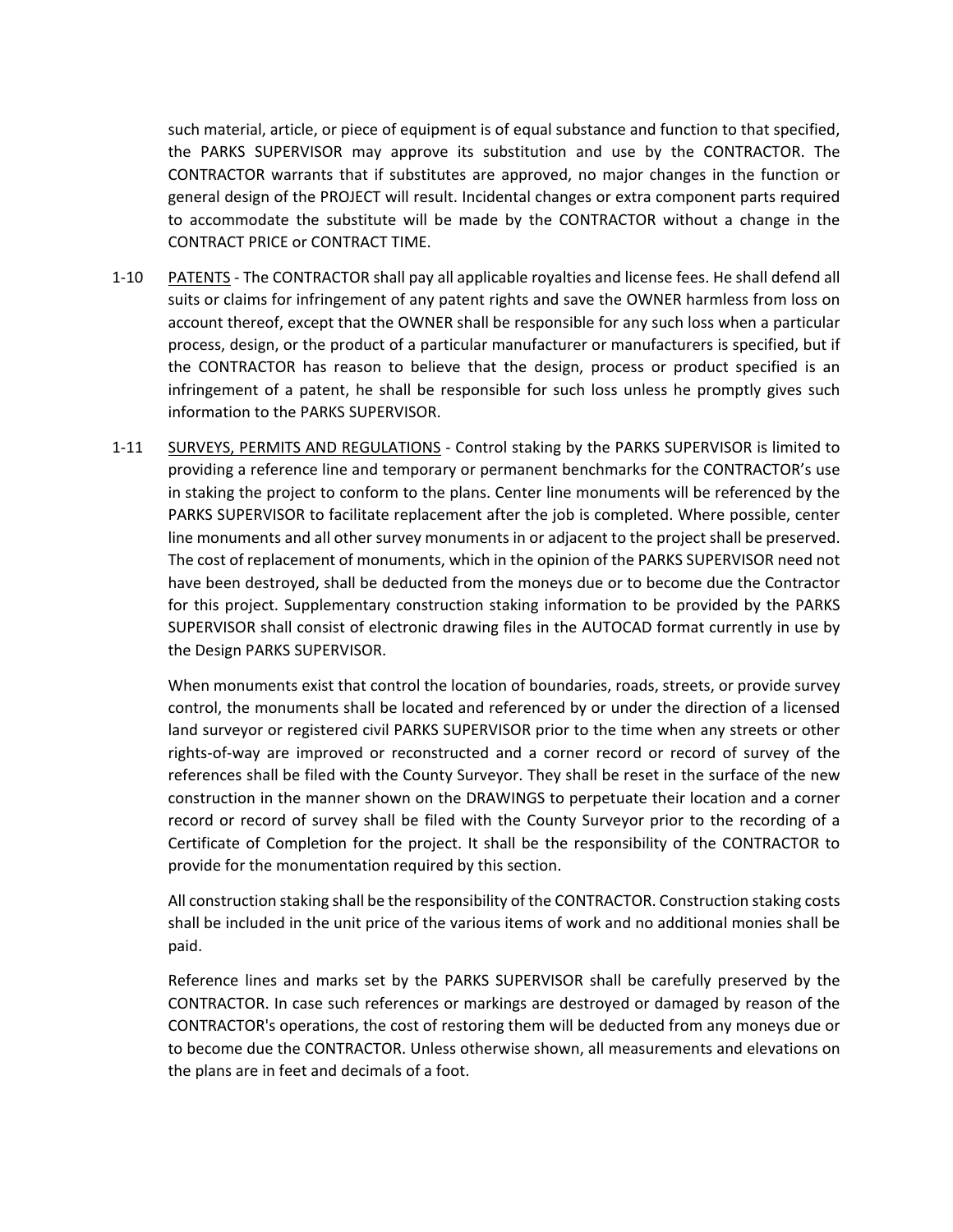The CONTRACTOR shall make a general check of all lines, dimensions and elevations and shall make all necessary rechecks during the progress of the WORK to avoid errors in construction. The CONTRACTOR shall be responsible for proper dimensions and fittings of all items of WORK being performed by him. Should any discrepancy be found in lines, dimensions, or elevations, they shall be reported to the PARKS SUPERVISOR immediately.

The CONTRACTOR shall protect all existing property and survey monuments, including survey control monuments for this WORK. Where it is necessary to disturb existing property, survey, or control monuments in order to permit the prosecution of the WORK within the permanent and construction right-of-way, such monuments shall be reset by the CONTRACTOR. Such monuments shall not be disturbed during the prosecution of the WORK unless the CONTRACTOR has given the OWNER a minimum of 72 hours' notice of the CONTRACTOR'S intent to disturb such monuments during the prosecution of his WORK.

- 1-12 LICENSE(S) & PERMITS The CONTRACTOR shall have a City Business License prior to the beginning of WORK. Permits and licenses of a temporary nature necessary for the prosecution of the WORK shall be secured and paid for by the CONTRACTOR. Permits, licenses, and easements for permanent structures or permanent changes in existing facilities shall be secured and paid for by the OWNER, unless otherwise specified. The CONTRACTOR shall give all notices and comply with all laws, ordinances, rules, and regulations bearing on the conduct of the WORK as drawn and specified. If the CONTRACTOR observes that the CONTRACT DOCUMENTS are at variance therewith, he shall promptly notify the PARKS SUPERVISOR in writing, and any necessary changes shall be adjusted as provided in Section 1-14, CHANGES IN THE WORK.
- 1-13 PROTECTION OF WORK, PROPERTY AND PERSONS The CONTRACTOR shall be responsible for initiating, maintaining, and supervising all safety precautions and programs in connection with the WORK. He will take all necessary precautions for the safety of, and shall provide the necessary protection to prevent damage, injury or loss to all employees on the WORK and other persons who may be affected thereby, all the WORK and all materials or equipment to be incorporated therein, whether in storage on or off the site, and other property at the site or adjacent thereto, including trees, shrubs, pavements, roadways, structures and utilities not designated for removal, relocation or replacement in the course of construction.

The CONTRACTOR shall comply with all applicable laws, ordinances, rules, regulations, and orders of any public body having jurisdiction. He shall erect and maintain, as required by the conditions and progress of the WORK, all necessary safeguards for safety and protection. He shall notify owners of adjacent utilities when prosecution of the WORK may affect them. The CONTRACTOR shall remedy all damage, injury or loss to any property caused, directly or indirectly, in whole or in part, by the CONTRACTOR, any SUBCONTRACTOR or anyone directly or indirectly, in whole or in part, by the CONTRACTOR, any SUBCONTRACTOR or anyone directly or indirectly employed by any of them or anyone for whose acts any of them may be liable, except damage or loss attributable to the fault of the CONTRACT DOCUMENTS or to the acts or omissions of the OWNER or the PARKS SUPERVISOR or anyone employed by either of them or anyone for whose acts either of them may be liable, and not attributable, directly or indirectly, in whole or in part, to the fault or negligence of the CONTRACTOR.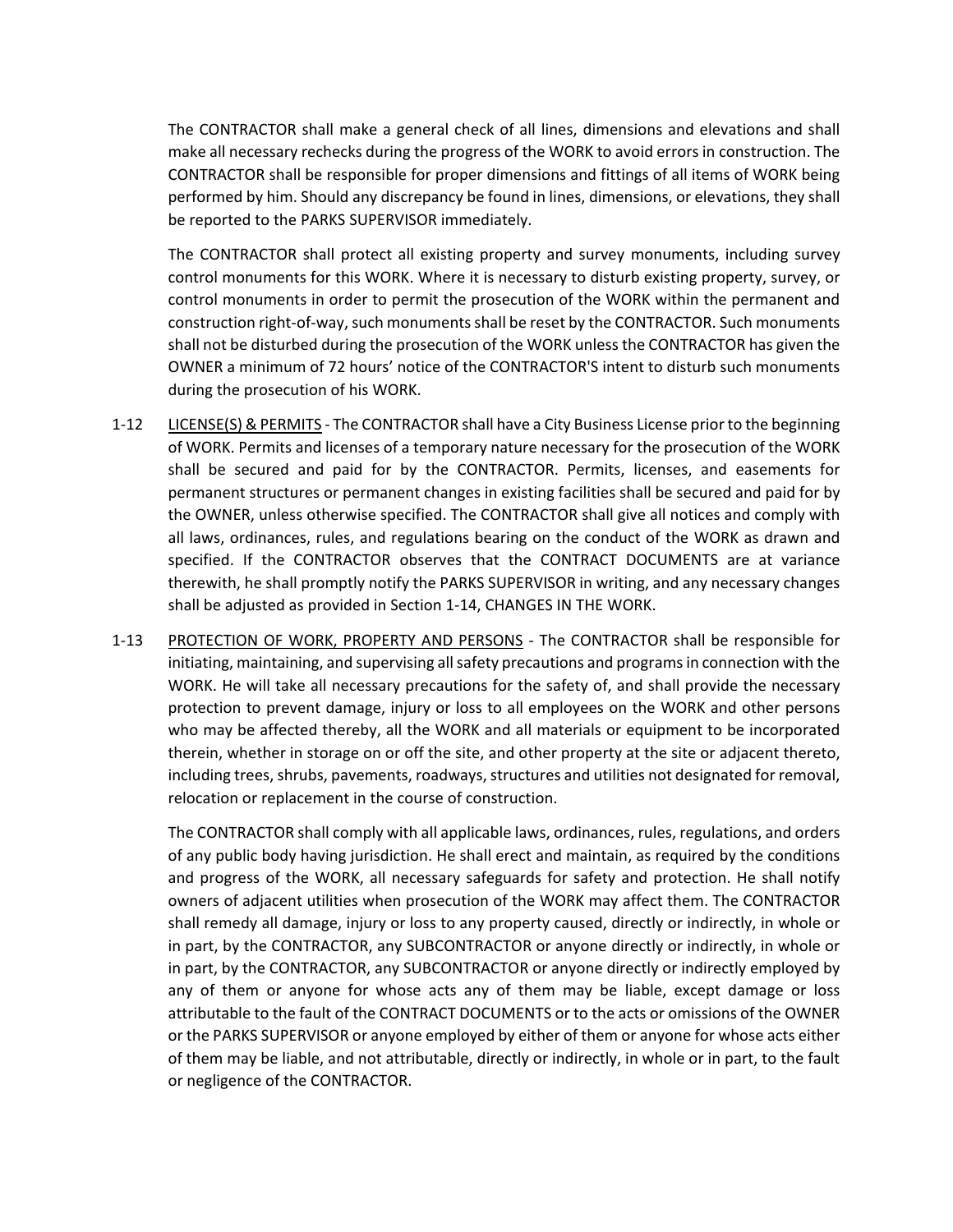In emergencies affecting the safety of persons or the WORK or property at the site or adjacent thereto, the CONTRACTOR, without special instruction or authorization from the PARKS SUPERVISOR or OWNER, shall act to prevent threatened damage, injury or loss. He will give the PARKS SUPERVISOR prompt WRITTEN NOTICE of any significant changes in the WORK or deviations from the CONTRACT DOCUMENTS caused thereby, and a CHANGE ORDER shall thereupon be issued covering the changes and deviations involved.

- 1-14 SUPERVISION BY CONTRACTOR The CONTRACTOR shall supervise and direct the WORK. He shall be solely responsible for the means, methods, techniques, sequences, and procedures of construction. The CONTRACTOR shall employ and maintain on the WORK a qualified supervisor or superintendent who shall have been designated in writing by the CONTRACTOR as the CONTRACTOR'S representative at the site. The supervisor shall have full authority to act on behalf of the CONTRACTOR and all communications given to the supervisor shall be as binding as if given to the CONTRACTOR. The supervisor shall be present on the site at all times as required to perform adequate supervision and coordination of the WORK.
- 1-15 CHANGES IN THE WORK The OWNER may at any time, as the need arises, order changes within the scope of the WORK without invalidating the Agreement. If such changes increase or decrease the amount due under the CONTRACT DOCUMENTS, or in the time required for performance of the WORK, an equitable adjustment shall be authorized by CHANGE ORDER.

The PARKS SUPERVISOR may also, at any time, by issuing a FIELD ORDER, make changes in the details of the WORK. The CONTRACTOR shall proceed with the performance of any changes in the WORK so ordered by the PARKS SUPERVISOR unless the CONTRACTOR believes that such FIELD ORDER entitles him to a change in CONTRACT PRICE or CONTRACT TIME, or both, in which event he shall give the PARKS SUPERVISOR WRITTEN NOTICE thereof within seven (7) days after the receipt of the ordered change, and the CONTRACTOR shall not execute such changes pending the receipt of an executed CHANGE ORDER or further instruction from the OWNER.

- 1-16 CHANGES IN CONTRACT PRICE The CONTRACT PRICE may be changed only by a CHANGE ORDER. The value of any WORK covered by a CHANGE ORDER or any claim for increase or decrease in the CONTRACT PRICE shall be determined by one or more of the following methods in the order of precedence listed below:
	- (A) Unit prices previously approved.
	- (B) An agreed lump sum.
	- (C) If a lump sum or unit price cannot be mutually agreed upon, the CONTRACTOR shall be entitled to the sum of the following costs of doing the extra work:
		- 1) Direct Labor Costs. Charges for cost of all the labor furnished and used by the CONTRACTOR shall be made for manual classifications up to and including general foreman. It will not include charges for Assistant Superintendents, Superintendents, Office Personnel, Timekeepers, and Maintenance Mechanics. The time charged to extra work shall be subject to the daily approval of the PARKS SUPERVISOR and evidence of such daily approval shall be submitted with the billing.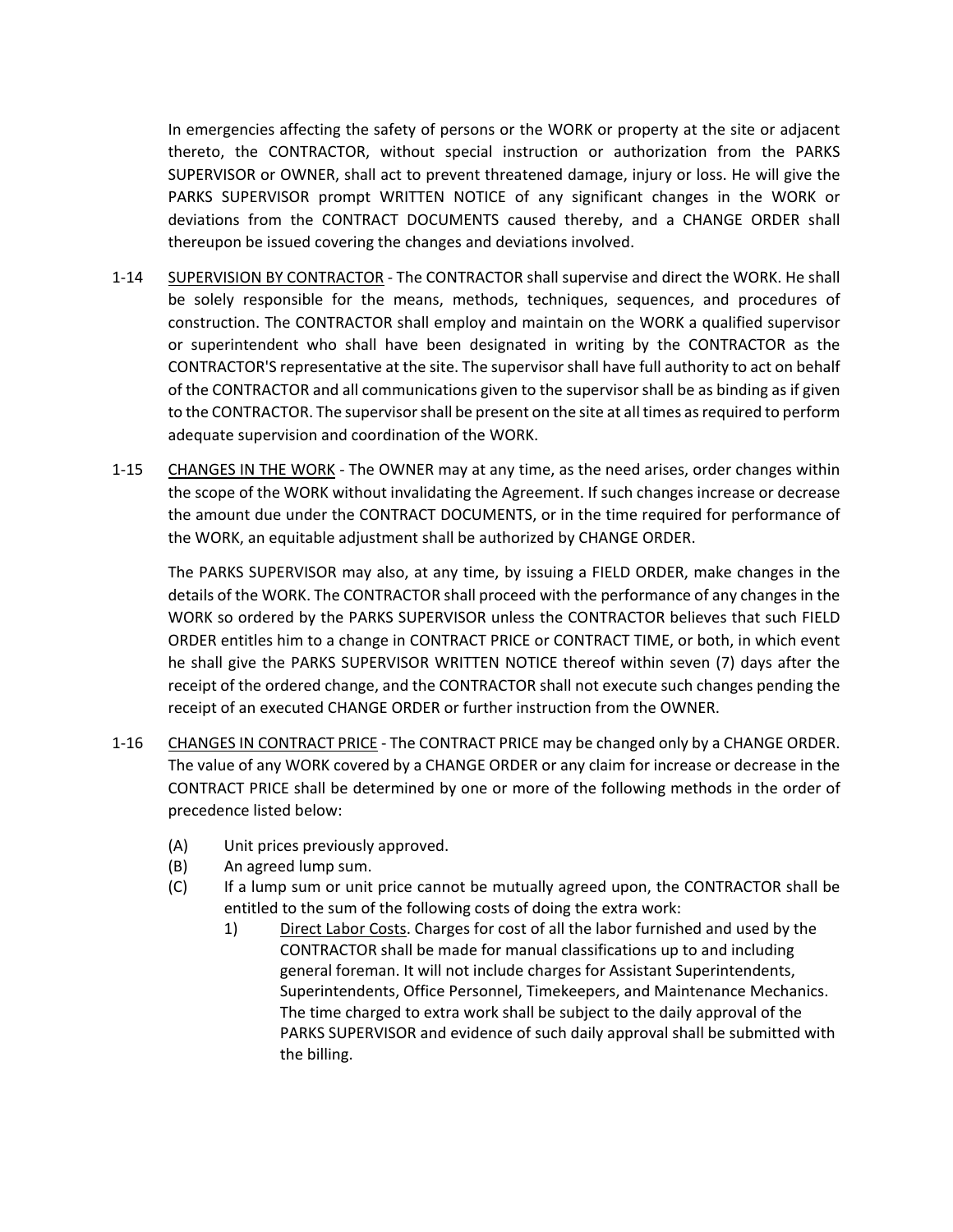Labor rates used to calculate the costs shall be those so designated in the Advertisement for Bids. No time or charges will be allowed, except when the men are actually engaged in the proper, efficient, and diligent performance or completion of the extra work as authorized. Overtime shall not be worked without prior approval by the PARKS SUPERVISOR.

- 2) Equipment Costs. Charges for the rental and operation of the equipment furnished and used by the CONTRACTOR shall be made for all prime construction and automotive equipment. It will not include charges for equipment or tools with a new cost of \$500.00 or less. Equipment time charges must be subject to the daily approval of the PARKS SUPERVISOR and evidence of such daily approval submitted with the billing. The equipment rental and operation rates used shall be those agreed upon by the PARKS SUPERVISOR and the CONTRACTOR prior to commencement of the extra work. No time or charges will be allowed except when equipment is actually being used for the proper and efficient performance or completion of the extra work as authorized.
- 3) Material Costs. Charges for the cost of materials furnished by the CONTRACTOR shall be made providing such furnishing was specifically authorized in the extra work order and the actual use verified by the PARKS SUPERVISOR. Charges must be net cost to the CONTRACTOR delivered at the job, and vendor's invoice must accompany the billing along with verification of use of such materials by the PARKS SUPERVISOR.
- 4) Tools, Supplies, Overhead, Supervision, and Profit. A charge for tools, supplies, overhead, supervision and profit will be allowed in the amount of 15% of the total Direct Labor Costs and Material Costs, as defined above, and 5% for work by Subcontractors.

Any extra work performed hereunder shall be subject to all of the provisions of the CONTRACT and the CONTRACTOR'S sureties shall be bound with reference thereto as under the CONTRACT.

1-17 TIME FOR COMPLETION AND LIQUIDATED DAMAGES - The date of beginning and the time for completion of the WORK are essential conditions of the CONTRACT DOCUMENTS and the WORK embraced shall be commenced on a date specified in the NOTICE TO PROCEED and be fully completed in **30 calendar days.**

Time is of the essence in this agreement. The CONTRACTOR shall proceed with the WORK at such rate of progress to insure full completion within the CONTRACT TIME. It is expressly understood and agreed, by and between the CONTRACTOR and the OWNER, that the CONTRACT TIME for the completion of the WORK, or specific portions of the WORK, described herein in a reasonable time.

The parties hereto agree that it is extremely difficult and impractical in this case to determine the actual damages the OWNER will suffer if the CONTRACTOR fails to complete the WORK within the CONTRACT TIME and for said reason, if the CONTRACTOR shall fail to complete the WORK within the CONTRACT TIME, or extension of time granted by the OWNER, then the CONTRACTOR will pay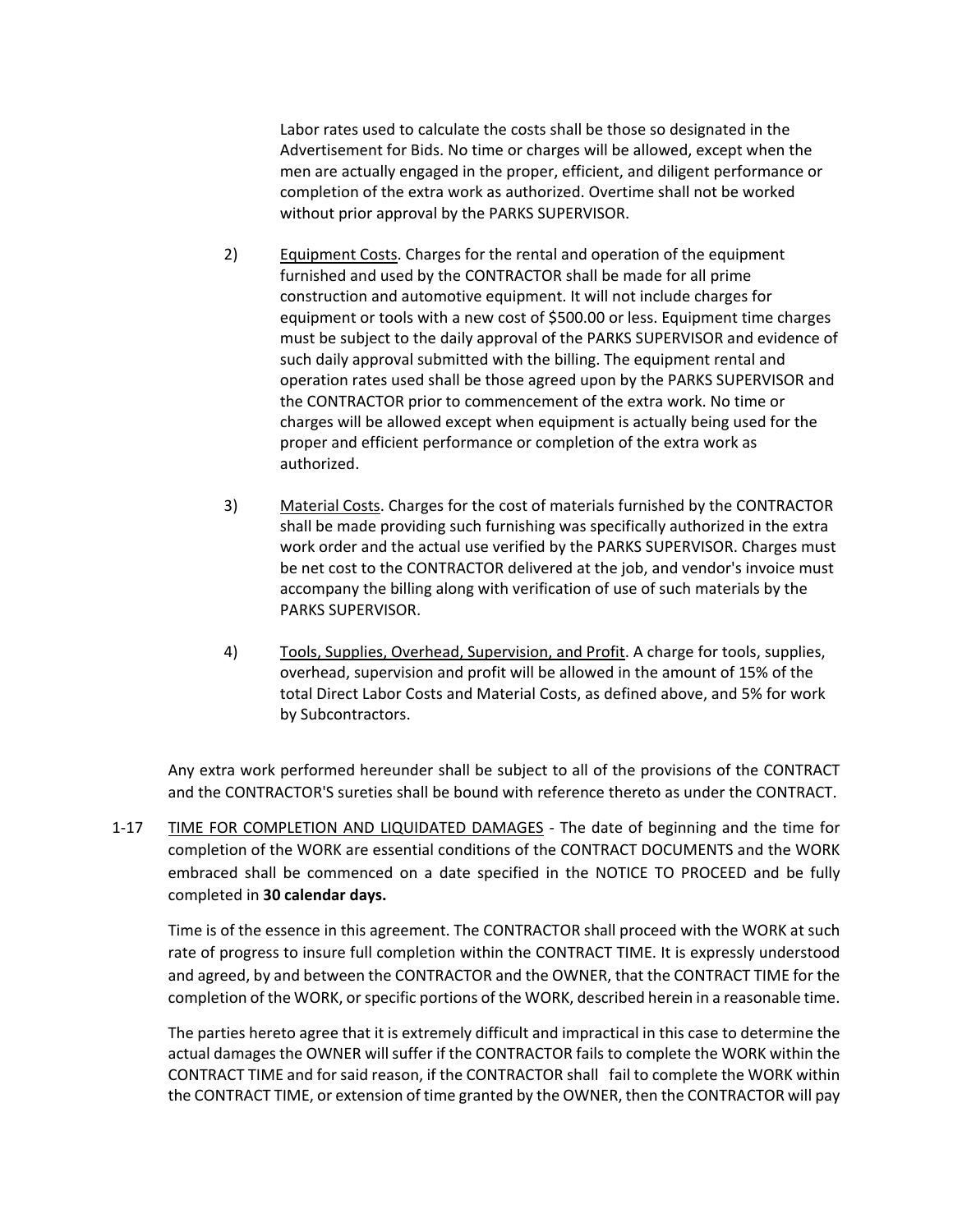to the OWNER, the amount for liquidated damages as specified in the BID for each calendar day that the CONTRACTOR shall be in default after the time stipulated in the CONTRACT DOCUMENTS. The time for completion of the WORK shall be extended, and the CONTRACTOR shall not be charged with liquidated damages or any excess cost when the delay in completion of the WORK is due to the following, and the CONTRACTOR has promptly given WRITTEN NOTICE of such delay to the OWNER or PARKS SUPERVISOR:

- (A) To any preference, priority or allocation order duly issued by the OWNER.
- (B) To unforeseeable causes beyond the control and without the fault or negligence of the CONTRACTOR, including but not restricted to, acts of God or of the public enemy, acts of the OWNER, acts of another CONTRACTOR in the performance of a contract with the OWNER, fires, floods, epidemics, quarantine restrictions, strikes, freight embargoes, and climatic conditions which, in the opinion of the PARKS SUPERVISOR, make prosecution of the WORK unreasonably difficult.
- (C) To any delays of SUBCONTRACTORS occasioned by any of the causes specified in the above paragraphs.
- 1-18 CORRECTION OF WORK The CONTRACTOR shall promptly remove from the premises all WORK rejected by the PARKS SUPERVISOR for failure to comply with the CONTRACT DOCUMENTS, whether incorporated in the construction or not, and the CONTRACTOR shall promptly replace and re-execute the WORK in accordance with the CONTRACT DOCUMENTS and without expense to the OWNER shall bear the expense of making good all WORK of other contractors destroyed or damaged by such removal or replacement.
- 1-19 SUSPENSION OF WORK, TERMINATION AND DELAY The OWNER may, at any time and without cause, suspend the WORK or any portion thereof for a period of not more than ninety (90) days, or such further time as agreed upon by the CONTRACTOR, by WRITTEN NOTICE to the CONTRACTOR and the PARKS SUPERVISOR, which notice shall fix the date on which WORK shall be resumed. The CONTRACTOR will resume that WORK on the date so fixed. The CONTRACTOR will be allowed an increase in the CONTRACT PRICE or an extension of the CONTRACT TIME, or both, directly attributable to any such suspension.

If the CONTRACTOR is adjudged as bankrupt or insolvent, or if he makes a general assignment for the benefit of his creditors, or if a trustee or receiver is appointed for the CONTRACTOR or for any of his property, or if he files a petition to take advantage of any debtor's act, or to reorganize under the bankruptcy or applicable laws, or if he repeatedly fails to supply sufficient skilled workmen or suitable materials or equipment, or if he repeatedly fails to make prompt payments to SUBCONTRACTORS or for labor, material or equipment or if he disregards laws, ordinances, rules, regulations or orders of any public body having jurisdiction of the WORK or if he disregards the authority of the PARKS SUPERVISOR, or if he otherwise violates any provision of the CONTRACT DOCUMENTS, then the OWNER may, without prejudice to any other right or remedy and after giving the CONTRACTOR and his surety a minimum of ten (10) days from delivery of a WRITTEN NOTICE, terminate the services of the CONTRACTOR and take possession of the PROJECT and of all the materials, equipment, tools, constructing equipment and machinery thereon owned by the CONTRACTOR, and finish the WORK by whatever method he may deem expedient. In such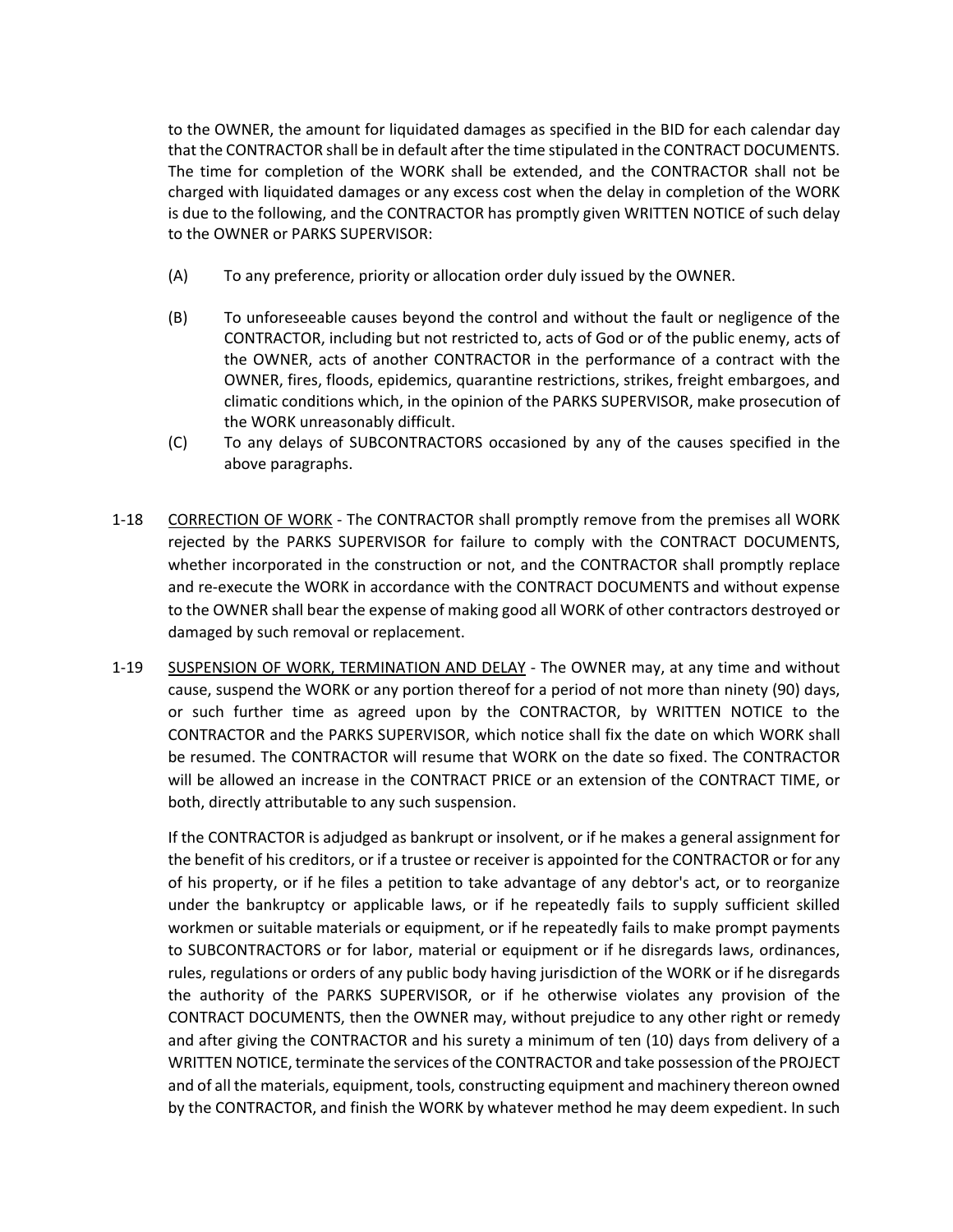case the CONTRACTOR shall not be entitled to receive any further payment until the WORK is finished. If the unpaid balance of the CONTRACT PRICE exceeds the direct and indirect costs of completing the PROJECT, including compensation for additional professional services, such excess shall be paid to the CONTRACTOR. If such costs exceed such unpaid balance, the CONTRACTOR shall pay the difference to the OWNER.

Such costs incurred by the OWNER will be determined by the PARKS SUPERVISOR and incorporated in a CHANGE ORDER.

Where the CONTRACTOR'S services have been so terminated by the OWNER, said termination shall not affect any right of the OWNER against the CONTRACTOR then existing or which may thereafter accrue. Any retention or payment of moneys by the OWNER due the CONTRACTOR will not release the CONTRACTOR from compliance with the CONTRACT DOCUMENTS.

After ten (10) days from delivery of a WRITTEN NOTICE to the CONTRACTOR and the PARKS SUPERVISOR, the OWNER may without cause and without prejudice to any other right or remedy, elect to abandon the PROJECT and terminate the Contract. In such case, the CONTRACTOR shall be paid for all WORK executed and any expense sustained plus reasonable profit.

If, through no act or fault of the CONTRACTOR, the WORK is suspended for a period of more than ninety (90) days by the OWNER or under an order of court or other public authority, or the PARKS SUPERVISOR fails to act on any request for payment within thirty (30) days after it is submitted, or the OWNER fails to pay the CONTRACTOR substantially the sum approved by the PARKS SUPERVISOR or awarded by arbitrators within thirty (30) days of its approval and presentation, then the CONTRACTOR may, after the (10) days from delivery of a WRITTEN NOTICE to the OWNER and the PARKS SUPERVISOR, terminate the Contract and recover from the OWNER payment for all WORK executed and all expenses sustained. In addition and in lieu of terminating the Contract, if the PARKS SUPERVISOR has failed to act on a request for payment or if the OWNER has failed to make any payment as aforesaid, the CONTRACTOR may upon ten (10) days' notice to the OWNER and the PARKS SUPERVISOR stop the WORK until he has been paid all amounts then due, in which event and upon resumption of the WORK, CHANGE ORDERS shall be issued for adjusting the CONTRACT PRICE or extending the CONTRACT TIME or both to compensate for the costs and delays attributable to the stoppage of the WORK.

If the performance of all or any portion of the WORK is suspended, delayed, or interrupted as a result of a failure of the OWNER or PARKS SUPERVISOR to act within the time specified in the CONTRACT DOCUMENTS, or, if no time is specified, within a reasonable time, an adjustment in the CONTRACT PRICE or an extension of the CONTRACT TIME, or both, shall be made by CHANGE ORDER to compensate the CONTRACTOR for the costs and delays necessarily caused by the failure of the OWNER or PARKS SUPERVISOR.

1-20 PROGRESS ESTIMATE - On or about the last day of the calendar month, the CONTRACTOR will, except as hereinafter provided, make in writing, and certify to the PARKS SUPERVISOR an estimate of the amount and value of the work completed by the CONTRACTOR up to that time in the performance of the Contract. In case of work for which unit prices are named in the Contract, the estimate shall be computed on the basis of said unit prices. In the case of work for which a lump sum is named in the Contract, the CONTRACTOR may use a breakdown of the lump sum price,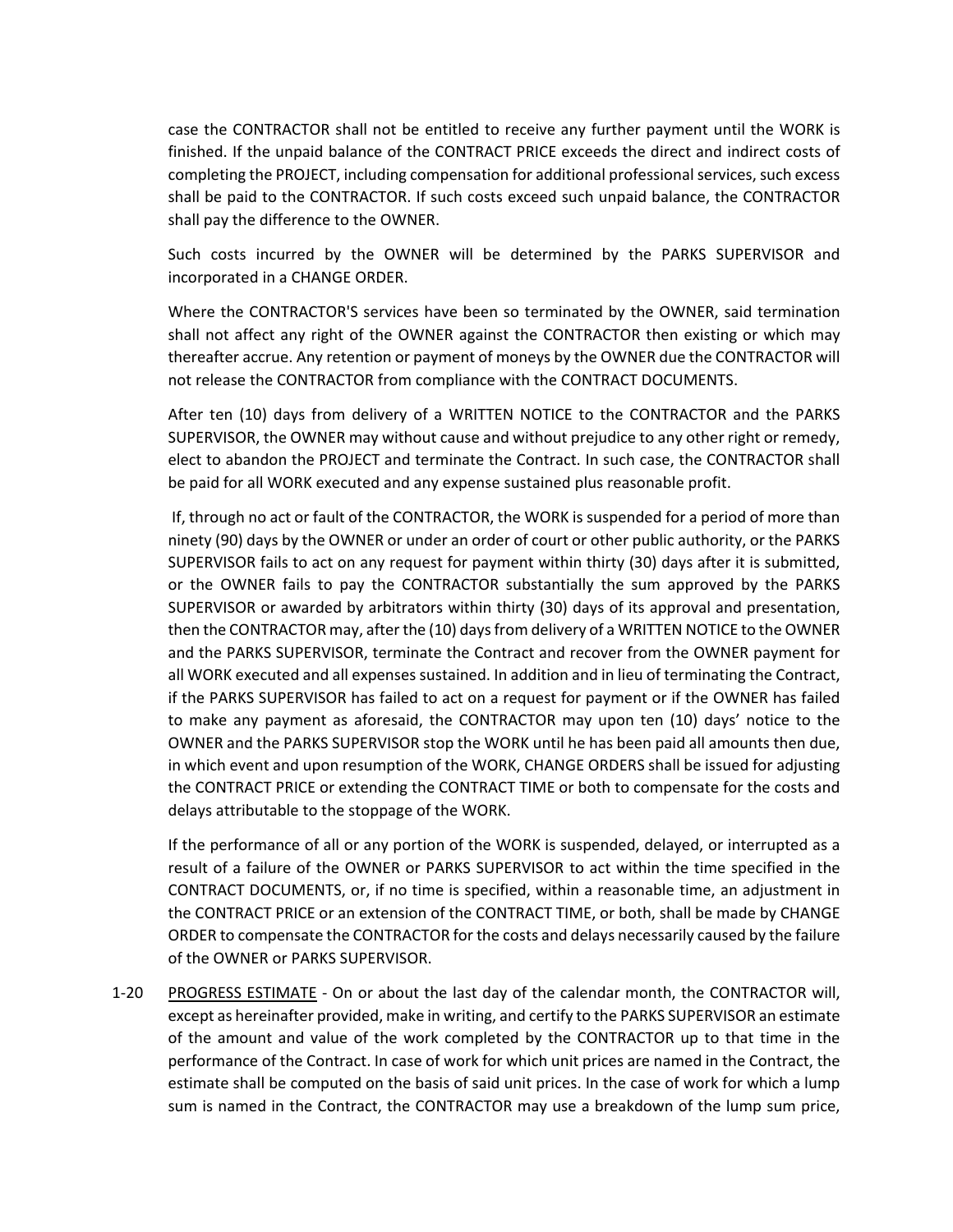provided that such breakdown is submitted within 15 calendar days after the execution of the Contract Agreement in a form acceptable to the PARKS SUPERVISOR. No payment will be made to the CONTRACTOR until such schedule has been submitted to and reviewed by the PARKS SUPERVISOR. To the figure thus arrived at shall be added any amounts due the CONTRACTOR for extra work and the amount of any approved claims for extra costs to the date of the Progress Estimate. The retained percentage hereinafter provided for shall be deducted from the total thus computed; and from the remainder, there shall be further deducted any amounts due the OWNER from the CONTRACTOR for supplies or materials furnished or services rendered and any other amounts that may be due the OWNER under the terms of the Contract. In preparing estimates for partial payments, consideration shall be given to delivery on the site of pipe, valves, fittings, and miscellaneous metal which will become a part of the finished construction work and for which payment in full has been made by the CONTRACTOR, but no consideration will be given to preparatory work done or other materials on hand. From the balance thus determined shall be deducted the amount of all previous payments and the remainder shall constitute the partial estimate for that month. Such partial estimates shall not be required to be made by strict measurement but may be made by measurement or by estimation or partly by one method and partly by the other and it shall be sufficient if they are approximate only. Partial estimates may be withheld or reduced if, in the opinion of the PARKS SUPERVISOR, the CONTRACTOR is not diligently and efficiently endeavoring to comply with the intent of the Contract. No such estimate or payment shall be construed to be an acceptance of any defective work or improper materials. Progress estimates shall be made in the form of itemized invoices in triplicate and shall be submitted together with the data set forth below:

A recapitulation showing balance due current month as follows:

| <b>Total Contract Price</b>       |  |
|-----------------------------------|--|
| Extra Work Ordered                |  |
| Total Contract Price w/ CCO's     |  |
| Gross Earnings to Date            |  |
| (Including extra work ordered)    |  |
| Less 5% of gross Earnings to Date |  |
| Net Earnings to Date              |  |
|                                   |  |
| Less Previous Claims              |  |
| <b>Balance Due this Claim</b>     |  |

1-21 PROGRESS PAYMENTS - The OWNER will make payments on account of the Contract as follows: Not later than the 30th day of the month following the month in which the Contract is awarded, and the 30th day of each calendar month thereafter, the OWNER will pay to the **CONTRACTOR 95% (5% retention)** of the amount earned by the CONTRACTOR during the preceding month at the rate of prices set forth in the Contract, based on the estimate of the CONTRACTOR as reviewed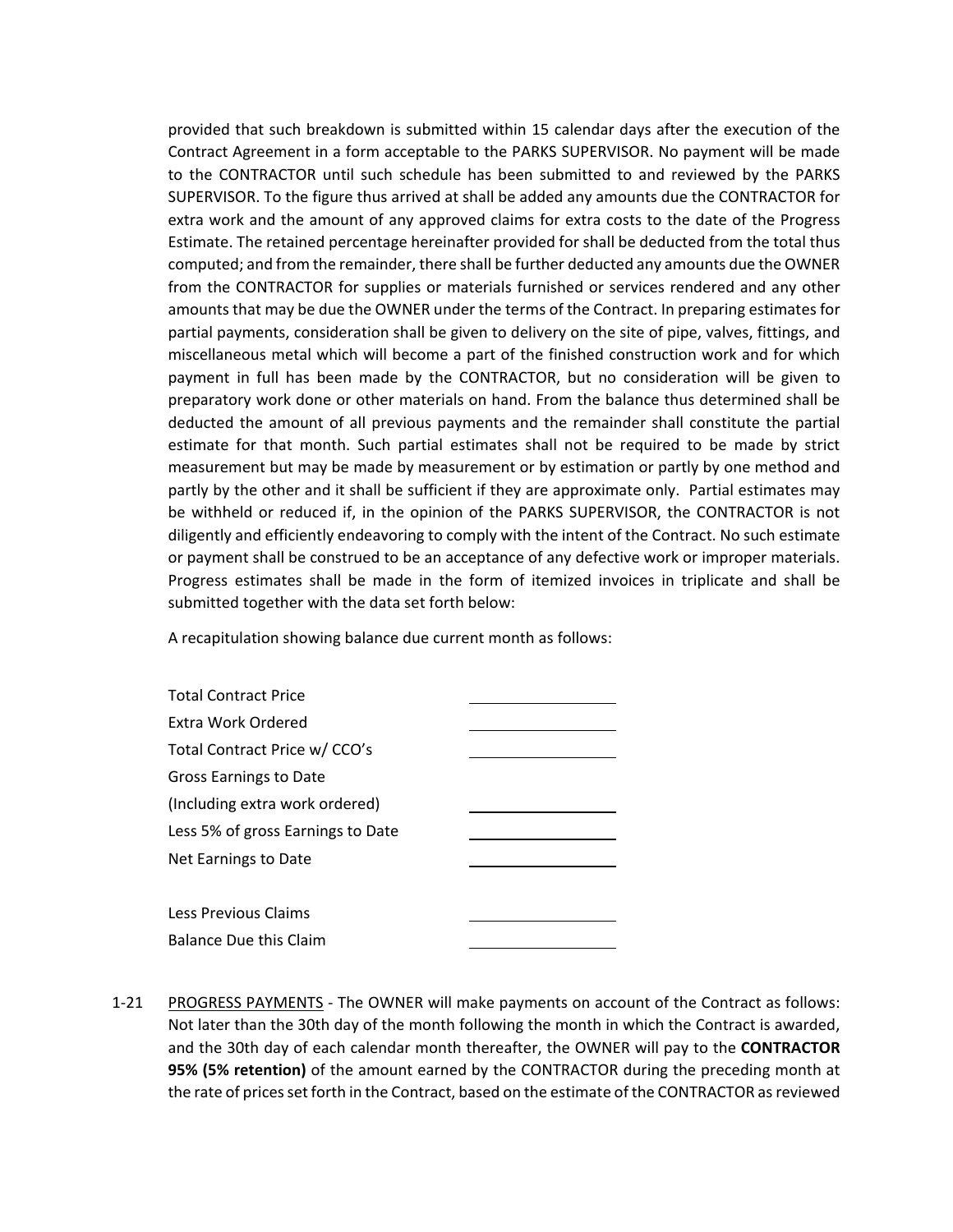and approved by the PARKS SUPERVISOR. At the request and expense of the CONTRACTOR 100% of the amount earned, which is funded by non-federal moneys, will be paid as specified above provided securities are substituted for the retention withheld. Securities shall be deposited with the OWNER or with a State or federally chartered bank as the escrow agent. In the event the securities are to be deposited with an escrow agent, CONTRACTOR agrees to execute any and all necessary documents including an escrow agreement substantially similar to the form set forth in Public Contract Code, Section 22300. Securities eligible for substitution shall include those listed in Section 16430 of the Government Code or bank or savings and loan certificates of deposit. The CONTRACTOR shall be the beneficial owner of any securities substituted for moneys withheld and shall receive any interest thereon. If the OWNER fails to make payment by the date specified above, in addition to other remedies available to the CONTRACTOR, there shall be added to each such payment interest at the maximum legal rate commencing on the first day after said payment is received by the CONTRACTOR.

The retention will be held by the OWNER or the securities will be held by the OWNER or escrow agent until thirty-five (35) days following filing of the Notice of Completion.

- 1-22 **FINAL ESTIMATE** Upon completion of the contract and final inspection and acceptance by the PARKS SUPERVISOR, the PARKS SUPERVISOR shall prepare a final estimate of quantities and the value of such work and the OWNER shall pay to the CONTRACTOR the entire sum so found to be due after deducting therefrom all previous payments and all amounts to be retained under the provisions of the CONTRACT. All prior progress estimates and payments shall be subject to correction in the final estimate and payment.
- 1-23 ACCEPTANCE & FINAL PAYMENT Upon receipt of the WRITTEN NOTICE from the CONTRACTOR that the WORK is ready for final inspection and acceptance, the PARKS SUPERVISOR will promptly make such inspection, and when he finds the WORK acceptable under the CONTRACT, and the CONTRACT fully performed, he will promptly issue a final certificate, over his own signature, stating that the WORK required by this Contract has been completed and recommending acceptance of the Work by the OWNER. The OWNER, after acceptance of the work by City Council, then shall issue a formal Notice of Acceptance, and the entire balance found to be due shall be paid to the CONTRACTOR by the OWNER thirty-five (35) days from the date of recording by the OWNER of the Notice of Acceptance of all WORK covered by this Contract.

Before issuance of the Notice of Acceptance, the CONTRACTOR shall submit evidence satisfactory to the OWNER that all payrolls, materials bills, and other indebtedness connected with the WORK have been paid, or if not paid, then the CONTRACTOR shall submit evidence of the status of any unpaid indebtedness.

The making and acceptance of the final payment shall constitute a waiver of all claims by the OWNER except the following:

- (A) those arising from unsettled liens;
- (B) those arising from faulty work appearing within twelve (12) months after the date of filing of the Notice of Acceptance;
- (C) those arising from failure to meet the requirements of the SPECIFICATIONS; or,
- (D) those arising from manufacturers' guarantees.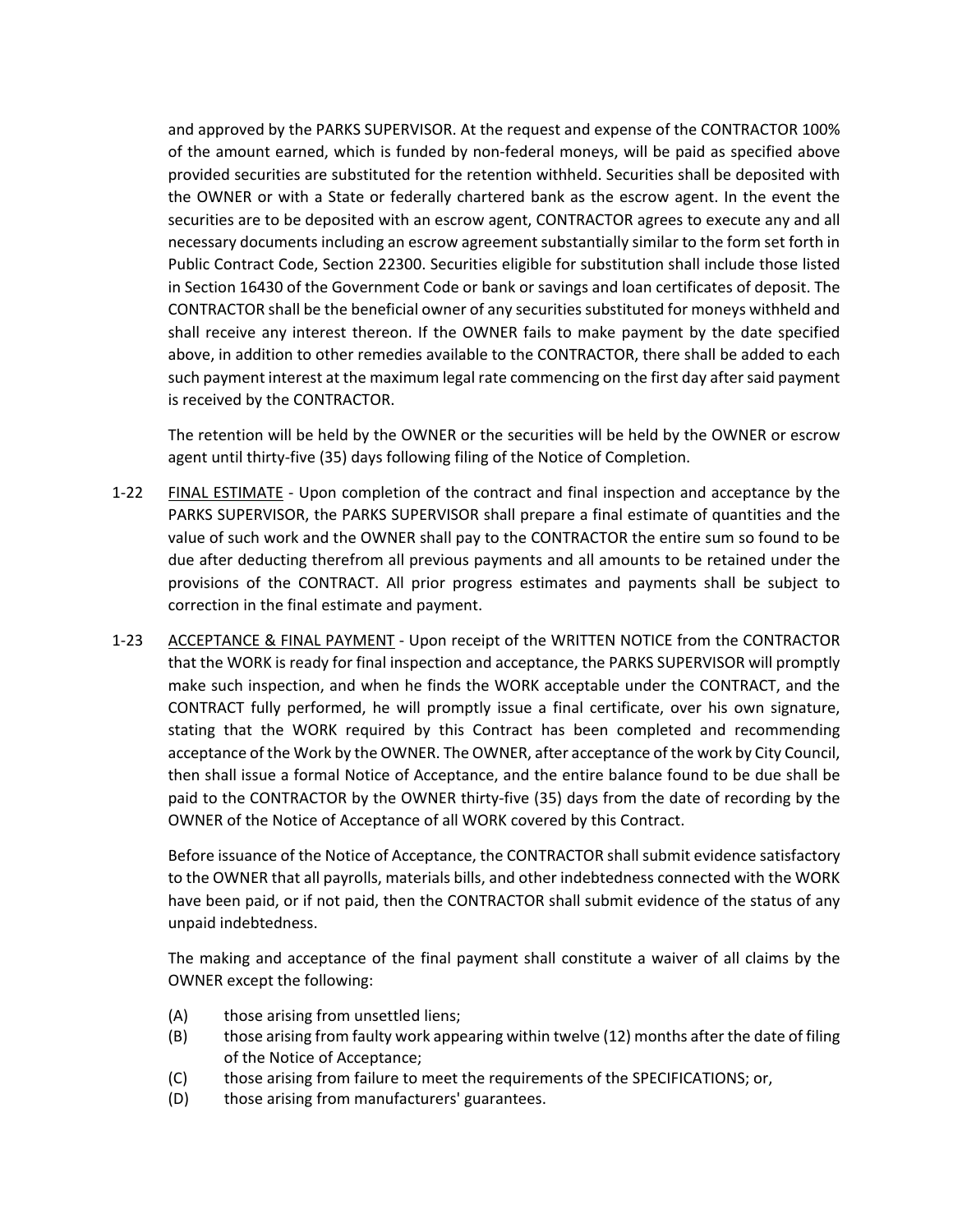It shall also constitute a waiver of all claims by the CONTRACTOR except those previously made and still unsettled.

All prior certificates upon which partial payment may have been made, being merely estimates, shall be subject to a correction on the final certificate.

1-24 QUANTITIES & UNIT PRICES - The quantities noted in the schedule are approximations for comparing BIDS, and no claim shall be made against the OWNER for excess or deficiency therein. Payment at the unit or lump sum prices set forth in the schedule will constitute payment in full for the completed WORK and will include materials, supplies, labor, tools, machinery, and all other expenditures incident to satisfactory compliance with the Contract, unless otherwise specifically provided.

The quantities of WORK performed will be computed for payment by the PARKS SUPERVISOR on the basis of measurements taken by the PARKS SUPERVISOR, and these measurements shall be final and binding.

- 1-25 PROOF OF CARRIAGE OF INSURANCE CONTRACTOR shall furnish such insurance coverage as indicated in the section "INSURANCE REQUIREMENTS".
	- (A) "General Liability Special Endorsement"
	- (B) "Automobile Liability Special Endorsement"
	- (C) "Workers' Compensation/Employees Liability Special Endorsement"
	- (D) "Certificate of Insurance"

All of the above to be submitted prior to execution of this agreement.

Insurance shall be provided by an insurance company licensed to transact such business in the State of California with a current A.M. Best's rating of no less than A: VII. Liability insurance shall be written on an "occurrence" basis.

CONTRACTOR shall furnish OWNER, through the PARKS SUPERVISOR, concurrently with the execution thereof, with satisfactory proof of carriage of the insurance required and that each carrier shall give OWNER at least thirty (30) days prior notice of the cancellation of any policy during the effective period of this contract.

1-26 CONTRACT SECURITY The CONTRACTOR shall, upon receipt of the NOTICE OF AWARD, furnish the OWNER with a Performance Bond and a Payment Bond in penal sums equal to the amount of the CONTRACT PRICE, conditioned upon the performance by the CONTRACTOR of all undertakings, covenants, terms, conditions and agreements of the CONTRACT DOCUMENTS, and upon the prompt payment by the CONTRACTOR to all persons supplying labor and materials in the prosecution of the WORK provided by the CONTRACT DOCUMENTS.

Such bonds shall be executed by the CONTRACTOR and a corporate bonding company licensed to transact such business in the State of California. The bonding company shall be an admitted surety holding a certificate of authority to transact surety insurance in California issued by the Insurance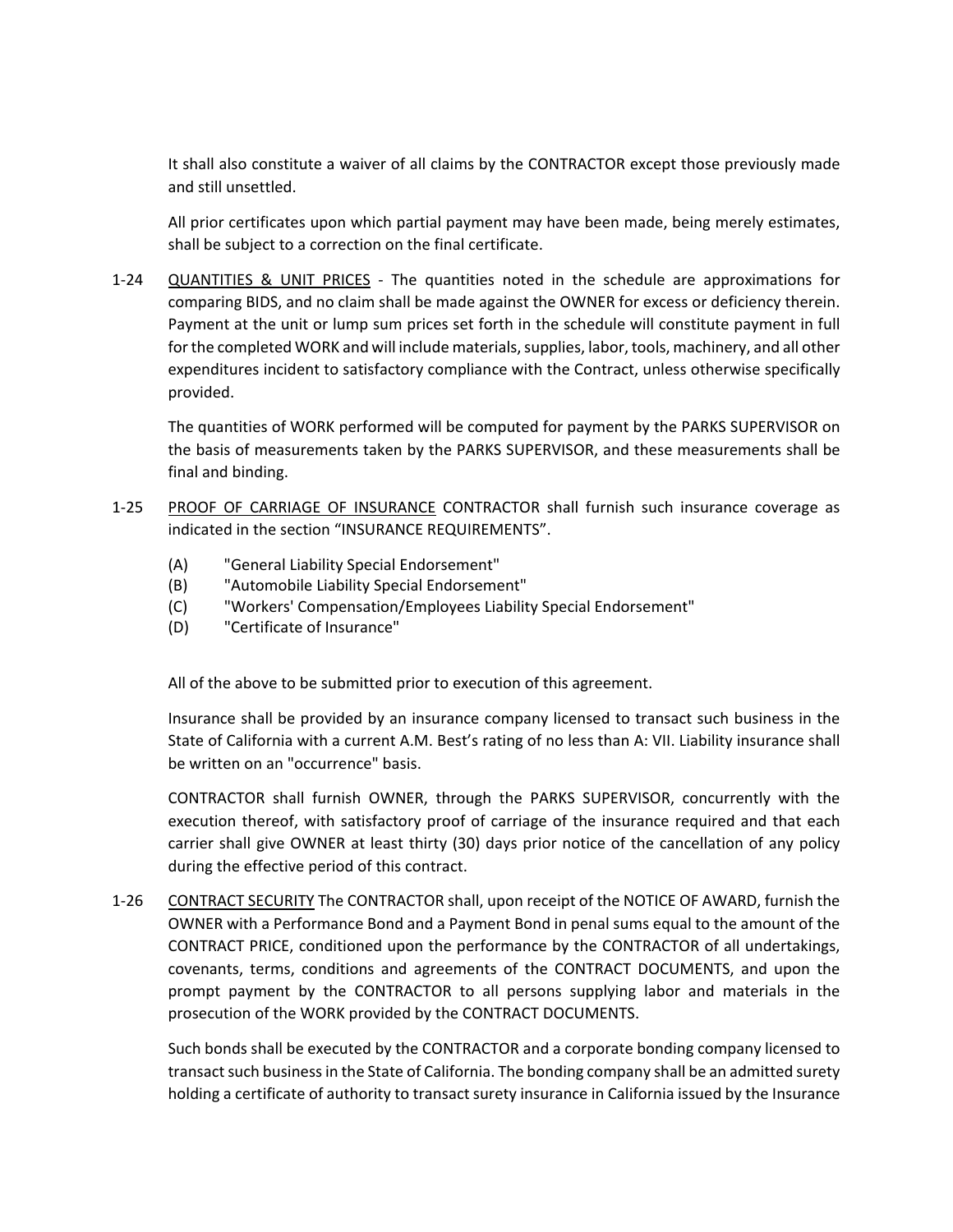Commissioner. The expense of these bonds shall be borne by the CONTRACTOR. If at any time a surety on any such bond is declared a bankrupt or loses its right to do business in the state in which the WORK is to be performed, CONTRACTOR shall within ten (10) days after notice from the OWNER to do so, substitute an acceptable bond (or bonds) in such form and sum and signed by such other surety or sureties as may be satisfactory to the OWNER. The premiums on such bond(s) shall be paid by the CONTRACTOR. No further payments shall be deemed due nor shall be made until the new surety or sureties shall have furnished an acceptable bond to the OWNER.

- 1-27 ASSIGNMENTS Neither the CONTRACTOR nor the OWNER shall sell, transfer, assign or otherwise dispose of the Contract or any portion thereof, or of his right, title, or interest therein, or his obligation thereunder, without written consent to the other party.
- 1-28 INDEMNIFICATION The CONTRACTOR will indemnify and hold harmless the OWNER and their officers, agents, employees, from and against all claims, damages, losses and expenses, including attorney's fees, arising out of or resulting from the performance of the WORK, provided that any such claim, damage, loss or expense is attributable to bodily injury, sickness, disease or death, or to injury to or destruction of tangible property, caused in whole or in part by any negligent or willful act or omission of the CONTRACTOR, or any SUBCONTRACTOR, anyone directly or indirectly employed by any of them or anyone for whose acts any of them may be liable. The obligation of the CONTRACTOR under this paragraph shall not extend to the liability of the OWNER, his agents or employees arising out of the preparation or review of maps, DRAWINGS, opinions, reports, surveys, CHANGE ORDERS, design, or SPECIFICATIONS.
- 1-29 SEPARATE CONTRACTS The OWNER reserves the right to let other contracts in connection with this PROJECT. The CONTRACTOR shall afford other contractors' reasonable opportunity for the introduction and storage of their materials and the execution of their WORK and shall properly connect and coordinate his WORK with theirs. If the proper execution or results of any part of the CONTRACTOR'S work depend upon the work of any other contractor, the CONTRACTOR shall inspect and promptly report to the PARKS SUPERVISOR any defects in such WORK that render it unsuitable for such proper execution and results.

The OWNER may perform additional WORK related to the PROJECT by himself, or he may let other contracts containing provisions similar to these. The CONTRACTOR will afford the other contractors who are parties to such contracts (or the OWNER, if he is performing the additional WORK himself), reasonable opportunity for the introduction and storage of materials and equipment and the execution of WORK and shall properly connect and coordinate his WORK with theirs.

If the performance of additional WORK by other contractors or the OWNER is not noted in the CONTRACT DOCUMENTS prior to the execution of the Contract, written notice thereof shall be given to the CONTRACTOR prior to starting any such additional WORK. If the CONTRACTOR believes that the performance of such additional WORK by the OWNER or others involves him in additional expense or entitles him to an extension of the CONTRACT TIME, he may make a claim therefore as provided in Sections 1-14 and 1-15.

1-30 SUBCONTRACTING The CONTRACTOR may utilize the services of specialty SUBCONTRACTORS on those parts of the WORK which, under normal contracting practices, are performed by specialty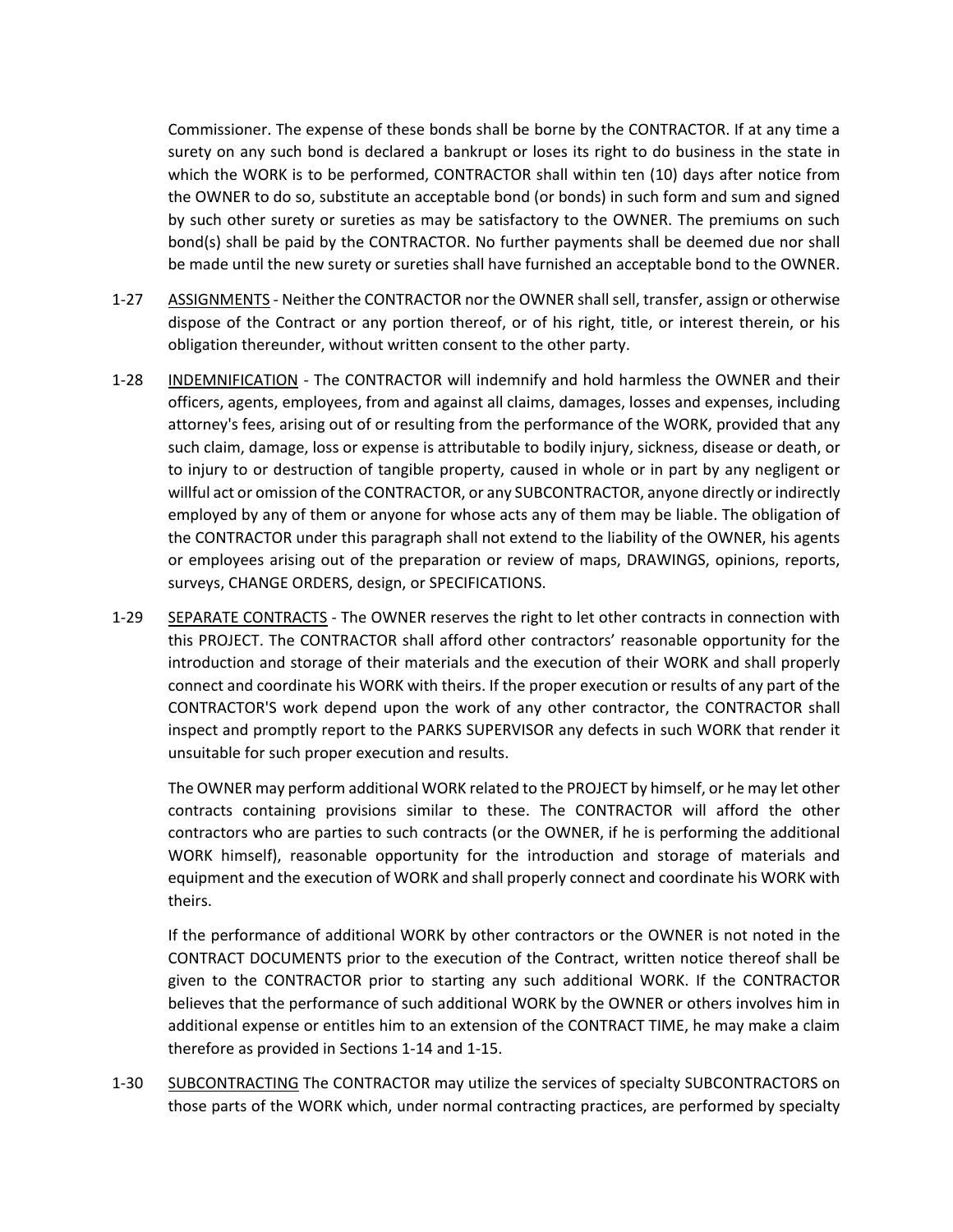SUBCONTRACTORS. The CONTRACTOR shall perform not less than thirty percent (30%) of the original Contract Bid Price with his/her own forces.

The CONTRACTOR shall be fully responsible to the OWNER for the acts and omissions of his SUBCONTRACTORS, and of persons either directly or indirectly employed by them, as he is for the acts and omissions of persons directly employed by him.

The CONTRACTOR shall cause appropriate provisions to be inserted in all subcontracts relative to the WORK to bind SUBCONTRACTORS to the CONTRACTOR by the terms of the CONTRACT DOCUMENTS in so far as applicable to the WORK of SUBCONTRACTORS and to give the CONTRACTOR the same power as regards terminating any subcontract that the OWNER may exercise over the CONTRACTOR under any provision of the CONTRACT DOCUMENTS.

Nothing contained in this Contract shall create any contractual relation between any SUBCONTRACTOR and the OWNER.

1-31 PARKS SUPERVISOR'S AUTHORITY - The PARKS SUPERVISOR shall act as the OWNER'S representative. He shall decide questions which may arise as to quality and acceptability of materials furnished and WORK performed. He shall interpret the intent of the CONTRACT DOCUMENTS in a fair and unbiased manner. The PARKS SUPERVISOR will make visits to the site and determine if the WORK is proceeding in accordance with the CONTRACT DOCUMENTS.

The CONTRACTOR will be held strictly responsible to the intent of the CONTRACT DOCUMENTS in regard to the quality of materials, workmanship, and execution of the WORK. Inspections may be made at the factory or fabrication plant of the source of material supply.

The PARKS SUPERVISOR will not be responsible for the construction means, controls, techniques, sequences, procedures, or construction safety.

1-32 LAND AND RIGHTS-OF-WAY - Prior to issuance of the NOTICE TO PROCEED, the OWNER shall obtain all land and rights-of-way necessary for carrying out and for the completion of the WORK to be performed pursuant to the CONTRACT DOCUMENTS, unless otherwise mutually agreed.

The OWNER shall provide to the CONTRACTOR information which delineates and describes the lands owned and rights-of-way acquired. The CONTRACTOR shall provide, at his own expense and without liability to the OWNER, any additional land and access thereto that the CONTRACTOR may desire for temporary construction facilities, or for storage of materials.

1-33 GUARANTY - Unless stipulated otherwise in the SPECIFICATIONS, the CONTRACTOR shall guarantee all materials and equipment furnished and WORK performed for a period of one (1) year from the date of completion. The CONTRACTOR warrants and guarantees for a period of one (1) year from the date of completion of the system that the completed system is free from all defects due to faulty materials and workmanship and the CONTRACTOR shall promptly make such corrections as may be necessary by reason of such defects including the repairs of any damage to other parts of the system resulting from such defects. The OWNER will give notice of observed defects with reasonable promptness. In the event that the CONTRACTOR should fail to make such repairs, adjustments, or other WORK that may be made necessary by such defects, the OWNER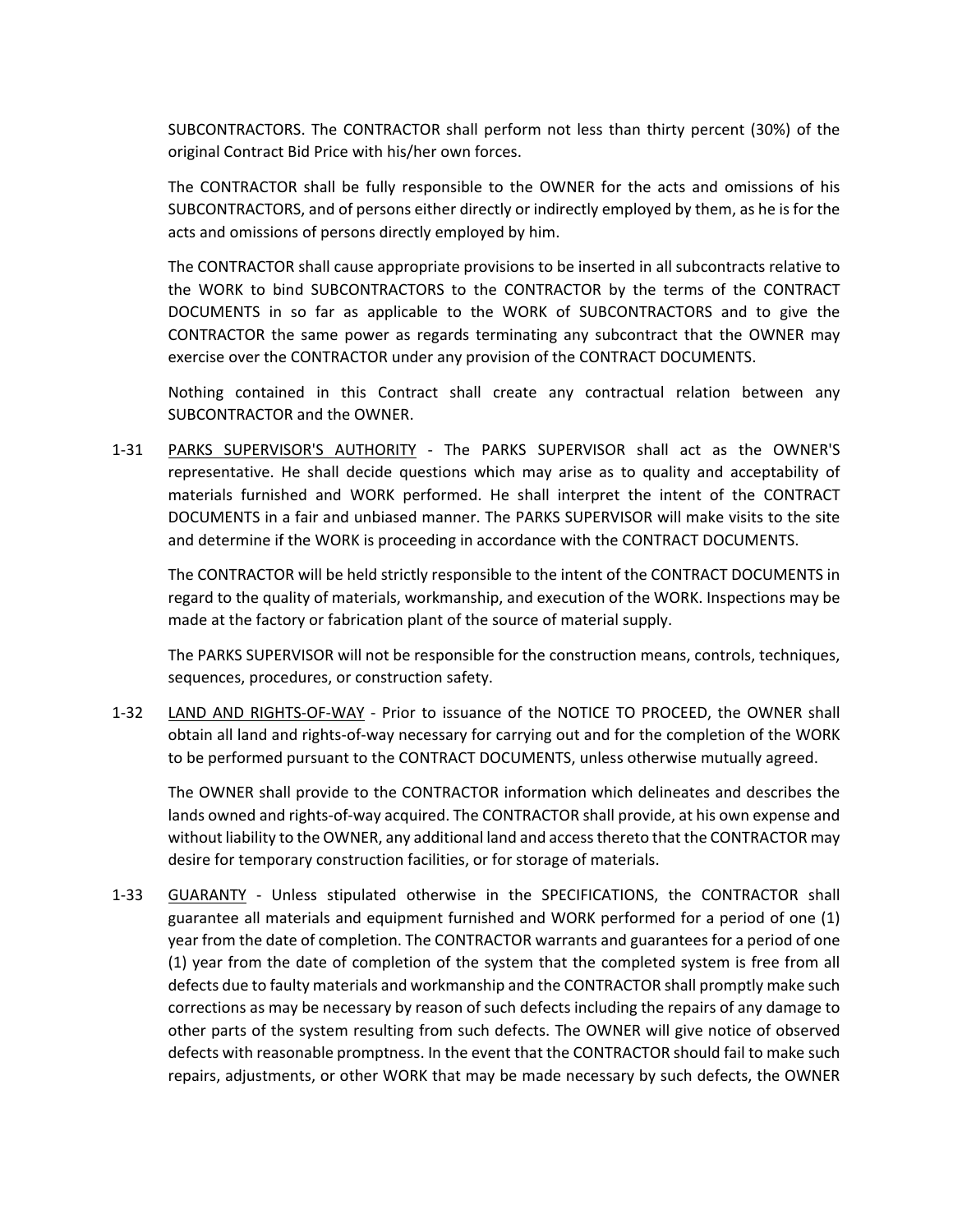may do so and charge the CONTRACTOR the cost thereby incurred. The Performance Bond shall remain in full force and effect through the guarantee period.

- 1-34 TAXES The CONTRACTOR shall pay all sales, consumer, use and other similar taxes required by the law of the place where the WORK is performed.
- 1-35 CONTRACTOR'S UNDERSTANDING It is understood and agreed that the CONTRACTOR has, by careful examination, satisfied himself as to the nature and extent of the WORK, the character, quality, and quantity of the materials to be encountered, the character of equipment and facilities needed preliminary to and during the prosecution of the WORK, the general and local conditions, and all other matters which can in any way affect the WORK under this Contract. No verbal agreement or conversation with any officer, agent, or employee of the OWNER, either before or after the execution of this Contract, shall affect or modify any of the terms or obligations herein contained.
- 1-36 ACCIDENTS The CONTRACTOR shall provide, at the site, such equipment, and medical facilities as are necessary to supply first-aid service to anyone who may be injured in connection with the WORK. The CONTRACTOR must promptly report in writing to the PARKS SUPERVISOR all accidents whatsoever arising out of, or in connection with the performance of the WORK, whether on or adjacent to the site which causes death, personal injury, or property damages are caused, the accident shall be reported immediately by telephone or messenger to both the PARKS SUPERVISOR and the OWNER. If any claim is made by anyone against the CONTRACTOR or any SUBCONTRACTOR on account of any accident, the CONTRACTOR shall promptly report the facts in writing to the PARKS SUPERVISOR, giving full details of the claim.
- 1-37 SAFETY AND SANITATION The CONTRACTOR shall provide adequate safety and sanitation facilities according to State Laws and local ordinances.
- 1-38 CLIMATIC CONDITIONS The PARKS SUPERVISOR may order the CONTRACTOR to suspend any WORK that may be subject to damage by climatic conditions. The CONTRACTOR may suspend WORK if climatic conditions are such that the CONTRACTOR is unable to work. In such case, the CONTRACTOR, within seven (7) days, shall request in writing a CHANGE ORDER to extend the CONTRACT TIME.
- 1-39 OFFICIALS NOT TO BENEFIT No official of the OWNER shall receive any benefit that may arise by reason of this Contract.
- 1-40 CLEAN-UP During the progress of the WORK, the CONTRACTOR shall maintain the site and related structures and equipment in a clean, orderly condition and free from unsightly accumulations of rubbish. Upon completion of the WORK, the CONTRACTOR shall remove from the vicinity of the WORK all plants, buildings, rubbish, unused materials, concrete forms, temporary bridging, and other like material, belonging to him or used under his direction during construction, and in the event of his failure to do so, the same may be removed by the OWNER after ten (10) calendar days' notice to the CONTRACTOR at the expense of the CONTRACTOR, and his surety or sureties shall be liable therefore.

As part of the final clean-up, the CONTRACTOR shall dress up and grade the right of way to match existing ground surfaces and shall remove therefrom all weeds and other growth. Where the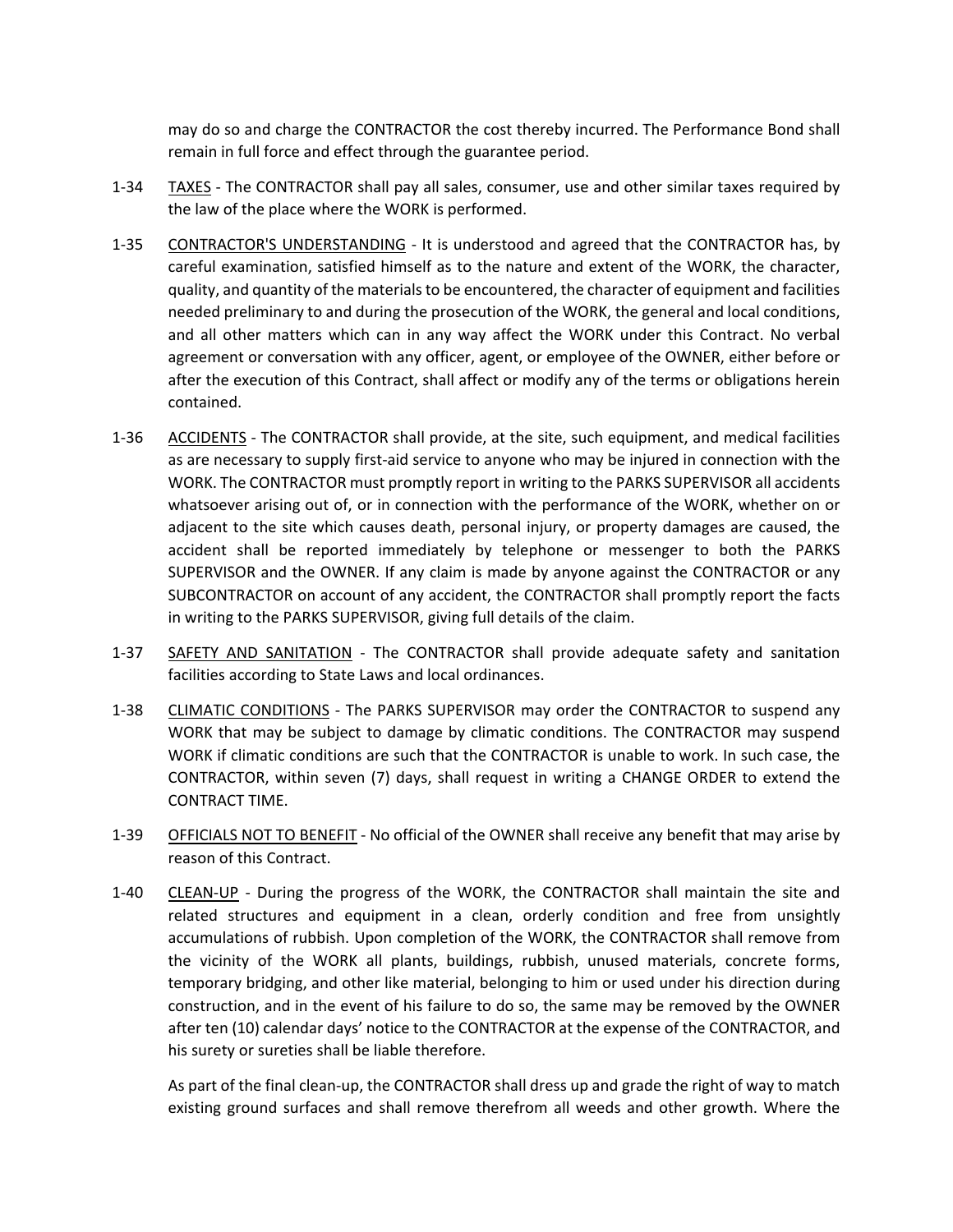construction has crossed yards or driveways, they shall be restored to a condition equivalent to the condition existing prior to the construction as determined by the PARKS SUPERVISOR.

No direct payment will be made to the CONTRACTOR for any clean-up work, but all compensation therefore shall be included in the prices BID in the schedule for the various items of work.

- 1-41 UNFAIR BUSINESS PRACTICES CLAIMS; ASSIGNMENT TO AWARDING BODY In entering into a public works contract or a subcontract to supply goods, services, or materials pursuant to a public works contract, the CONTRACTOR or subcontractor offers and agrees to assign to the awarding body all rights, title, and interest in and to all causes of action it may have under Section 4 of the Clayton Act (15 U.S.C. Sec. 15) or under the Cartwright Act (Chapter 2 (commencing with Section 16700) of Part 2 of Division 7 of the Business and Professions Code), arising from purchases of goods, services, or materials pursuant to the public works contract or the subcontract: This assignment shall be made and become effective at the time the awarding body tenders final payment to the CONTRACTOR, without further acknowledgment by the parties.
- 1-42 CONSTRUCTION RECORD DRAWINGS The CONTRACTOR shall maintain a neatly marked set of record drawings showing the final locations and layout of all piping and conduit, structures, and other facilities. Drawings shall be kept current weekly, in full accordance with and showing all field instructions, change orders and construction adjustments. Drawings shall indicate location of subgrade structures left in place.

Drawings shall be subject to the inspection of the PARKS SUPERVISOR at all times and progress payments may be withheld if drawings are not current. At the final inspection the CONTRACTOR shall submit to the inspector, for review and comment by the PARKS SUPERVISOR, one (1) set of marked record drawings. Drawings shall be stamped "AS BUILT", dated, and signed by the CONTRACTOR. The work will not be formally accepted until the drawings are accepted by the PARKS SUPERVISOR.

1-43 STATE LABOR STANDARDS PROVISIONS State prevailing wage rates shall apply when the State wage rate is higher than the federal wage rate. All CONTRACTORS and SUBCONTRACTORS are subject to the application of Section 1720 et seq. of the California Labor Code which details the regulations and procedures governing the payment of State prevailing wages.

All CONTRACTORS and SUBCONTRACTORS are subject to the provisions of Section 3700 of the California Labor Code which requires that every employer be insured against liability for workers' compensation or to undertake self-insurance in accordance with the provisions of the code.

All CONTRACTORS and SUBCONTRACTORS are subject to the provisions of Section 1810-1814 of the California Labor Code which provide that the maximum hours a worker is to be employed is limited to eight (8) hours a day and forty (40) hours a week and the CONTRACTOR or SUBCONTRACTOR shall forfeit, as a penalty, twenty-five (\$25) dollars for each worker employed in the execution of the Contract for each calendar day during which a worker is required or permitted to labor more than eight (8) hours in any calendar day or more than eight (8) hours in any calendar day or more than forty (40) hours in any calendar week and is not paid overtime.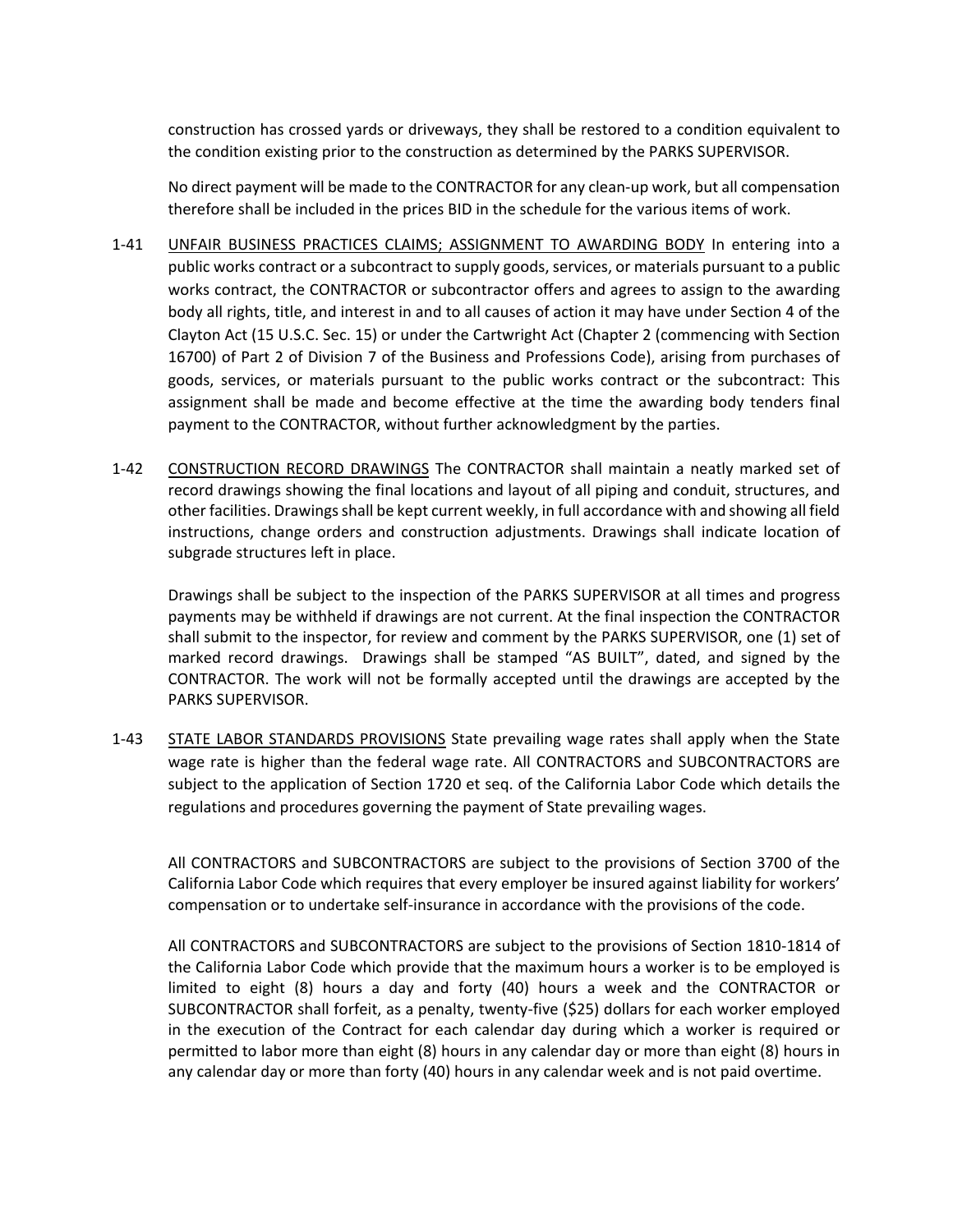Section 1815 of the California Labor Code requires that, notwithstanding the provision of Sections 1810-1814, employees of CONTRACTORS who work in excess of eight (8) hours per day and forty (40) hours per week shall be compensated for all hours worked in excess of eight hour per day at not less than 1-1/2 times the basic rate of pay.

- 1-44 PAYROLL RECORDS Each CONTRACTOR and SUBCONTRACTOR shall keep an accurate payroll record showing the name, address, Social Security number, work classification, straight time and overtime hours worked each day and week, and the actual per diem wages paid to each journeyman, apprentice, worker, or other employee employed by him in connection with the WORK. Such records shall be certified and available for inspection at all reasonable hours at the principal office of the CONTRACTOR as required by Labor Code Section 1776. Certified payrolls shall be submitted to OWNER weekly. Fringe benefit statements and apprenticeship agreements will be submitted with the project's first certified payroll or when there are mandated changes in the fringe benefits or when new apprentices are employed.
- 1-45 OVERTIME INSPECTION FEES The CONTRACTOR shall pay CITY for all overtime inspection in accordance with existing resolutions or fee schedule of the CITY unless the charges for such inspection have been specifically waived elsewhere within this Contract. Overtime inspection charges will be made for all inspections on Saturdays, Sundays, and CITY-designated holidays, and hours worked by the inspector other than those of the normal CITY working day.
- 1-46 CLAIMS FOR ADDITIONAL TIME Extension of time, when granted, will be based upon the effect of delays to the WORK as a whole and will not be granted for non-controlling delays to minor included portions of the WORK unless it can be shown that such delays did, in fact, delay the progress of the WORK as a whole. The CONTRACTOR shall not be entitled to damages or additional payment due to these delays except when CITY is responsible and the delay is unreasonable under the circumstances involved, and not within the contemplation of the parties. No compensation for WORK delays prior to the original Contract duration shall be paid.

If delays are caused by unforeseen events beyond the control of the CONTRACTOR, such delays will entitle the CONTRACTOR to an extension of time as provided herein. War, governmental regulations, priorities, labor disputes, strikes, fires, floods, adverse weather necessitating cessation of WORK, other similar action of the elements, inability to obtain materials, equipment or labor because of Federal Government restrictions arising out of the National Defense or War Program, required "Extra Work", action or inaction by the CITY, or other specific reasons as may be further described in the Specifications may constitute such a delay.

If the CONTRACTOR is delayed by the failure of the CITY to furnish necessary rights of way or materials agreed to be furnished by it, or by failure to supply necessary plans or instructions concerning the WORK, after written request therefore, the CONTRACTOR shall be entitled to an extension of time as provided herein.

1-47 RECYCLING The City of Madera encourages all CONTRACTORS, SUBCONTRACTORS, vendors, and suppliers to recycle in accordance with current industry best practices and as required by the State of California recycling of construction materials.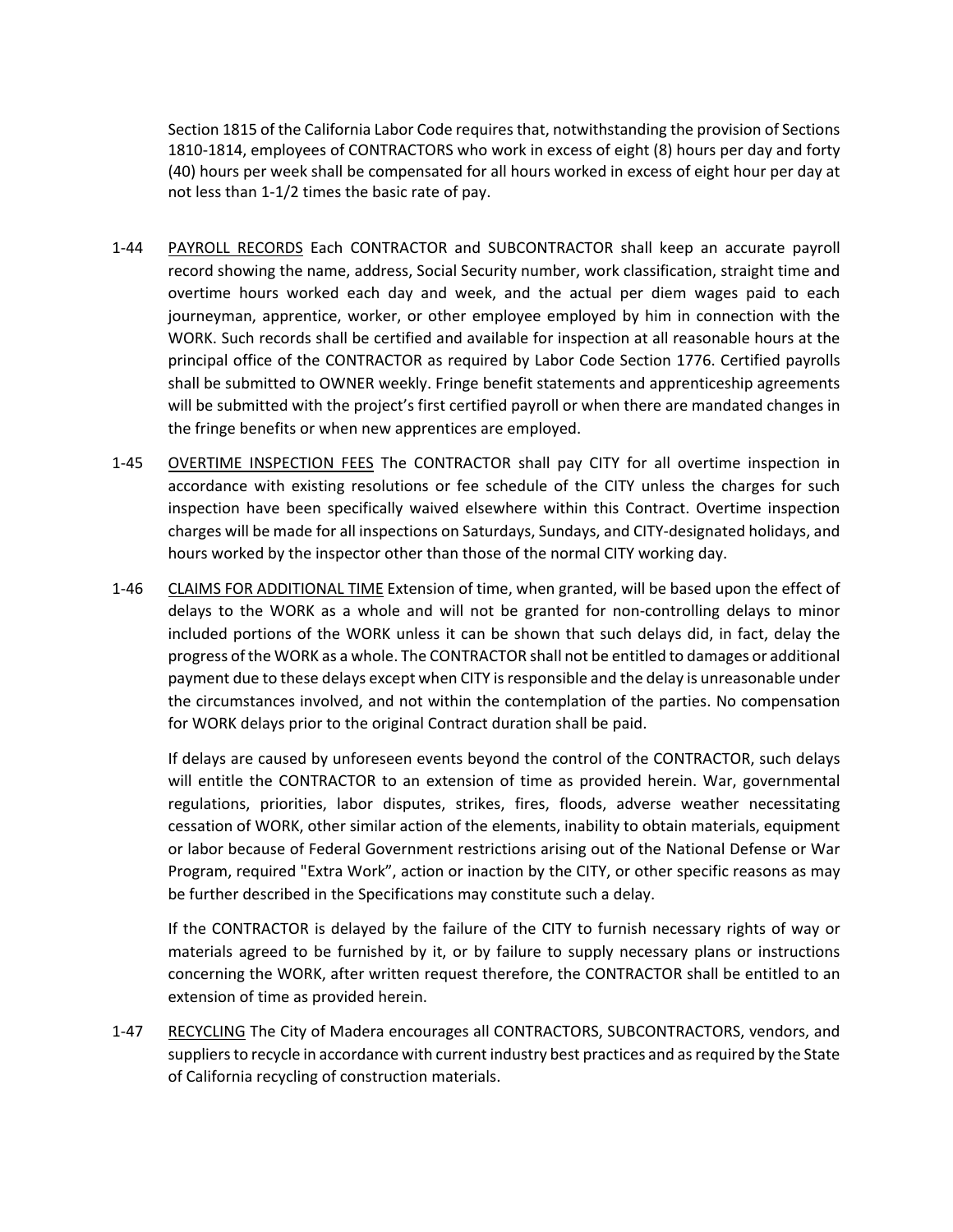All asphalt concrete to be removed shall be removed by grinding and the grindings shall become City-Owned Material and shall be hauled to the **Talley Sand & Gravel at 12483 Road 29, Madera, California, and dispose of at that location as specified by the PARKS SUPERVISOR.**

Construction and demolition debris generated under a city issued building, renovation, or demolition permit and equal to or exceeding eight cubic yards of material by volume shall have necessary mixed and/or source separated C&D recycling bin(s) or roll-off boxes for the removal and recycling of all construction and demolition debris from the project site. The project permittee, designated hauler, or recycler shall provide to the City of Madera a monthly C&D report which contains at a minimum the construction site address, weight of material hauled, date hauled, material type, recycling facility name and address, and assurances from the recycling facility that a minimum of 50% of the C&D material has been recycled.

The city will provide the proper documentation form: however, other forms of documentation can be used as long as it is deemed by city staff to be acceptable and complete.

1-48 COLLECTION, TRANSPORT OF ALL CONSTRUCTION AND DEMOLITION DEBRIS The City of Madera requires all Contractors, Subcontractors, vendors, and suppliers to utilize Mid Valley Disposal for collection, transportation, and reporting of all construction and demolition debris.

#### <span id="page-49-0"></span>**SPECIAL CONDITIONS**

- 2-1 REQUIREMENTS It is required that there be constructed and completed in accordance with "LIONS TOWN & COUNTRY PARK BALLFIELD #2 RENOVATION."
- 2-2 DESCRIPTION OF THE WORK The principal components of the WORK to be performed under these CONTRACT DOCUMENTS included but are not limited to the following:

The work shall generally consist of all equipment, labor, materials, and incidentals required to renovate LIONS TOWN & COUNTRY Park Ballfields #1 & #2, including:

Ballfield #1

- Survey, re-engineer field & set new grade points.
- Turfplane approximately 7,000 S.F. existing turf with laser function, auto grade/auto depth.
- Grade: Rough & Finish grading.
- Hand labor & Equipment.
- Import 24-ton plaster sand & 16-ton infield mix.
- Turf: Bermuda hybrid overseeded.
- Big roll sod installation.
- Spray out existing turf, to eliminate weeds.
- Reposition pegs in preparation for bases to be installed (City to provide and install bases).

Ballfield #2

• Survey, re-engineer field & set new grade points.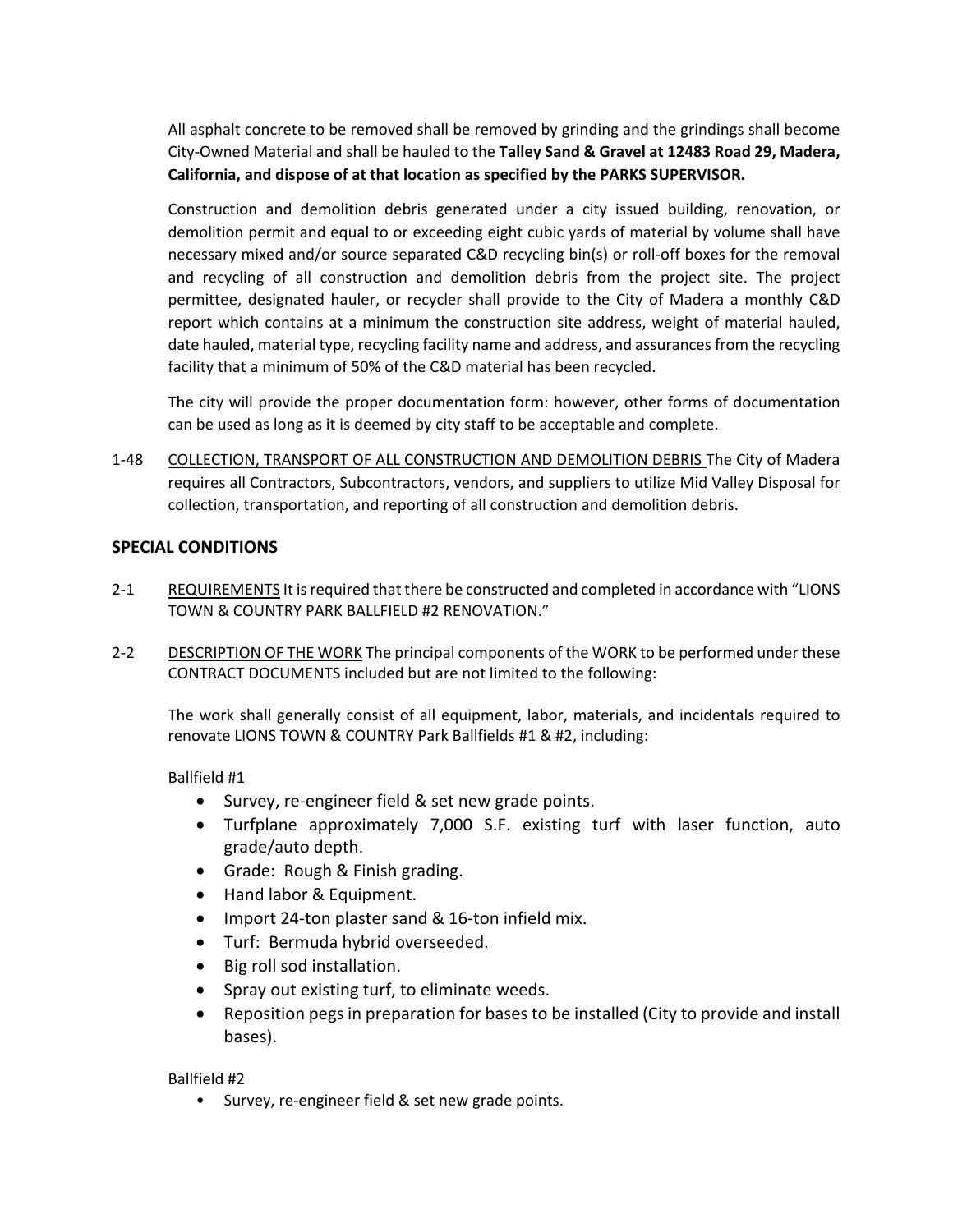- Turfplane approximately 8,300 S.F. existing turf with laser function, auto grade/auto depth.
- Grade: Rough & Finish grading.
- Hand labor & Equipment.
- Import 24-ton plaster sand & 16-ton infield mix.
- Turf: Bermuda hybrid overseeded.
- Big roll sod installation.
- Spray out existing turf, to eliminate weeds.
- Reposition pegs in preparation for base installation (City to provide and install bases).
- 2-3 LABOR If any SUBCONTRACTOR or person employed by the CONTRACTOR shall appear to the PARKS SUPERVISOR to be incompetent or to act in a disorderly or improper manner, they shall be removed immediately on the request of the PARKS SUPERVISOR, and that person shall not again be employed on the work.

No person whose age or physical condition is such as to make his employment dangerous to his health and safety or to the health and safety of others shall be employed on the work, and in no event shall any person under the age of sixteen (16) years be employed.

The work shall at all times be executed under safe working conditions, and the conditions of work shall be subject to inspection and correction by the PARKS SUPERVISOR or safety inspectors of the OWNER.

- 2-4 COMMENCEMENT, PROSECUTION AND COMPLETION OF WORK The CONTRACTOR shall commence WORK and shall complete all of the WORK in accordance with the schedule and within the time stated in the BID. The capacity of the CONTRACTOR's construction plant, sequence of operations, method of operations, and the forces employed shall, at all times during the continuance of the Contract, be subject to the approval of the PARKS SUPERVISOR and shall be such as to ensure the completion of the WORK in accordance with the required schedule and within the time specified.
- 2-5 SCHEDULE OF WORK The CONTRACTOR shall submit a schedule of work for the improvements to the PARKS SUPERVISOR for review. This schedule shall indicate the date the CONTRACTOR will obtain any and all permits from outside agencies, including a permit from the Division of Industrial Safety for any excavation five (5) feet or more in depth. This schedule shall show all items of work and expected construction times for each item. This schedule shall be revised every two (2) weeks as required and submitted to the PARKS SUPERVISOR. The PARKS SUPERVISOR may withhold progress payments for failure of the CONTRACTOR to submit a schedule of work.
- 2-6 SEQUENCE OF WORK The CONTRACTOR shall schedule work with the utmost diligence and execute the work expeditiously so as to minimize public inconvenience.
- 2-7 RESPONSIBILITY REGARDING EXISTING UTILITIES AND PRIVATE PROPERTY The existence and location of public and private utilities indicated on the DRAWINGS are not guaranteed and any additional utilities and facilities not shown on the DRAWINGS shall be investigated and protected by the CONTRACTOR. The CONTRACTOR shall be held responsible for damage to and for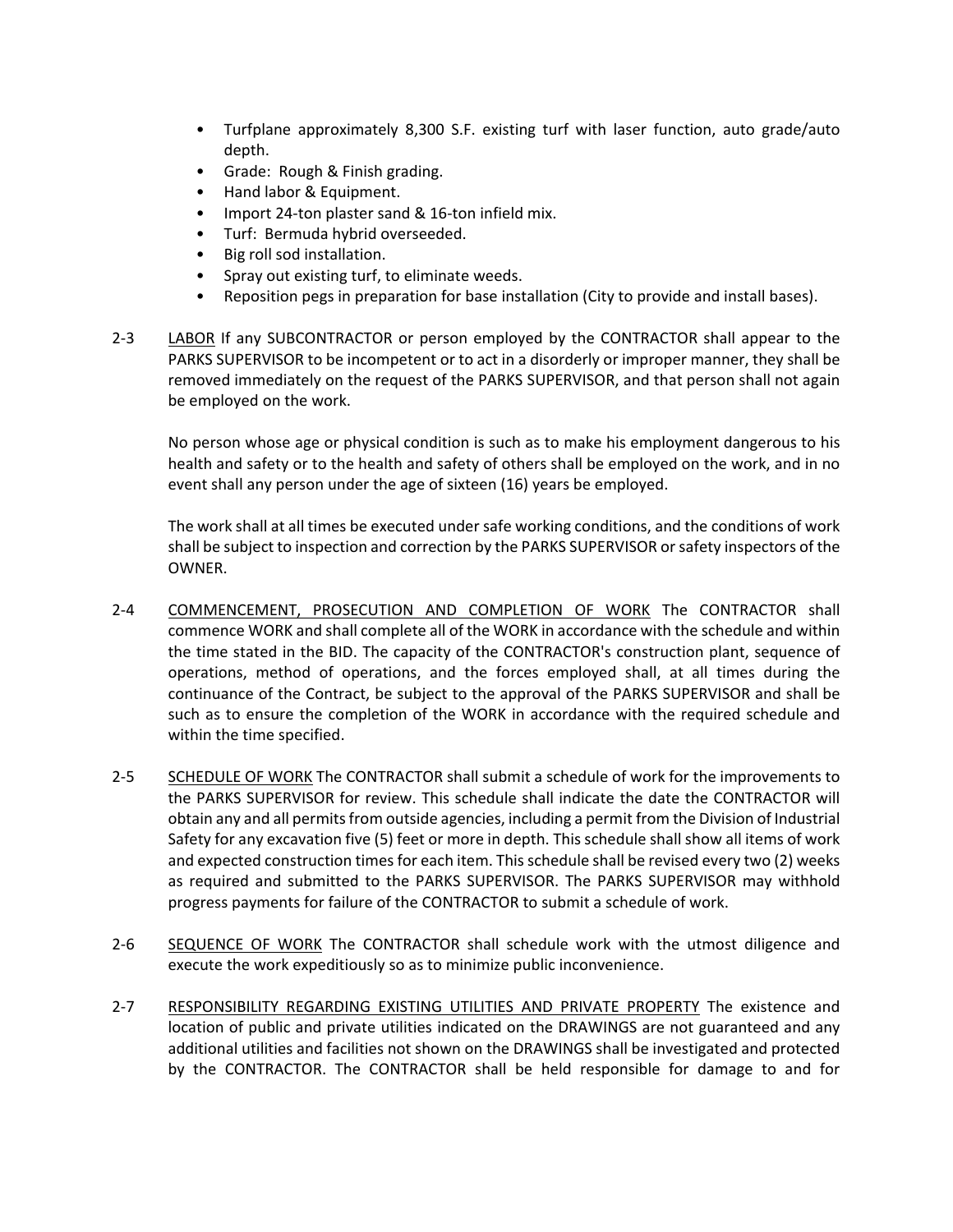maintenance and protection of existing pipelines, irrigation facilities, public utilities, driveways, alleys, sidewalks, curbs and gutters, and existing fences.

Excavation in the vicinity of existing public utility structures, underground electrical or telephone cable, oil or gas pipelines, and waterlines shall be carefully done by hand. The CONTRACTOR shall adequately protect all adjoining property and structures from damage, whether within or without of the OWNER-furnished rights-of-way and shall be fully responsible for any damage to adjoining property and structures which may result from WORK done under this Contract. Unless otherwise provided, the CONTRACTOR shall repair or replace all existing improvements (e. g. curbs, sidewalks, driveways, fence, signs, utilities, street surfaces, structures, sprinkler, etc.) damaged or removed as a result of his operations. Repairs and replacements shall be at least equal to existing improvements and shall match them in finish and dimension, whether within the right-of-way or on private property. All repairs and replacements for items on private properties shall be made within seven (7) calendar days.

All costs to the CONTRACTOR for protecting, removing, and restoring existing improvements shall be included in the various bid items and no separate payment will be made therefore.

It shall be the CONTRACTOR's responsibility to notify the Underground Service Alert (USA) Organization for utility undergrounding permits per Section 4216 of the Government Code. The CONTRACTOR shall obtain all identification numbers and certifications required for underground utility locations prior to starting excavation within the project limits of work. The USA North's - Underground Service Alert phone number is 811/1-800-227-2600.

The CONTRACTOR shall use extreme care during construction to prevent damage from dust to adjacent property. The CONTRACTOR shall sprinkle the areas where the passage or operation of vehicles and equipment creates a dust problem, or take other preventive measures as directed by the PARKS SUPERVISOR. The CONTRACTOR shall furnish all labor, equipment, materials and means required to control dust which is in any way a result of the CONTRACTOR'S operations.

The CONTRACTOR shall be responsible for all damage or injury which may result to property, outside of the construction right-of-way or within the right-of-way where so noted, from the CONTRACTOR'S operations hereunder, or otherwise, from the performance of this Agreement or failure of performance of this Agreement by said CONTRACTOR or any of his subcontractors or employees.

2-8 PROJECT SITE MAINTENANCE Throughout all phases of construction, including suspension of work, and until final acceptance of the project, the CONTRACTOR shall keep the work site clean and free from rubbish and debris. The CONTRACTOR shall also abate dust nuisance by cleaning, sweeping, and sprinkling with water or other means as necessary.

CONTRACTOR shall maintain site in accordance with the City of Madera NPDES Permit for their storm drainage system. Copy of said permit is available at the office of the City of Madera PARKS SUPERVISOR.

Materials and equipment shall be removed from the site as soon as they are no longer necessary. Upon completion of the work and before final inspection, the entire work site shall be cleared of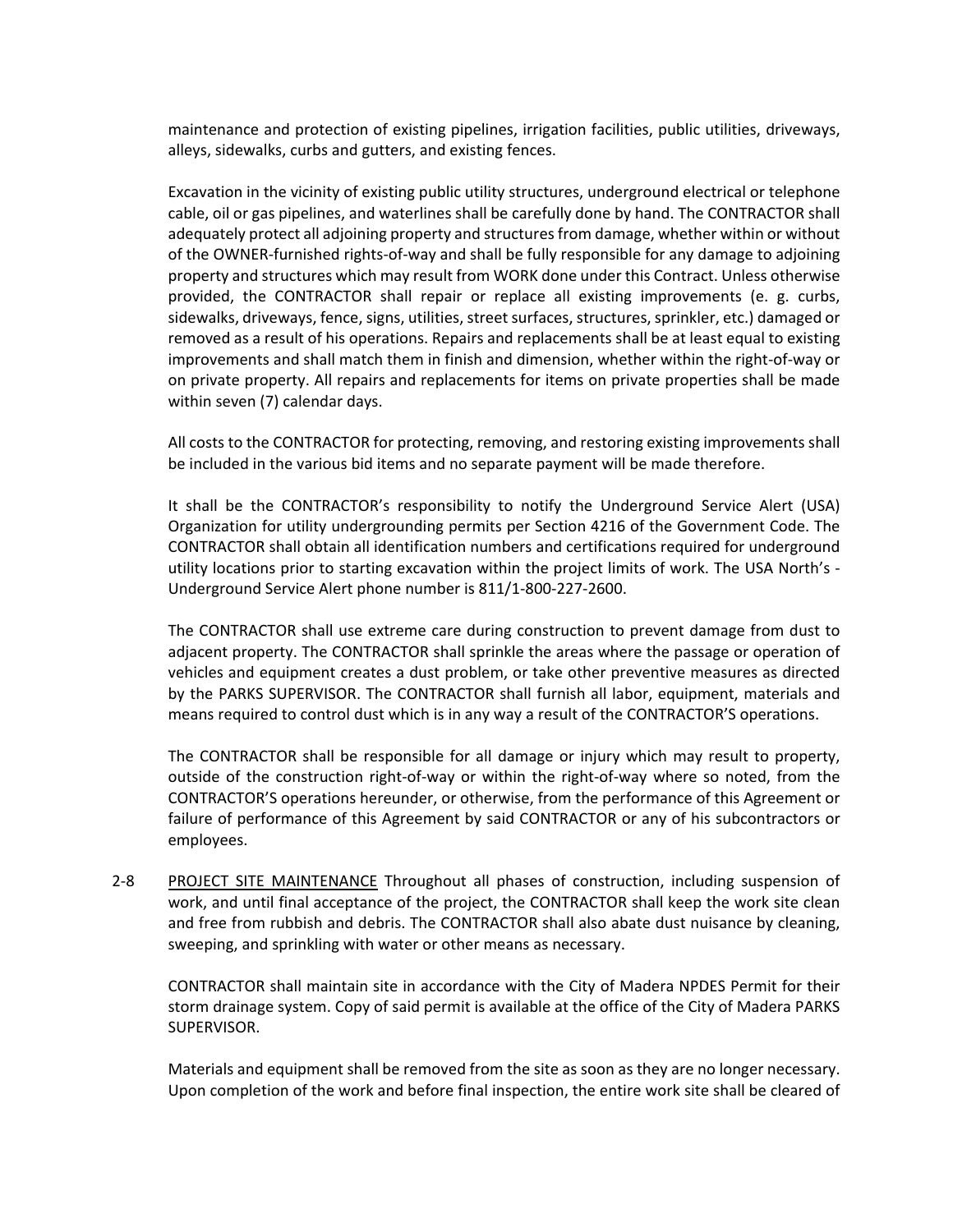equipment, unused materials, and rubbish so as to present a satisfactory clean and neat appearance. All cleanup, dust control, and project site maintenance costs shall be absorbed in the CONTRACTOR'S bid.

- 2-9 NOTIFICATION All homeowners and businesses affected by the construction shall be notified five (5) days in advance of the Work. The notification shall be in a form of a written posting, stating the time and date that the activities will take place. Should work not occur on the specified day, a new notification will be distributed. Suitable signs shall be posted 48 hours prior to the surfacing. "No Parking" signs shall include the wording, "Vehicle Code Section 22654".
- 2-10 WATER SUPPLY Water will be available to the CONTRACTOR for the performance of the WORK from assigned City fire hydrants. CONTRACTOR will be billed monthly for metered fire hydrant water. Prior to the use of any hydrant, the CONTRACTOR shall notify the Madera Public Works Department and a representative from the Public Works Department will install a meter furnished by the Public Works Department on the fire hydrant. It will be the CONTRACTOR'S responsibility to convey the water to the work site. Regardless of the method of conveyance chosen, it shall not be cause for closure of any streets nor shall it create a nuisance to nearby residents. The CONTRACTOR is responsible for security of the City-furnished meter. An air gap shall be maintained between the hose or pipe discharge to prevent possible backflow in the event of distribution system pressure loss. Payment of work specified above shall be included in the unit and lump sum prices bid in the schedule for the various items of WORK.
- 2-11 MATERIALS FURNISHED BY OWNER No labor, material, or other facilities shall be provided by the OWNER unless otherwise indicated on the DRAWINGS or in the SPECIFICATIONS.
- 2-12 MATERIALS FURNISHED BY CONTRACTOR Unless otherwise stipulated, the CONTRACTOR shall provide and pay for all materials, labor, water, tools, equipment, light, power, transportation, and other facilities necessary for the execution and completion of the WORK.
- 2-13 REQUEST FOR EXTENSION OF TIME No extension of time shall be made for delay occurring more than seven (7) calendar days before a claim is made therefore in writing to the PARKS SUPERVISOR. In the case of a continuing cause of delay, only one claim is necessary.
- 2-14 RIGHTS-OF-WAY The CONTRACTOR shall not be entitled to extra compensation for hardships and increased cost caused by the WORK being adjacent to telephone-telegraph lines and guide wires, power lines and guide wires, buildings, fences, pipelines, ditches, roadways, and other obstacles, which may physically restrict or limit the use of construction equipment. In some cases, such physical confinement may necessitate special methods of construction of the WORK. If the CONTRACTOR desires to utilize additional area, he shall obtain the necessary written approvals from the landowner.

No additional compensation shall be paid to the CONTRACTOR for the cost of obtaining additional right-of-way or for the inability to obtain such.

#### 2-15 TRAFFIC CONTROL, CONSTRUCTION SIGNS, BARRICADES, AND LIGHTS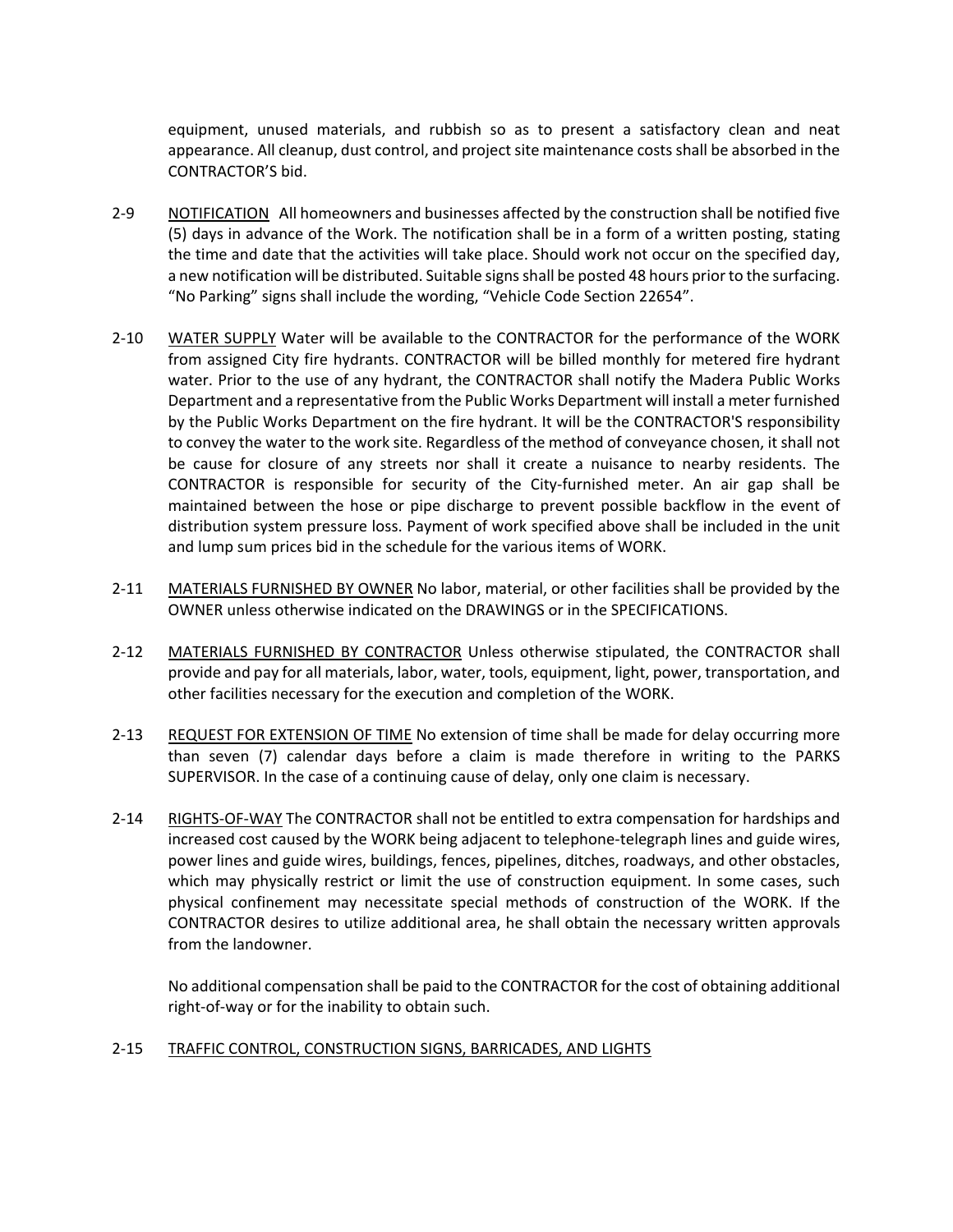2-15.1 TRAFFIC SAFETY AND ACCESS The CONTRACTOR'S operations shall cause no unnecessary inconvenience. The access rights of the public shall be considered at all times. A schedule of work shall be submitted to the PARKS SUPERVISOR for approval prior to the start of construction. CONTRACTOR shall immediately notify PARKS SUPERVISOR of any changes to the approved schedule.

The CONTRACTOR shall submit a traffic control plan to the PARKS SUPERVISOR for approval before the start of construction.

The CONTRACTOR shall backfill all trenches at the end of each working day. The CONTRACTOR shall place and compact backfill in trenches as required to obtain a stable foundation daily for traffic use. In paved areas, three (3) inches of "cold mix" asphalt concrete shall overlay the compacted backfill and be installed daily. Temporary paving work shall be completed to the satisfaction of the PARKS SUPERVISOR. A stockpile of "cold mix" asphalt concrete shall be kept at the project site. There shall be no exception to this requirement.

Public ingress-egress to all streets including driveway access for residences and businesses shall be maintained at all times.

Where necessary, the CONTRACTOR shall place ramps, temporary driveways, or steel plates.

Work will not be permitted on Sundays. The CONTRACTOR must submit an application for Saturday work at least 7 (seven) days in advance of the Saturday in question. Overtime expenses will be charged to the CONTRACTOR for approved Saturday work.

Before the CONTRACTOR commences work, he shall discuss with the PARKS SUPERVISOR his proposal for controlling access during the work.

All costs to the CONTRACTOR for complying with the provisions of this section shall be included in various bid items and no separate payment will be made.

- 2-15.2 PUBLIC SAFETY The CONTRACTOR shall have at the work site copies or suitable extracts of Construction Safety Orders, Tunnel Safety Orders and General Industrial Safety Orders issued by the State Division of Industrial Safety. He shall comply with the provisions of these and all other applicable laws, ordinances, and regulations.
- 2-15.3 TRAFFIC CONTROL The CONTRACTOR shall be solely and completely responsible for furnishing, installing, and maintaining all warning signs and devices, necessary to safeguard the general public and the work, and to provide for the proper and safe routing of the vehicular and pedestrian traffic during the performance of the work. This requirement shall apply continuously and not be limited to normal working hours. All traffic control devices left in use over-night shall be illuminated. Arrow boards will be required for lane closures. The CONTRACTOR shall submit a plan showing traffic control measures and/or detours for vehicles and pedestrians affected by the construction to the PARKS SUPERVISOR for review and approval. This plan shall be submitted a minimum of five (5) working days prior to the start of work within the street right-of-way. The CONTRACTOR will not be allowed to begin work until an approved plan is on file with the PARKS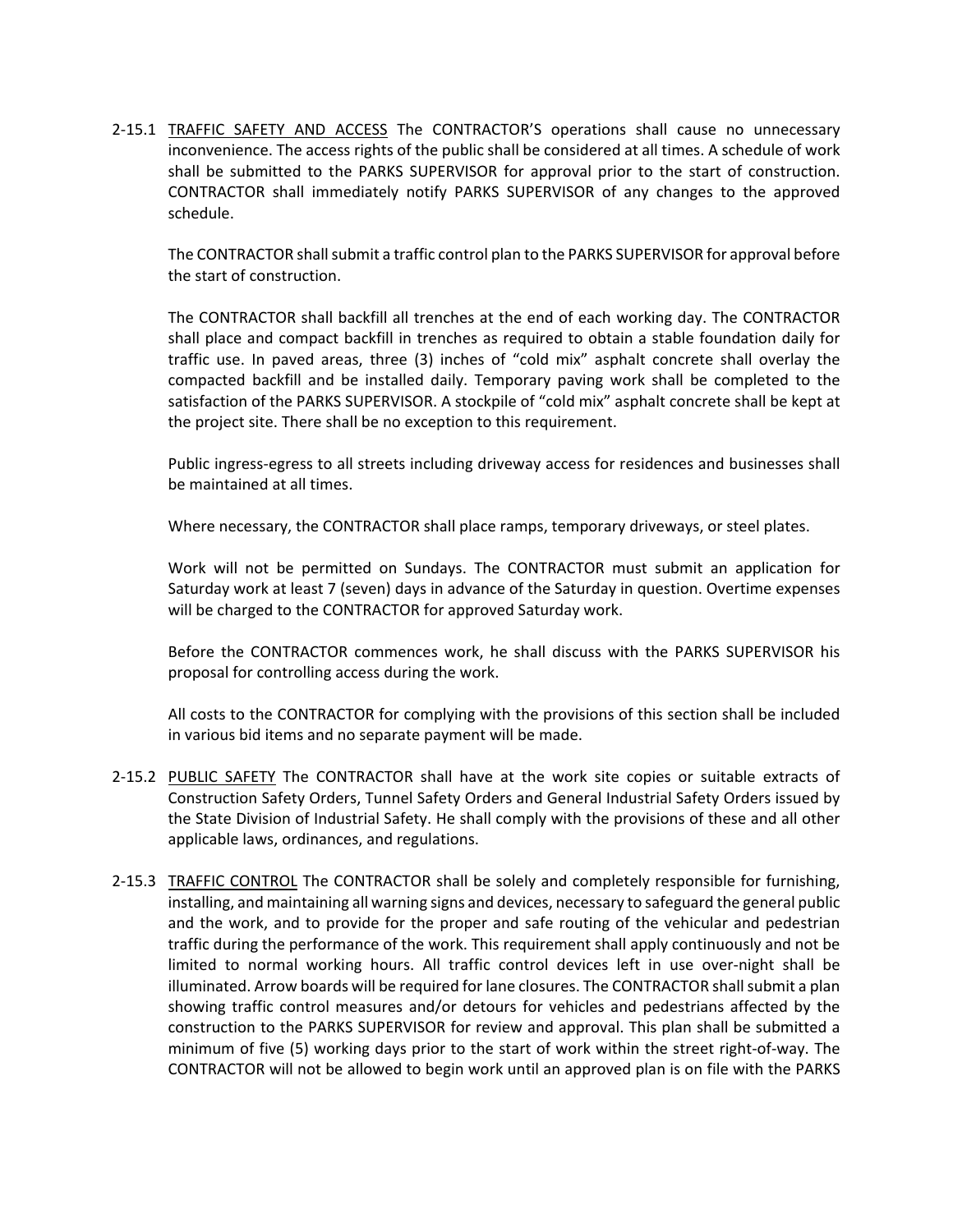SUPERVISOR. Approval by the PARKS SUPERVISOR shall in no way relieve the CONTRACTOR from maintaining proper controls at all times.

- 2-16 STORAGE OF EQUIPMENT AND MATERIALS Construction equipment shall not be stored in streets, roads, or highways without obtaining the approval of the PARKS SUPERVISOR, and then not for more than five (5) days after unloading. All materials or equipment not installed or used in the construction within five (5) days after unloading shall be stored elsewhere by the CONTRACTOR at his expense unless he is authorized additional storage time. Construction equipment shall not be stored at the work site before its actual use on the work and not for more than five (5) days after it is no longer needed on the work. Time necessary for repair or assembly of equipment may be authorized by the PARKS SUPERVISOR.
- 2-16.1 STOCKPILE SITES Any sites for stockpiling shall be clean and free of objectionable materials and shall be located outside the street right-of-way in a location identified by the PARKS SUPERVISOR. Arrangements for these sites shall be the responsibility of the CONTRACTOR. If on private property, a written agreement with the Owner shall be provided to the PARKS SUPERVISOR prior to commencing operations.
- 2-17 GENERAL PROVISIONS The specification of any action or remedy that may be taken by the OWNER or the PARKS SUPERVISOR pursuant to the terms hereof for the failure of the CONTRACTOR to perform this Contract or for the breach hereof or for indemnity shall not be the exclusive action or remedy of the OWNER or the PARKS SUPERVISOR, but shall be cumulative with all other actions, rights, and remedies contained herein
- 2-18 CLEAN AIR ACT OF 1970 ET SEQ. AND FEDERAL WATER POLLUTION CONTROL ACTS AS AMENDED BY THE CLEAN WATER ACT OF 1977 CONTRACTOR agrees to comply with Federal clean air and water standards during the performance of this Contract. The CONTRACTOR shall provide a Storm Water Pollution Prevention Plan (SWPPP) or a Water Pollution Control Program (WPCP) plan as is applicable for the project and shall be prepared and submitted for approval prior to the start of the work. The plan shall be prepared by an authorized QSD and approved by the CITY PARKS SUPERVISOR.

The Contractor shall coordinate with the City of Madera and file a Notice of Intent (NOI) to comply with associated construction activity of this project with the State Water Resources Control Board and shall pay the fees required. The CONTRACTOR and SUBCONTRACTORS shall be regulated by the general construction permitting. The City's Storm Water Pollution Prevention Plan (SWPPP) is on file at the office of the City PARKS SUPERVISOR.

Full compensation for furnishing labor, materials, tools, equipment, and incidentals for doing all work for compliance with this special condition shall be included in the Contract BID ITEM price or within the various BID items and no additional compensation will be allowed therefore.

2-19 AWARD OF CONTRACT The award of contract, if it be awarded, will be to the lowest responsible bidder whose proposal complies with all the requirements prescribed.

#### 2-20 HAZARDOUS MATERIAL AND CHANGED CONDITIONS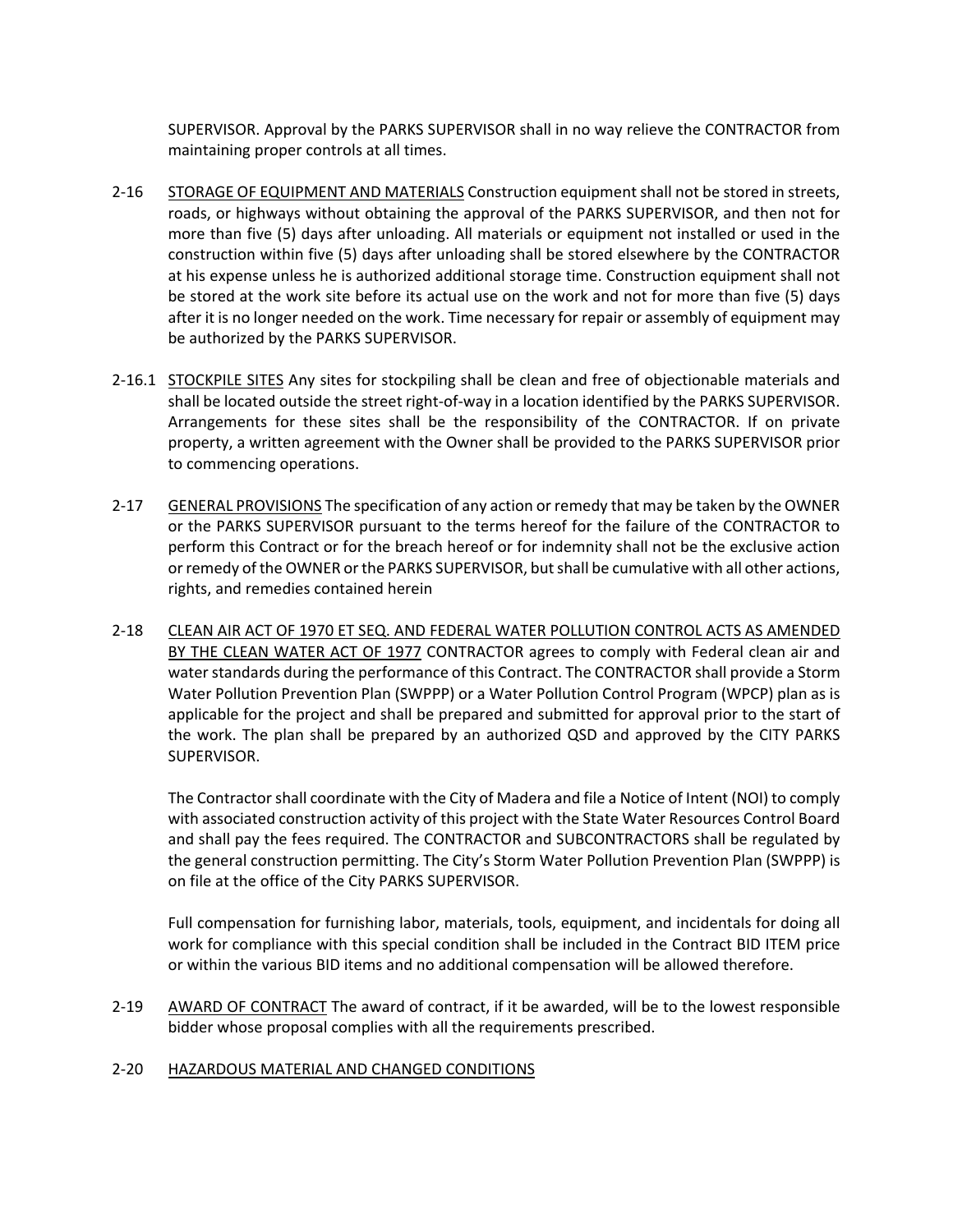- (A) The CONTRACTOR shall promptly, and before the following conditions are disturbed, notify the PARKS SUPERVISOR, in writing, of any:
	- 1) Material that the CONTRACTOR believes may be material that is hazardous waste, as defined in Section 25117 of the Health and Safety Code, which is required to be moved to a Class I, Class II, or Class Ill disposal site in accordance with provision of existing law.
	- 2) Subsurface or latent physical conditions at the site differing from those indicated.
	- 3) Unknown physical conditions at the site of any unusual nature, different materially from those ordinarily encountered and generally recognized as inherent in work of the character provided for in the contract.
- (B) The PARKS SUPERVISOR shall promptly investigate the conditions, and if he finds that the conditions do materially so differ, or do involve hazardous waste, and cause a decrease or increase in the CONTRACTOR's cost of or time required for performance of any part of the work, the CONTRACTOR shall not be excused from any scheduled completion date provided for by the Contract but shall proceed with all work to be performed under the Contract. The CONTRACTOR shall retain any and all rights provided either by Contract or by law which pertain to the resolution of disputes and protests between the contracting parties.
- (C) In the event that a dispute arises between the PARKS SUPERVISOR and the CONTRACTOR whether the conditions materially differ, or involve hazardous waste, or cause a decrease or increase in the CONTRACTOR'S cost of or time required for performance of any part of the work, the CONTRACTOR shall not be excused from any scheduled completion date provided for by the Contract but shall proceed with all work to be performed under the Contract. The CONTRACTOR shall retain any and all rights provided either by Contract or by law which pertain to the resolution of disputes and protests between the contracting parties.
- 2-21 ACCESS TO PROPERTY Pedestrians and vehicular access to properties shall be provided and maintained at all times. Exceptions include during the actual placing of concrete or, for very short periods, during paving operations. Access shall be safe and reasonable for pedestrians and for motor vehicles used by property owners and emergency vehicles (fire, police, and ambulance). The PARKS SUPERVISOR will make the sole determination of what is safe and reasonable.
- 2-22 HOURS OF LABOR The CONTRACTOR shall forfeit, as penalty to the OWNER, the sum of twentyfive (\$25.00) for each laborer, worker, mechanic, and any subcontractor under him for each calendar day during which such laborer, worker, mechanic, or subcontractor is required or permitted to labor more than eight (8) hours in violation of this stipulation.

Overtime and shift work may be established as a regular procedure by the CONTRACTOR with reasonable notice and written permission of the PARKS SUPERVISOR. No work other than overtime and shift work established as a regular procedure shall be performed between the hours of 6:00 p.m. and 7:00 a.m. nor on Saturdays, Sundays, or City holidays, except such work as is necessary for the proper care and protection of the work already performed, or in case of an emergency.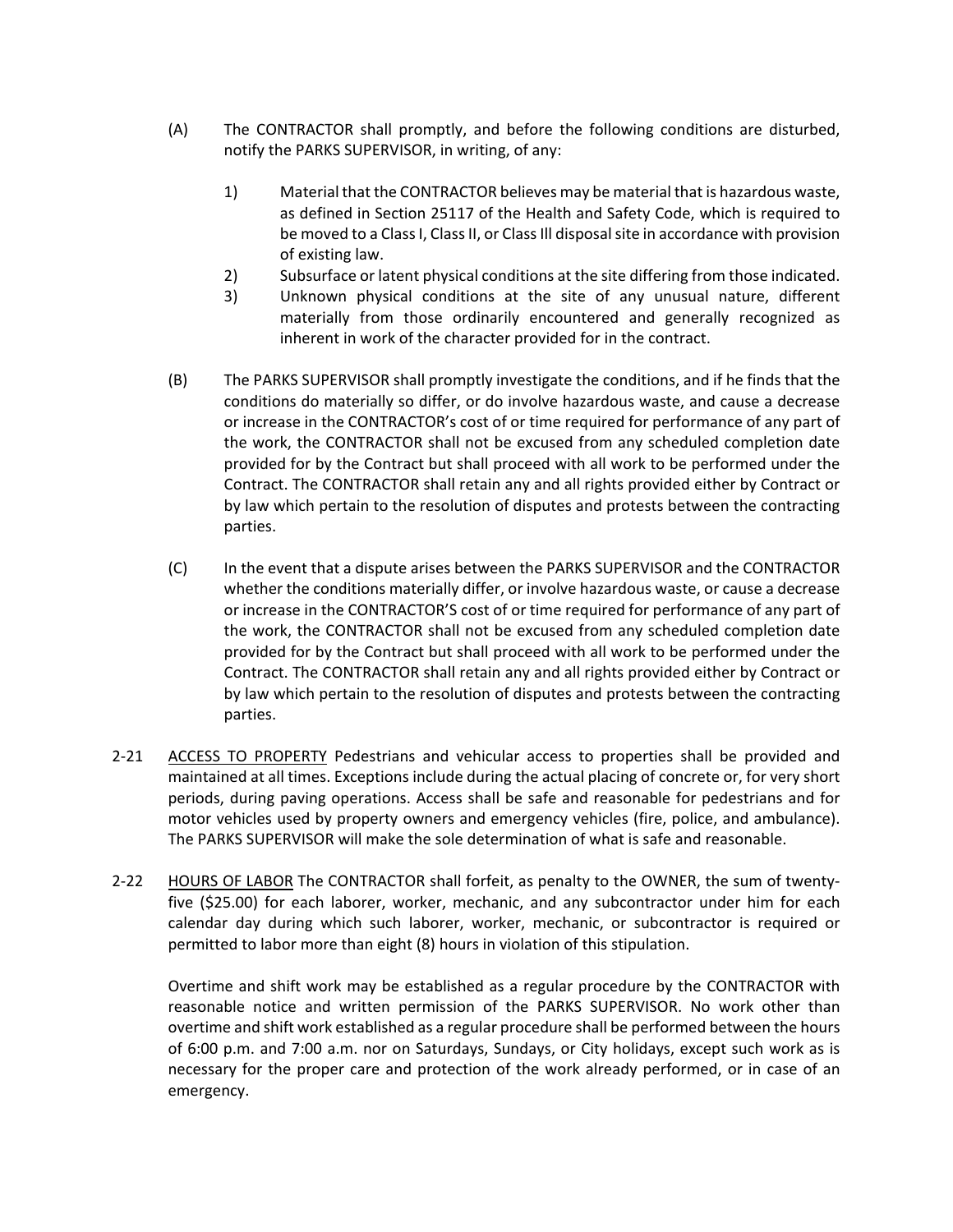City holidays shall be defined as those holidays annually observed by the City. These are: New Year's Day, Martin Luther King's Birthday, President's Day, Good Friday (4hrs), Memorial Day, Independence Day, Labor Day, Columbus Day, Veterans Day, Thanksgiving Day, the day after Thanksgiving Day, and Christmas Day, (a total of 12 days). City staff shall not work on City recognized Holidays unless the Contractor agrees to cover the cost of staff time.

CONTRACTOR agrees to pay the costs of overtime inspection except those occurring as a result of overtime and shift work established as a regular procedure. Overtime inspection shall include inspection required during holidays, Saturdays, Sundays, and weekdays. Costs of overtime inspection will cover PARKS SUPERVISOR, inspection, general supervision, and overhead expenses which are directly chargeable to the overtime work. CONTRACTOR agrees the PARKS SUPERVISOR shall deduct such charges from payment due the CONTRACTOR.

2-23 DUST CONTROL CONTRACTOR shall prepare and provide a dust control plan in accordance with San Joaquin Valley Unified Air Pollution Control District requirements. Said plan shall be approved prior to start of construction. All cost for preparing said plan and acquiring approval shall be included in CONTRACTOR's bid. Dust control requirements shall be included in all construction contract specifications. These construction contract specifications shall include the following San Joaquin Valley Unified Air Pollution Control District's Regulation VIII, Rule 8020 fugitive dust mitigation requirements for the control of fine particulate matter (PMIO) from construction activities:

"All disturbed areas of a construction site, including storage piles of fill dirt and other bulk materials, which are not being actively utilized for construction purposes for a period of seven calendar days or more, shall be stabilized using one or more of the following approved soil stabilization methods to effectively limit visible dust emissions. Where soil moisture or natural crusting is sufficient to limit visible dust emission, no action is required. Disturbed areas shall be stabilized for the duration of the construction activity or until construction work resumes on the inactive disturbed area.

- (A) Where water is used as the dust suppressant, watering shall be applied to effectively limit visible dust emissions; or
- (B) Where a chemical dust stabilizer or suppressant, watering shall be applied to effectively limit visible dust emission; or
- (C) Where planting of trees and vegetative ground cover is utilized, vegetation shall be planted in sufficient density and watered with sufficient frequency to effectively stabilize the disturbed area and limit visible dust emissions.

All operations shall effectively limit visible dust emissions from on-site unpaved roads and off-site unpaved access roads using one or more of the following stabilization methods. Road stabilization shall be maintained for the duration of the activity. Where soil moisture is sufficient to meet this requirement, no action is required.

(A) Where water is used as the dust suppressant, watering shall be applied to effectively limit visible dust emissions.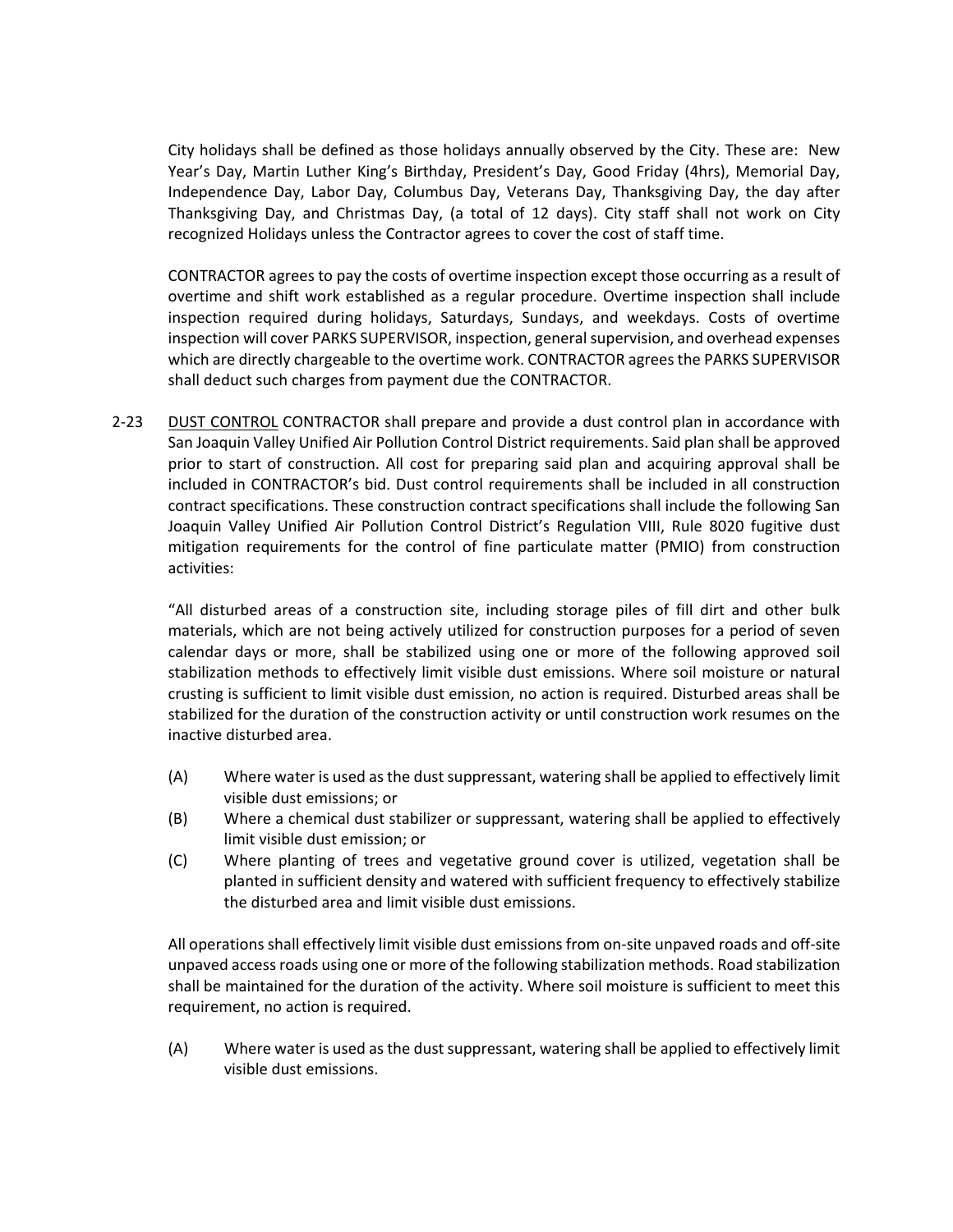(B) Where a chemical dust stabilizer or suppressant is used, the stabilizer or suppressant shall be applied to effectively limit visible dust emissions.

No person shall undertake any land clearing, grubbing, scraping, excavation, land leveling, grading, cut and fill operations, or demolition activities, without utilizing appropriate dust control measures during the land preparation, demolition, excavation, or extraction. Appropriate dust control measures may consist of the effective application of water or pre-soaking.

All operations shall limit track-out and expeditiously remove the accumulation of mud or dirt from public paved roads, including shoulders, adjacent to the site. Removal activities must comply with local requirements and procedures.

In addition to restrictions imposed by local agencies, the use of dry rotary brushes for removal of deposited mud/dirt carryout from a paved road shall be prohibited, except where preceded or accompanied by sufficient wetting to limit the visible dust emissions. The use of blower devices for removal of deposited mud/dirt carryout from subject paved roads shall be prohibited."

2-24 NOISE CONTROL Noise generating construction equipment activities shall be limited to 7:00 a.m. to 6:00 p.m. on weekdays and 8:00 a.m. to 5:00 p.m. on Saturdays. No noise generating construction activities shall be permitted on Sundays and holidays.

All construction equipment shall be maintained according to manufacturers' specifications and noise generating construction equipment shall be equipped with mufflers.

- 2-25 CLEAN-UP The CONTRACTOR shall clean up the job site prior to acceptance of the WORK. All dirt, spoil, and debris of any nature shall be removed, and the entire site shall present a clean, workmanlike appearance. Any damage to paint work caused from spillage or splattering, or from prime coating, paving or seal coating operations shall be corrected. All areas such as manways, gutters, and intersections shall have the surfacing mix removed as specified by the PARKS SUPERVISOR. The CONTRACTOR shall remove, on a daily basis, any debris associated with the performance of the WORK.
- 2-26 SPREADING EQUIPMENT Except as herein specified, pavers shall be capable of spreading and finishing asphalt concrete true to line, grade and crown as required in State Standard Specification, Section 39.
	- Pavers shall be equipped with quick and efficient steering devices and shall have reverse as well as forward travelling speeds;
	- Pavers shall have a receiving hopper of sufficient capacity to permit a uniform spreading operation. The hopper shall be equipped with distributing screws of the reversing type to place the mixture uniformly in front of the screed;
	- The screed shall be equipped with a controlled heating device for use when required. The screed shall strike off the mix to the depth and cross section specified without the aid of manual adjustments during operations;
	- Particular attention shall be directed to the setting, clearance, and wear condition of the tamper bar on paver screeds so equipped.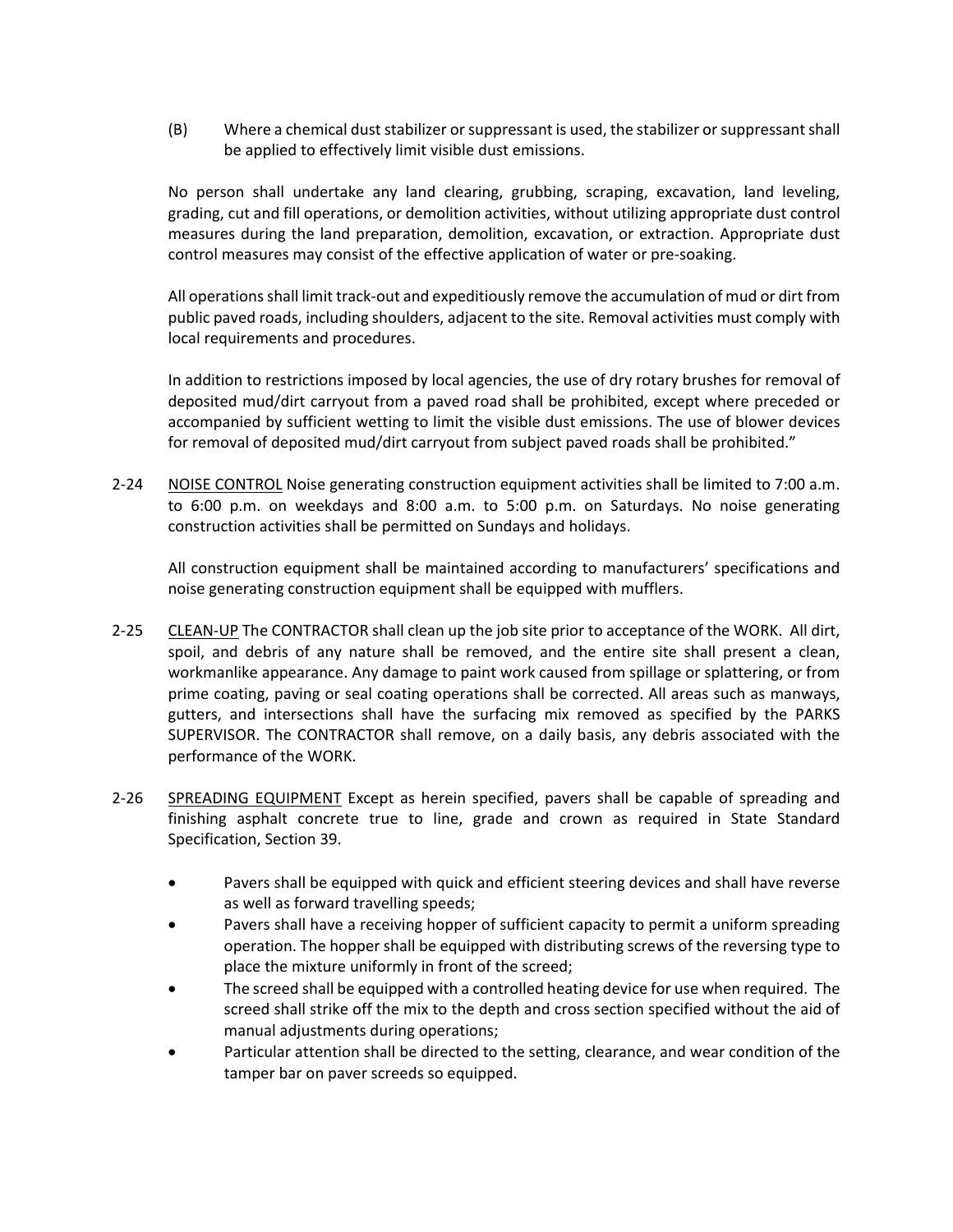2-27 24-HOUR CUSTOMER ACCESS Service Provider must respond to calls from customers or the City concerning leaks, loss of service and other problems associated with installations on a 24-hour per day basis. Service Provider must respond within one (1) hour of receiving the call and mobilize to correct any problems within three (3) hours of receiving the call.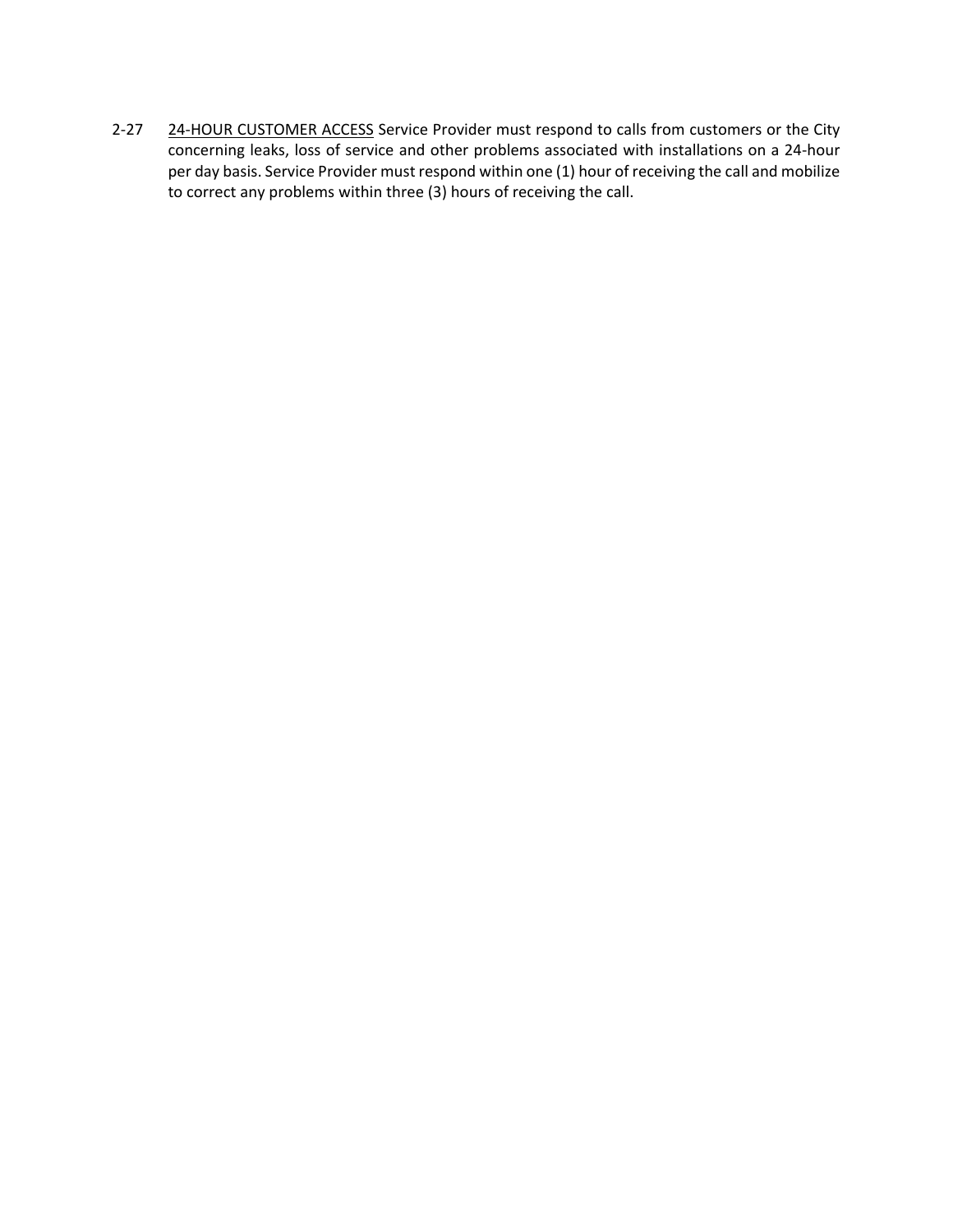# **ATTACHMENT A**

# **BIDDER QUESTION FORM**

<span id="page-59-1"></span><span id="page-59-0"></span>Shaded portions of this form for City use only.

| <b>CITY OF MADERA</b><br>IFB 202022-09, LIONS TOWN & COUNTRY<br><b>PARK BALLFIELD #1 &amp; #2 RENOVATION</b>                                                                                                                                                                     | <b>ATTENTION: Jennifer Stickman</b><br>E-mail: jstickman@madera.gov |
|----------------------------------------------------------------------------------------------------------------------------------------------------------------------------------------------------------------------------------------------------------------------------------|---------------------------------------------------------------------|
| <b>PREBID CONFERENCE: N/A</b><br>DEADLINE FOR QUESTIONS: 02/05/2022<br>BID OPENING: 2:00PM, Monday, 02/07/2022                                                                                                                                                                   | QUESTION No.: ___________________________                           |
|                                                                                                                                                                                                                                                                                  |                                                                     |
|                                                                                                                                                                                                                                                                                  |                                                                     |
| CONTACT PERSON: VALUE AND THE RESERVE AND THE RESERVE AND THE RESERVE AND THE RESERVE AND THE RESERVE AND THE R                                                                                                                                                                  | $E-MAIL:$                                                           |
| QUESTION (One question per sheet):                                                                                                                                                                                                                                               |                                                                     |
|                                                                                                                                                                                                                                                                                  |                                                                     |
| ANSWER:                                                                                                                                                                                                                                                                          |                                                                     |
| RESPONSE BY: North Contract of the Contract of the Contract of the Contract of the Contract of the Contract of the Contract of the Contract of the Contract of the Contract of the Contract of the Contract of the Contract of<br>ADDENDUM ISSUED: YES NO NO NO CONTROLLER BLACK |                                                                     |

*Duplicate this form as necessary.*